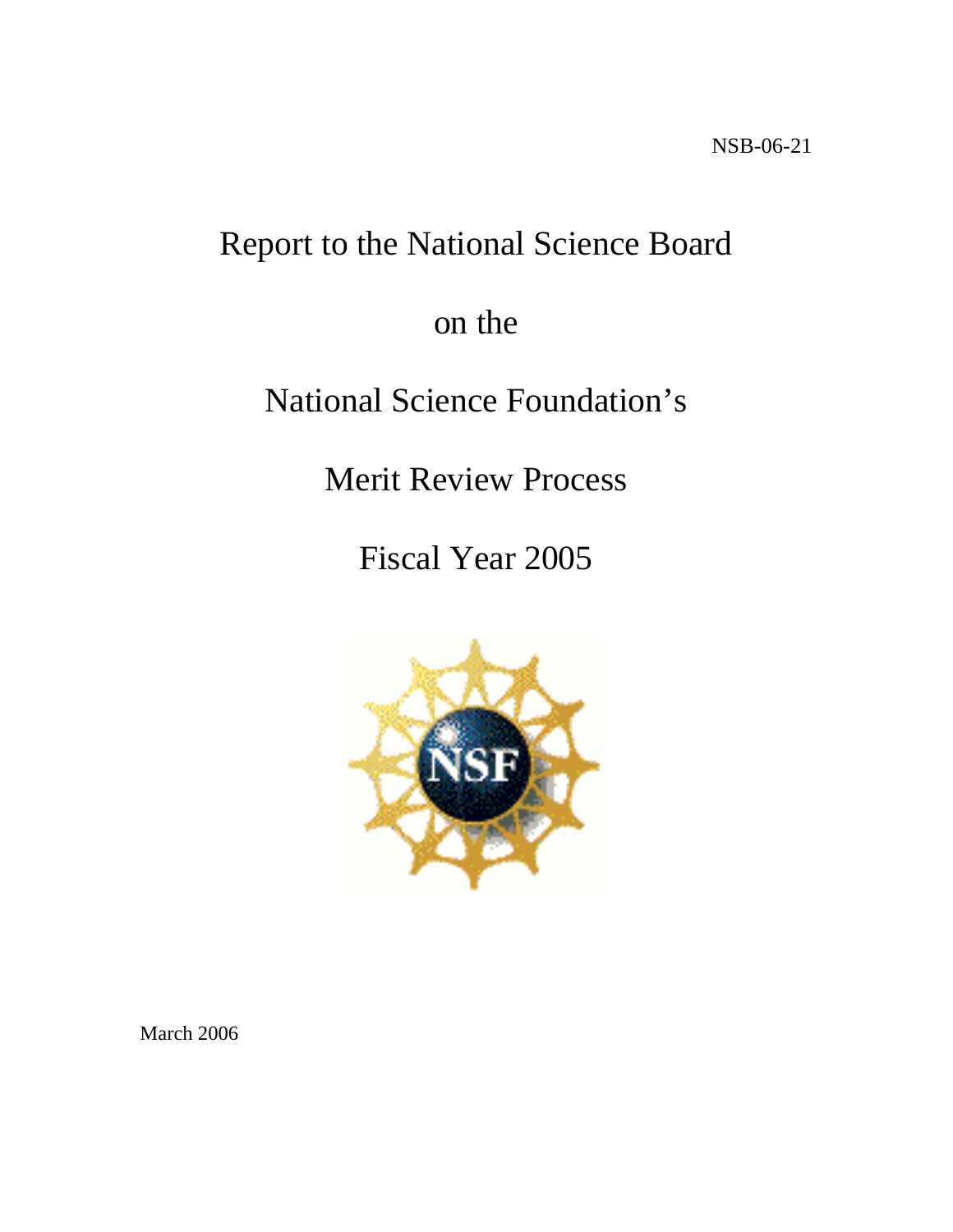# **FY 2005 Report on the NSF Merit Review System**

#### **Summary**

The National Science Foundation received nearly 42,000 new proposals for funding between October 1, 2004 and September 30, 2005. The Foundation awarded 23 percent of the proposals received, making the decisions through the process of merit review. The merit review process includes the steps listed below and depicted in the diagram on the following page:

•The proposal arrives electronically, and NSF staff see that it is placed with the appropriate program(s) for review.

•The program officer (or team of program officers) reviews the proposal and assigns it to at least three experts from outside the Foundation (review generally takes place by mail, advisory panel, or combination of mail and advisory panel). Reviewers and panelists use two general criteria: intellectual merit and broader impacts. The Division leadership (Division Directors, Deputy Division Directors, and/or Section Heads) oversees the review process. The program officer or team:

•selects reviewers and panel members, based on program officer's knowledge, references listed in proposal, recent publications in science and engineering journals, presentations at professional meetings, reviewer recommendations, bibliographic and citation databases, and proposal author's suggestions.

•receives the recommendation of the reviewers/panel, based on merit review criteria and other factors such as risk, balance of priorities, and budget constraints.

•The program officer makes a recommendation to award or decline the proposal, taking into account external reviews, panel discussion, and other factors such as portfolio balance and amount of funding available.

•A higher-level official (usually a Division Director, Deputy Division Director, or Section Head) reviews all program officer recommendations. For award recommendations, a grants officer in the Office of Budget, Finance, and Award Management performs an administrative review. Recommendations for large awards receive additional review by higher-level organizations such as the Director's Review Board and the National Science Board.

•The Division leadership performs an annual assessment of the program portfolio.

•An external Committee of Visitors (scientists, engineers, and educators) assesses each program every 3-5 years, examining the integrity and efficiency of merit review processes and the quality of results from the programmatic investments.

•Advisory Committees (scientists, engineers, educators) review Committee of Visitor reports and directorate/office responses and provide guidance to the Foundation's directorates and offices regarding the reports and other matters pertaining to past investments and future research and education activities.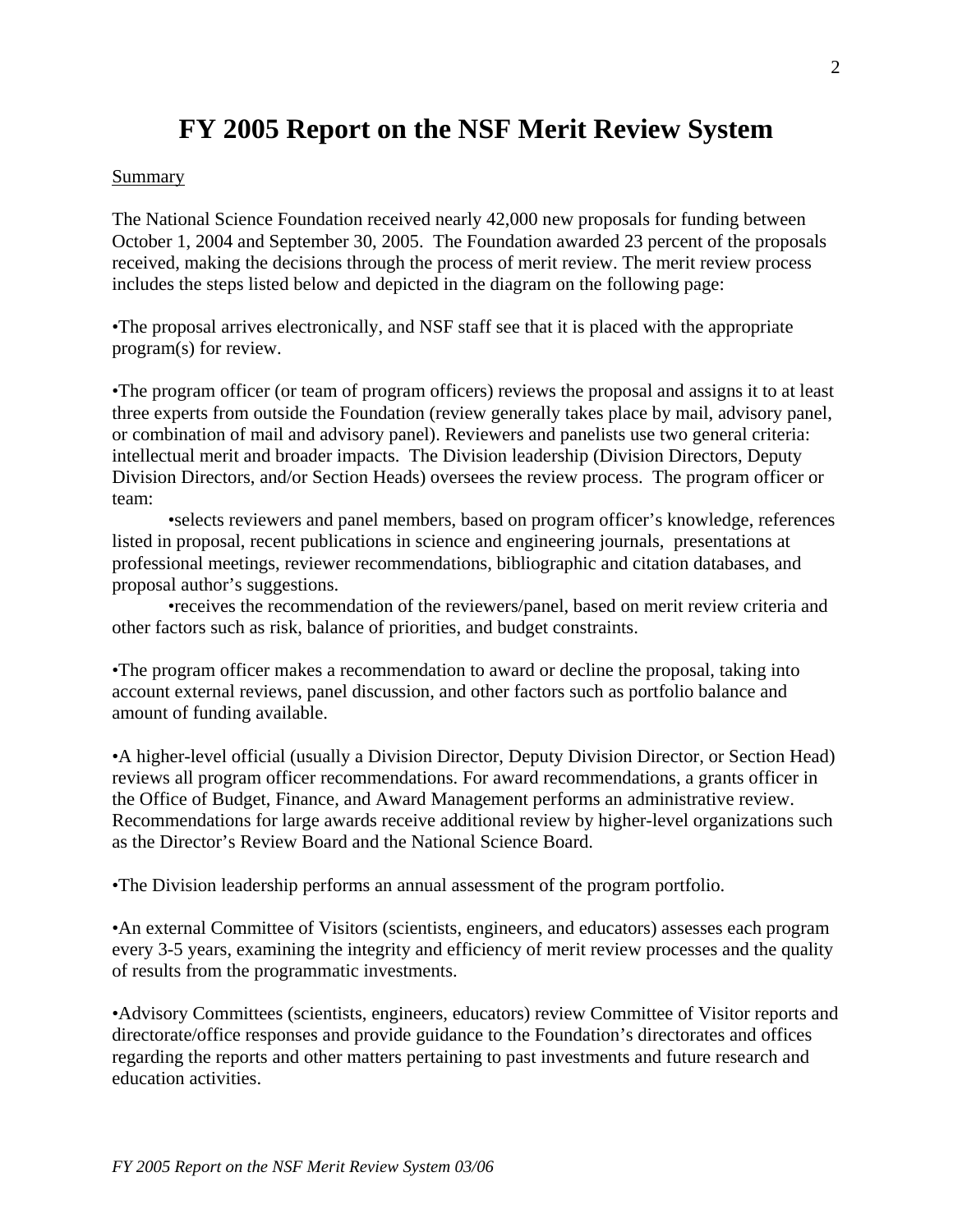•The NSF-wide Advisory Committee for Government Performance and Results Act (GPRA) Performance Assessment, a single committee of external experts convened yearly to assess results, evaluates the Foundation's portfolios and their linkages to strategic outcome goals. The Advisory Committee for GPRA Performance Assessment uses Committee of Visitor reports, internal and external directorate assessments of particular programs, investigator project reports, and directorate/division collections of outstanding accomplishments from awards in order to perform the evaluation.

•An external contractor performs an independent verification and validation of Foundation performance measurement.

•The National Science Board's Audit and Oversight Committee reviews the findings presented by the Advisory Committee for GPRA Performance Assessment.

The FY 2005 Report on the NSF Merit Review System provides information about the levels of proposal and award activity for the fiscal year 2004 (October 1, 2004 – September 30, 2005) and the process by which proposals are reviewed and awarded. A brief list of highlights is provided, followed by an introduction and information on numbers of proposals and awards, award sizes, and principal investigator and awardee institution characteristics. The next section details the steps in the merit review process, and the final section outlines government performance issues related to merit review and provides information on special types of proposal and grant mechanisms. Appendices include more detailed or illustrative material. This report to the Board is required by NSB policy, and has been provided annually since 1977.

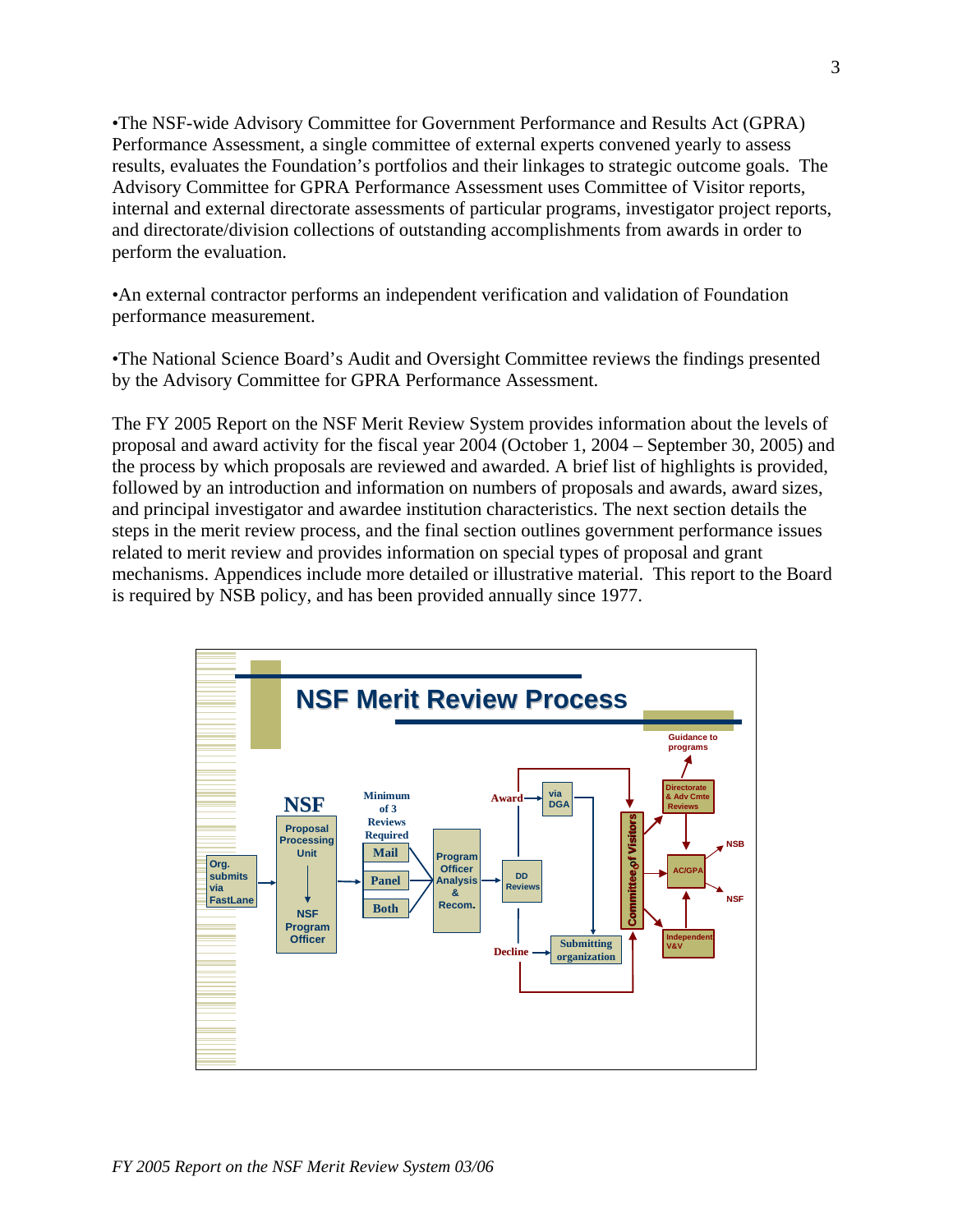## TABLE OF CONTENTS

|                       | <b>HIGHLIGHTS</b> | 5              |
|-----------------------|-------------------|----------------|
| 1.                    |                   | 6              |
| 2.                    |                   | 6              |
|                       |                   | 6              |
|                       |                   | $\overline{7}$ |
|                       |                   | 8              |
|                       |                   | 10             |
|                       |                   | 11             |
|                       |                   | 12             |
| 3.                    |                   | 14             |
|                       |                   | 15             |
|                       |                   | 17             |
|                       |                   | 19             |
|                       |                   | 20             |
|                       |                   | 21             |
|                       |                   | 22             |
|                       |                   | 23             |
| $\mathcal{A}_{\cdot}$ |                   | 25             |
|                       |                   | 27             |
|                       |                   | 29             |
| 5.                    |                   | $31 - 59$      |
|                       |                   | 60             |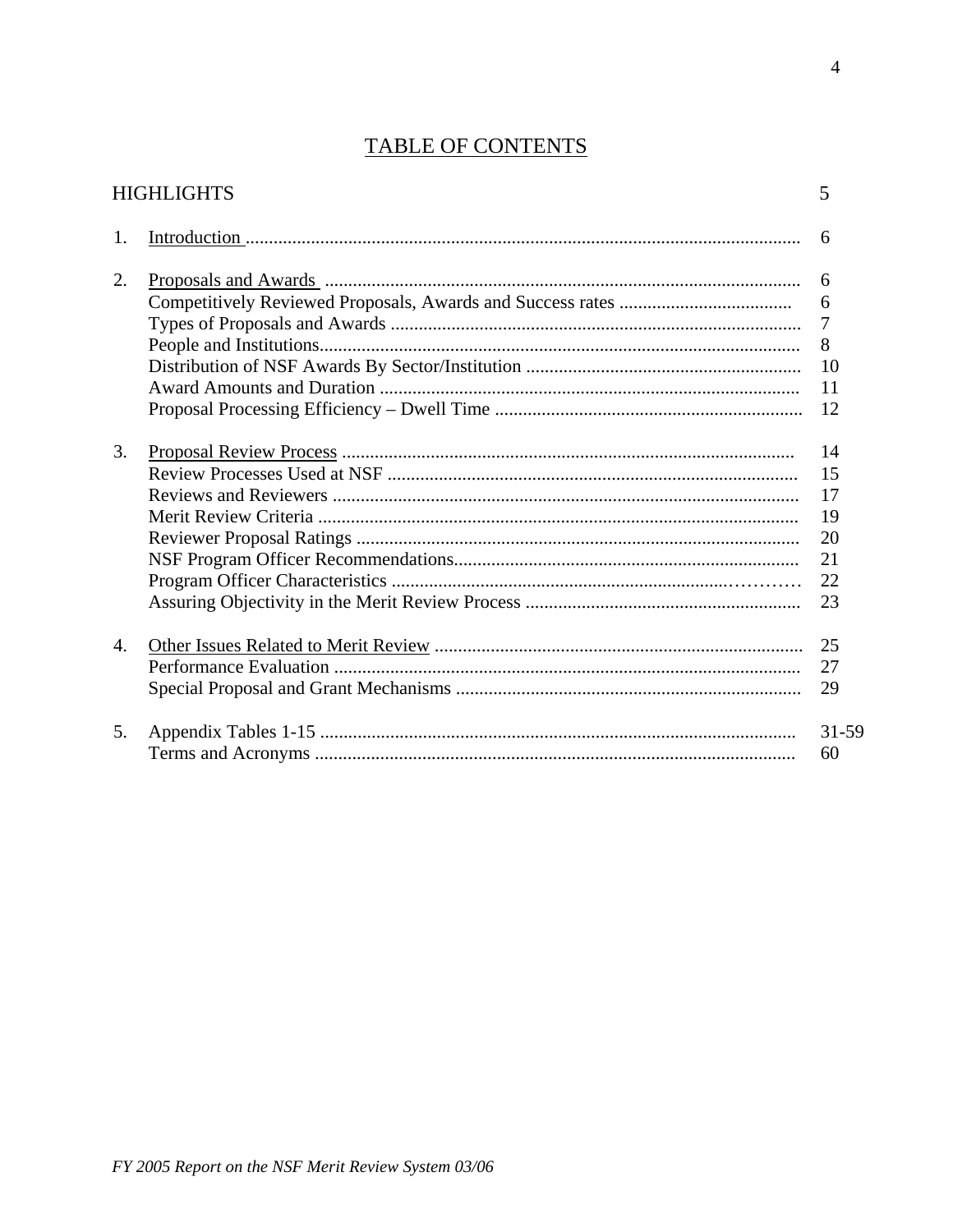#### **HIGHLIGHTS**

- 1. NSF took action on 41,722 competitively reviewed proposals, and provided funding to 9,757 of them during FY 2005. This resulted in an overall success rate of 23 percent. The number of proposals decreased by 5 percent compared to FY 2004. Since FY 2000, the number of proposals received has increased by 41 percent.
- 2. The average annualized award amount for research grants in FY 2005 was \$143,662, an increase of 3 percent above the previous year.
- 3. For research grants, the number of people supported by NSF -- including graduate students, postdoctoral associates, principal investigators, and co-principal investigators -- has increased by 18 percent between FY 2000 and FY 2005. The number of graduate students supported in FY 2000 was 15,650. By FY 2005, the number had climbed to 20,442, representing a 31 percent increase. This suggests that larger award sizes can help to build capacity.
- 4. In FY 2005, 76 percent of all proposals were processed within six months, compared to 77 percent in FY 2004. Once again, the agency exceeded its Government Performance and Results Act (GPRA) target goal of 70 percent.
- 5. Effective October 1, 2002, NSF returned without review proposals that failed to address separately both merit review criteria within the Project Summary. In FY 2005, NSF returned a total of 176 proposals without review due to the failure to address both merit review criteria. In FY 2004, NSF returned a total of 236 proposals without review.
- 6. NSF made 387 small grants for exploratory research (SGER) awards in FY 2005 for a total of \$27 million, compared to 382 SGER awards made last year for a total of \$29 million. The average size of the FY 2005 SGER award was about \$70,000, compared to \$77,000 in FY 2004 and \$68,000 in FY 2003. NSF will initiate an evaluation of SGERs in FY 2006.
- 7. In FY 2005, while the number of proposals received dropped overall by 5 percent compared to the previous year, the number of proposals from minority Principal Investigators (PIs) decreased by 3 percent. The success rate for minority PIs was 23 percent, the same as the overall rate. During FY 2005, the number of proposals received from women PIs decreased 2 percent. The success rate for women PIs was 25 percent, two percentage points higher than the overall rate of 23 percent.
- 8. The number of program officers has increased by 4 percent (from 385 to 400) between FY 2004 and FY 2005, and the number of science assistants has increased by 9 percent (from 32 to 35). NSF continues to examine workforce issues through its business analysis.
- 9. In FY 2005, the National Science Board evaluated the Foundation's merit review process and provided recommendations to improve the transparency and effectiveness of the process. During FY 2005 and FY 2006 NSF has taken steps toward systematic implementation of the recommended actions.
- 10. A large number of potentially fundable proposals are declined each year. In FY 2005, close to \$1.8 billion of declined proposals were rated as high as the average rating for an NSF award (4.1 on a 5 point scale). These declined proposals represent a rich portfolio of unfunded research and education opportunities.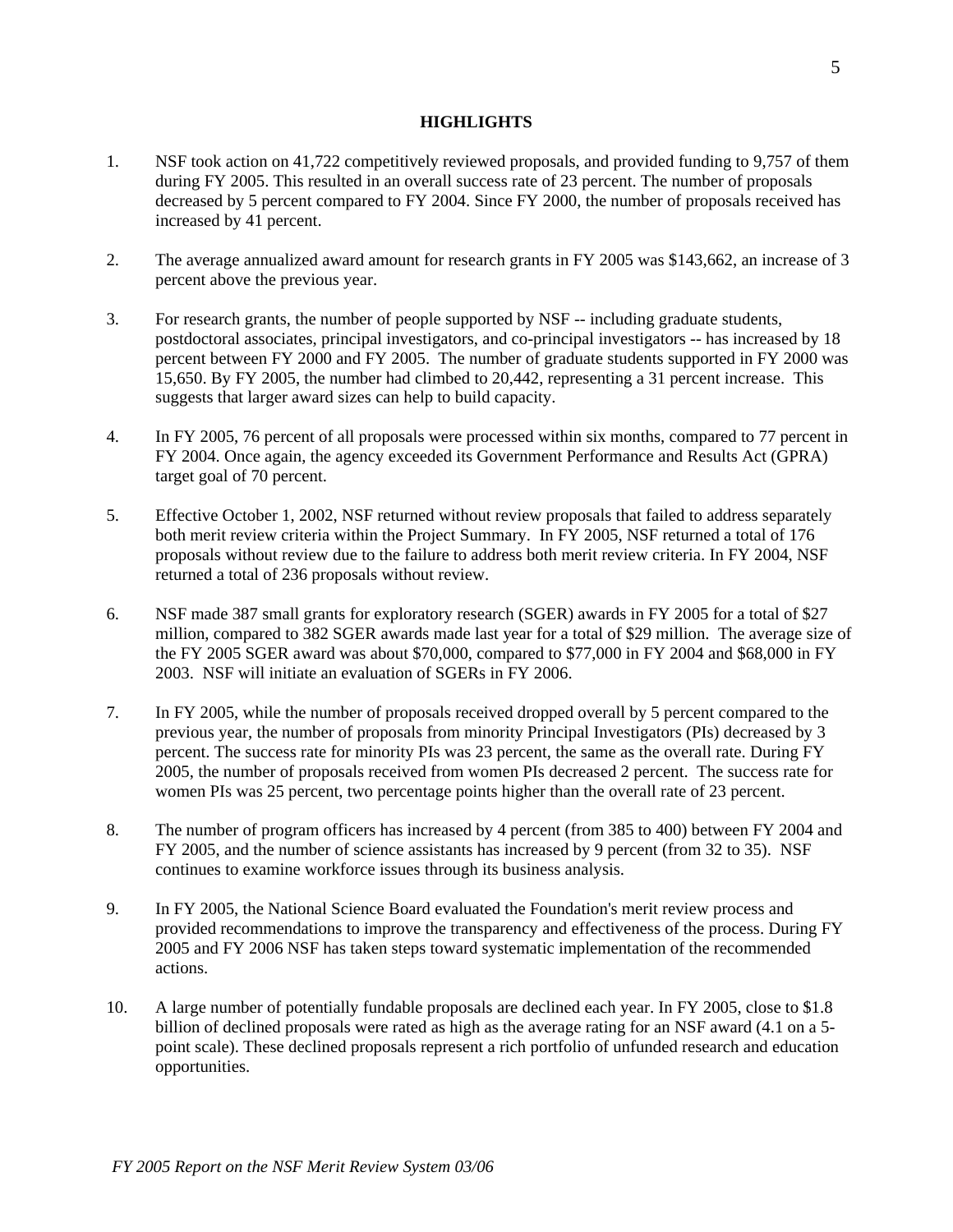# **FY 2005 Report on the NSF Merit Review System**

## **1. Introduction**

The National Science Foundation Act of 1950 directs the Foundation "to initiate and support basic scientific research and programs to strengthen scientific research potential and science education programs at all levels."<sup>1</sup> NSF achieves its unique mission by making merit-based awards to researchers, educators, and students at approximately 1,700 U.S. colleges, universities and other institutions. In Fiscal Year (FY) 2005, NSF awards directly involved an estimated 195,000 people, including senior researchers, post-doctoral associates, teachers, and students from kindergarten through graduate school.

This year NSF made nearly 10,000 new awards from more than 40,000 competitive proposals submitted. Over 96 percent of NSF's awards are selected through its competitive merit review process, combining external and internal evaluation. All proposals for research and education projects are evaluated using two criteria: the *intellectual merit* of the proposed activity and its *broader impacts*, such as impacts on teaching and learning. Reviewers also consider how well the proposed activity fosters the integration of research and education and broadens opportunities to include a diversity of participants, particularly from underrepresented groups. The merit review system is at the very heart of NSF's selection of the projects through which its mission is achieved.

This *FY 2005 Report on the NSF Merit Review System* responds to a National Science Board (NSB) policy endorsed in 1977 and amended in 1984, requesting that the NSF Director submit an annual report on the NSF proposal review system. The report provides summary information about proposal and award activity and the process by which proposals are reviewed and awarded. Section 3 of this year's report describes NSF's response to the recommendations of the Board's September 2005 report on NSF's merit review processes.<sup>2</sup>

# **2. Proposals and Awards**

Competitively Reviewed Proposals, Awards and Success Rates

During FY 2005, NSF took action on 41,722 competitive, merit reviewed research and education proposals, as shown in **Text Figure 1**, page 7. This represents a slight decrease from the previous year.

During FY 2005, NSF made 9,757 awards, slightly fewer awards than in the previous fiscal year. This resulted in an overall success rate of 23 percent. As shown in **Appendix Table 1,** page 31, there are differences in the success rates of the various NSF directorates, $3$  ranging from 17

<sup>&</sup>lt;sup>1</sup> 42 CFR 16 §1862, available at <http://www4.law.cornell.edu/uscode/html/uscode42/usc\_sec\_42\_00001862----000-.html>.

<sup>2</sup>*Report of the National Science Board on the National Science Foundation's Merit Review System*, NSB-05-119. Available on the web page at < [https://www.nsf.gov/nsb/documents/2005/0930/merit\\_review.pdf](https://www.nsf.gov/nsb/documents/2005/0930/merit_review.pdf)>.

 $3$  The term "directorates" as used in this report, refers to NSF's seven programmatic directorates and the Office of Polar Programs (OPP). The Office of International Science and Engineering (OISE), formerly a division within the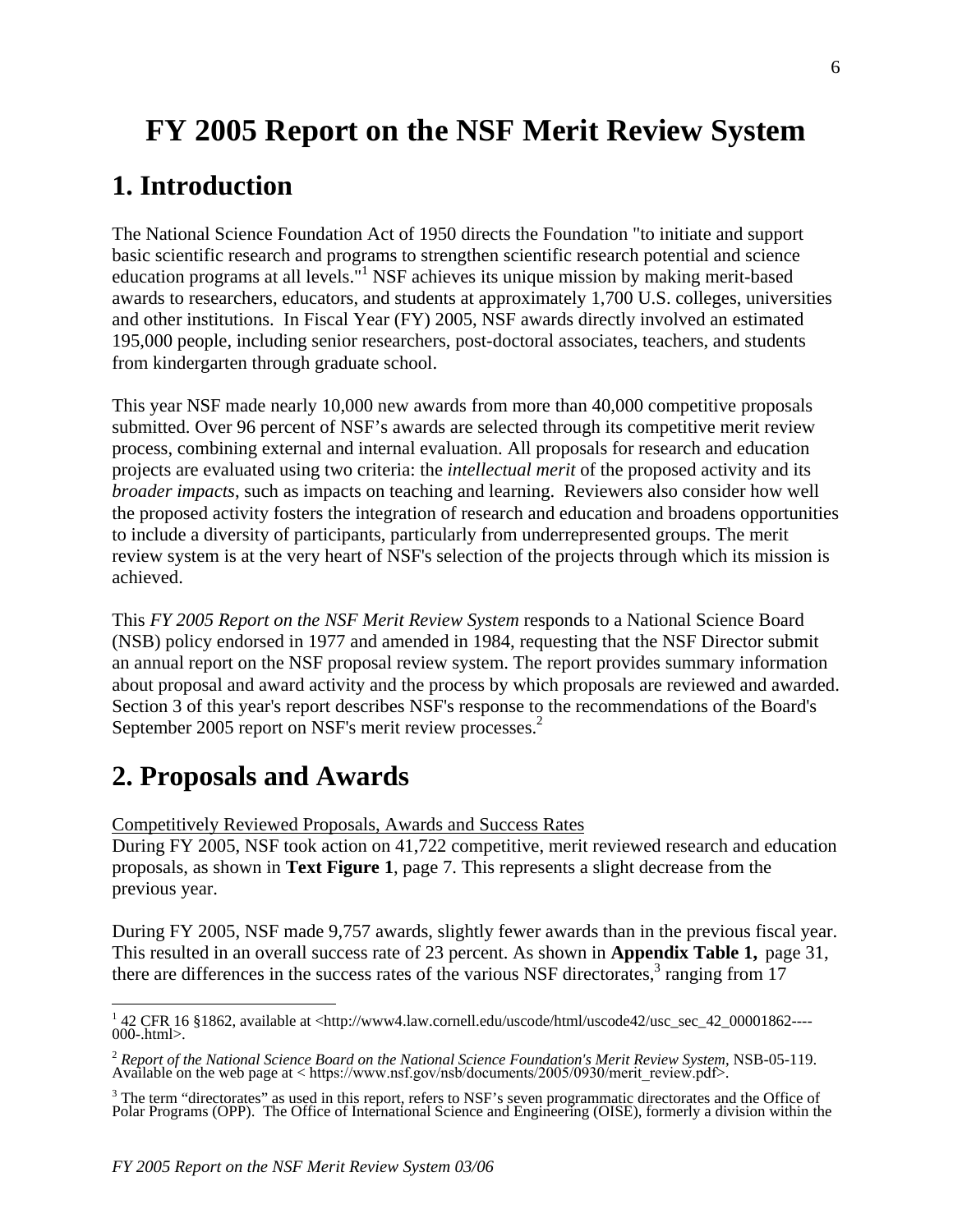percent for Engineering to 65 percent for the newly established Office of Cyberinfrastructure (OCI). The variation may be due to factors such as the relative size and nature of the disciplines and communities being served.

|                                              | <b>Fiscal Year</b> |        |        |        |        |        |  |  |  |  |  |  |  |
|----------------------------------------------|--------------------|--------|--------|--------|--------|--------|--|--|--|--|--|--|--|
| 2003<br>2005<br>2000<br>2004<br>2001<br>2002 |                    |        |        |        |        |        |  |  |  |  |  |  |  |
| <b>Proposals</b>                             | 29,508             | 31,942 | 35,165 | 40,075 | 43,851 | 41.722 |  |  |  |  |  |  |  |
| <b>Awards</b>                                | 9,850              | 9.925  | 10,406 | 10,844 | 10,380 | 9,757  |  |  |  |  |  |  |  |
| <b>Success rate</b>                          | 33%                | 31%    | 30%    | 27%    | 24%    | 23%    |  |  |  |  |  |  |  |

## **Text Figure 1 NSF Proposal, Award and Success Rate Trends**

The slight decline in proposal submissions from FY 2004 may be explained by the transition of the Information Technology Research (ITR) cross-disciplinary focus area back into NSF's core research and education programs. A decline in proposals submitted to the Small Business Innovation Research (SBIR) program was also observed.

Types of Proposals and Awards

In general, NSF makes two kinds of competitive grants for the support of research and education:

**Standard grants** provide funding in a single fiscal year award to cover all of the proposed activities for the full duration (generally 1-5 years) of a project.

**Continuing grants** provide funds for an initial period (usually one year) of a multiple year project with a statement of intent to continue funding in yearly increments, called "continuing grant increments" or CGIs, until completion of the project.

Of the 9,757 competitive awards made in FY 2005, 5,943, or 61 percent were standard grants, and the rest were continuing grants. In addition to the standard and continuing awards, NSF awarded 8,307 continuing grant increments (CGIs) based on proposals that had been competitively reviewed in earlier years.4 As shown below in **Text Figure 2**, NSF devotes 21 percent of its total budget to new standard grants and 16 percent to new continuing grants. The use of standard grants allows NSF the flexibility to make new awards each year without carrying a large burden of continuing grant obligations.

Directorate for Social, Behavioral and Economic Sciences, is now located within the NSF Director's Office. Similarly, the Office of Cyberinfrastructure, formerly the Division of Shared Cyberinfrastructure in Computer & Information Science & Engineering (CISE), is now located in the NSF Director's Office. See NSF Organization Chart in Appendix Table 15, page 59.

<sup>&</sup>lt;sup>4</sup> While the original award is a competitive action, the CGI is a non-competitive renewal grant. Continued incremental funding is based on NSF review of annual project reports and additional oversight mechanisms established by specific programs.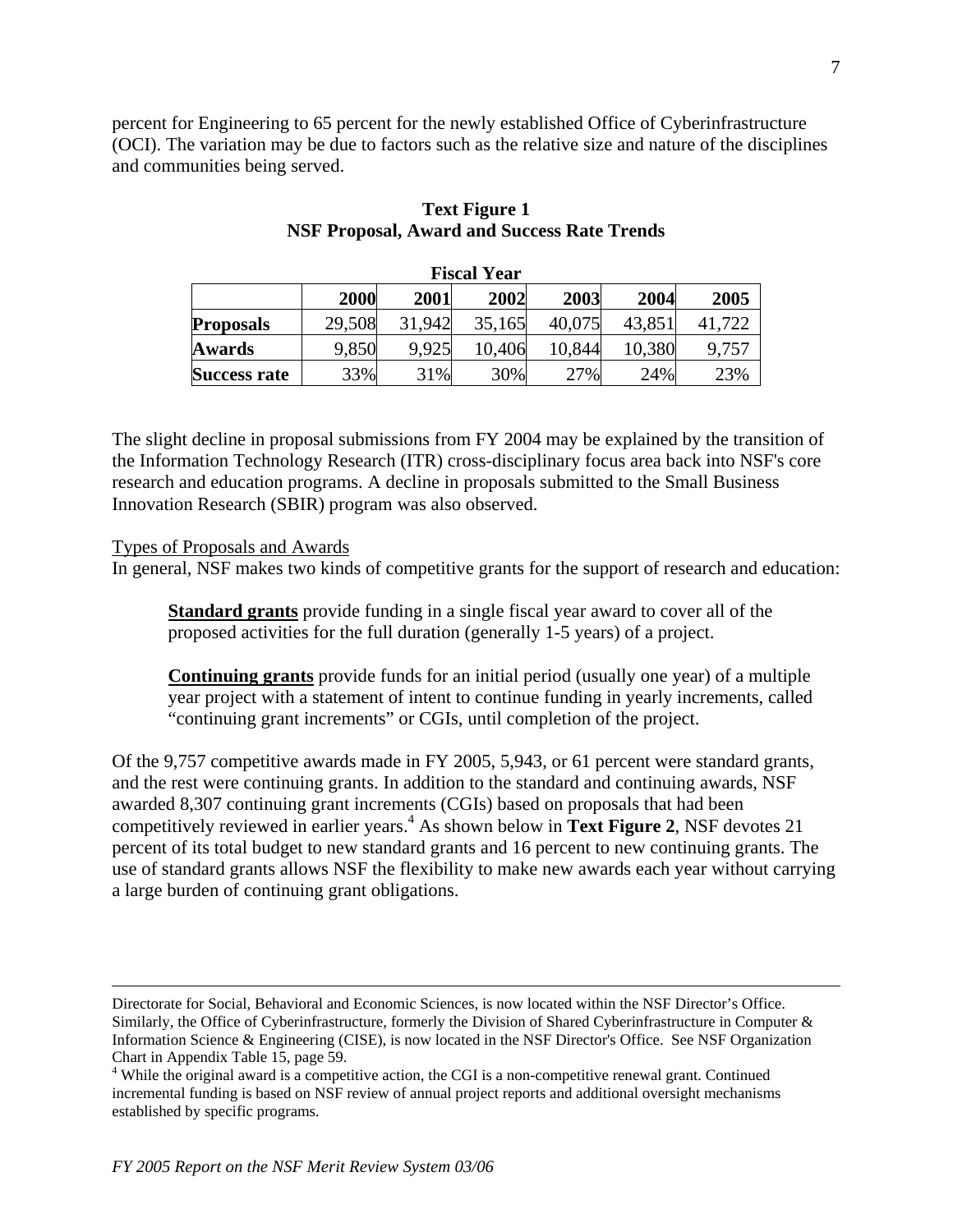|                                             | 2000   | 2001   | 2002   | 2003   | 2004   | 2005   |
|---------------------------------------------|--------|--------|--------|--------|--------|--------|
| <b>Standard Grants</b>                      | 23%    | 25%    | 26%    | 23%    | 23%    | 21%    |
| <b>Continuing Grants</b>                    | 21%    | 19%    | 21%    | 21%    | 17%    | 16%    |
| <b>Continuing Grant Increments</b>          | 38%    | 38%    | 35%    | 36%    | 39%    | 43%    |
| Centers, Facilities, and Other <sup>3</sup> | 18%    | 18%    | 18%    | 20%    | 20%    | 20%    |
| $100\% =$ \$Billion                         | \$3.92 | \$4.46 | \$4.77 | \$5.37 | \$5.66 | \$5.49 |

**Text Figure 2 Percentage of NSF Budget by Type of Award** 

People and Institutions

NSF's Strategic Plan (FY 2003 – 2008) includes as an objective the promotion of greater diversity in the science and engineering workforce through increased participation of underrepresented groups and institutions in all NSF programs and activities. NSF is committed to increasing the participation in all NSF activities of researchers, educators and students from groups currently underrepresented in the science and engineering enterprise. Success rates over the last five fiscal years for all Principal Investigators (PIs), female and minority PIs**<sup>6</sup>** , and prior and new PIs**<sup>7</sup>** are shown in **Text Figure 3** below. Proposals, awards and success rates by PI characteristics are presented in **Appendix Table 2** on page 32.

|                 | 2000 | 2001 | 2002 | 2003 | 2004 | 2005 |
|-----------------|------|------|------|------|------|------|
| All             | 33%  | 31%  | 30%  | 27%  | 24%  | 23%  |
| <b>Female</b>   | 35%  | 32%  | 30%  | 28%  | 25%  | 25%  |
| <b>Male</b>     | 33%  | 31%  | 30%  | 27%  | 24%  | 23%  |
| <b>Minority</b> | 32%  | 30%  | 29%  | 27%  | 23%  | 23%  |
| <b>New</b>      | 25%  | 24%  | 22%  | 19%  | 17%  | 17%  |
| <b>Prior</b>    | 40%  | 36%  | 35%  | 33%  | 29%  | 28%  |

**Text Figure 3 Success rate by Fiscal Year and PI Characteristic** 

During FY 2005, the number of proposals submitted to NSF declined slightly from FY 2004 but remained about the same or greater than the number submitted in FY 2003. This was true for all categories of PIs listed above in **Text Figure 3**. In FY 2005, the number of proposals received dropped overall by 5 percent. The number of proposals from minority Principal Investigators (PIs) decreased by 3 percent. The success rate for minority PIs was 23 percent, the same as the

 $^5$  "Other" includes Organizational Excellence activities.<br> $^6$  Minority includes American Indian or Aleckan Native

<sup>&</sup>lt;sup>6</sup> Minority includes American Indian or Alaskan Native, Black, Hispanic, and Pacific Islander and excludes Asian and White, not of Hispanic Origin. Please note that the data on underrepresented groups are derived from information that the principal investigators submit on a voluntary basis. About 90 percent of principal investigators supply this information.

 $^7$  A proposal is counted in the New PI category if the PI did not have an NSF award in the current or prior years.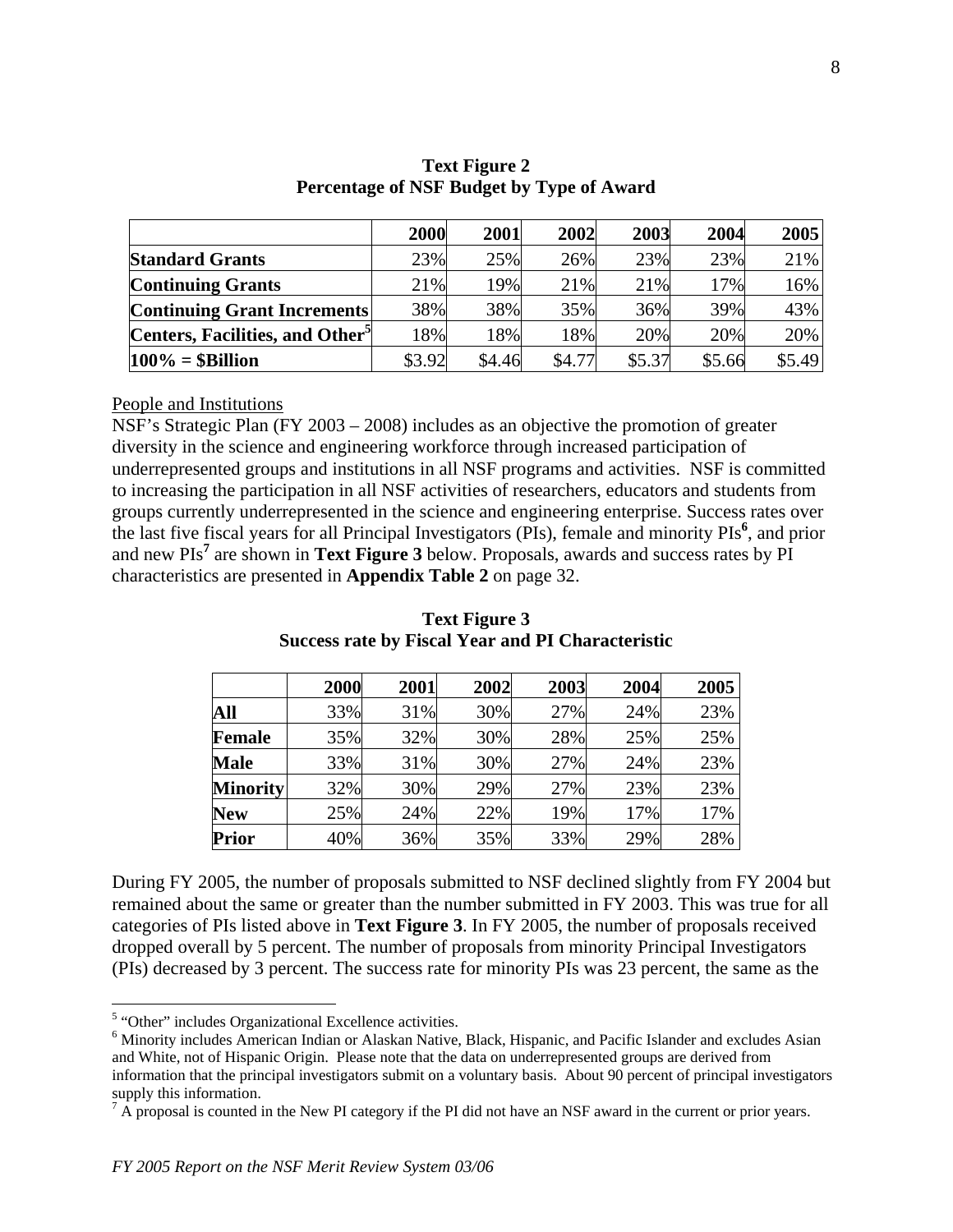overall rate. During FY 2005, the number of proposals received from women PIs decreased 2 percent. The success rate for women PIs was 25 percent, two percentage points higher than the overall rate of 23 percent. Details can be seen in **Appendix Table 2**, on page 32. In addition, **Appendix Table 3**, page 33, provides a breakdown of success rates by the race/ethnicity of the minority Principal Investigators.

The major gap in success rates continues to be between *new PIs* and *prior PIs* (17 percent and 28 percent, respectively, in FY 2005). There are a number of possible reasons for this; for example, prior PIs are more likely to have established research agendas and are thus able to cite the results of previously funded projects in their subsequent proposals. In the case of new PIs who have conducted research, but are approaching NSF as a funding source for the first time, it may take more than one proposal submission to experience success.

For research grants, the number of people supported by NSF -- graduate students, postdoctoral associates, principal investigators, and co-principal investigators -- has increased by 18 percent between FY 2000 and FY 2005. **Text Figure 4**, below, shows that while the number of NSF research grants has decreased from 6,501 in FY 2000 to 6,231 in FY 2005, the number of people supported has increased. The increase in the number of graduate students supported has been most striking, from 15,650 in FY 2000 to 20,442 in FY 2005, or a 31 percent increase. This increase has taken place in the context of increasing award size and suggests that larger award sizes can help to build capacity (see below, page 13).

|                             |        |        |        |        |        |        | % Change,     |
|-----------------------------|--------|--------|--------|--------|--------|--------|---------------|
| Year                        | 2000   | 2001   | 2002   | 2003   | 2004   | 2005   | $2000 - 2005$ |
| Competitive Research Awards | 6,501  | 6,221  | 6,720  | 6,851  | 6,510  | 6,231  | $-4.15%$      |
|                             |        |        |        |        |        |        |               |
| <b>PIs Supported</b>        | 15,538 | 15,827 | 16,322 | 16,592 | 17,013 | 16,954 | 9.11%         |
| PIs and Co-PIs Supported    | 21,041 | 21,739 | 22,949 | 23,649 | 24,612 | 24,572 | 16.78%        |
|                             |        |        |        |        |        |        |               |
| Postdocs Supported          | 3,743  | 4,367  | 4,320  | 4,629  | 4.399  | 4,068  | 8.68%         |
| Graduate Students Supported | 15,650 | 18,717 | 19,303 | 20,384 | 21,105 | 20,442 | 30.62%        |

**Text Figure 4 Competitive Research Awards and People Supported, FY 2000 - 2005** 

Note: Competitive Research Awards reflect the new awards made in a given year and do not include continuing grant increments.

Personnel counts reflect all personnel supported in the year, on both competitive research awards and continuing increments made on awards reviewed.

Post-doc and graduate student counts are from the personnel counts reported on research award budgets. Data from NSF's Enterprise Information System, as of 7 January 2006.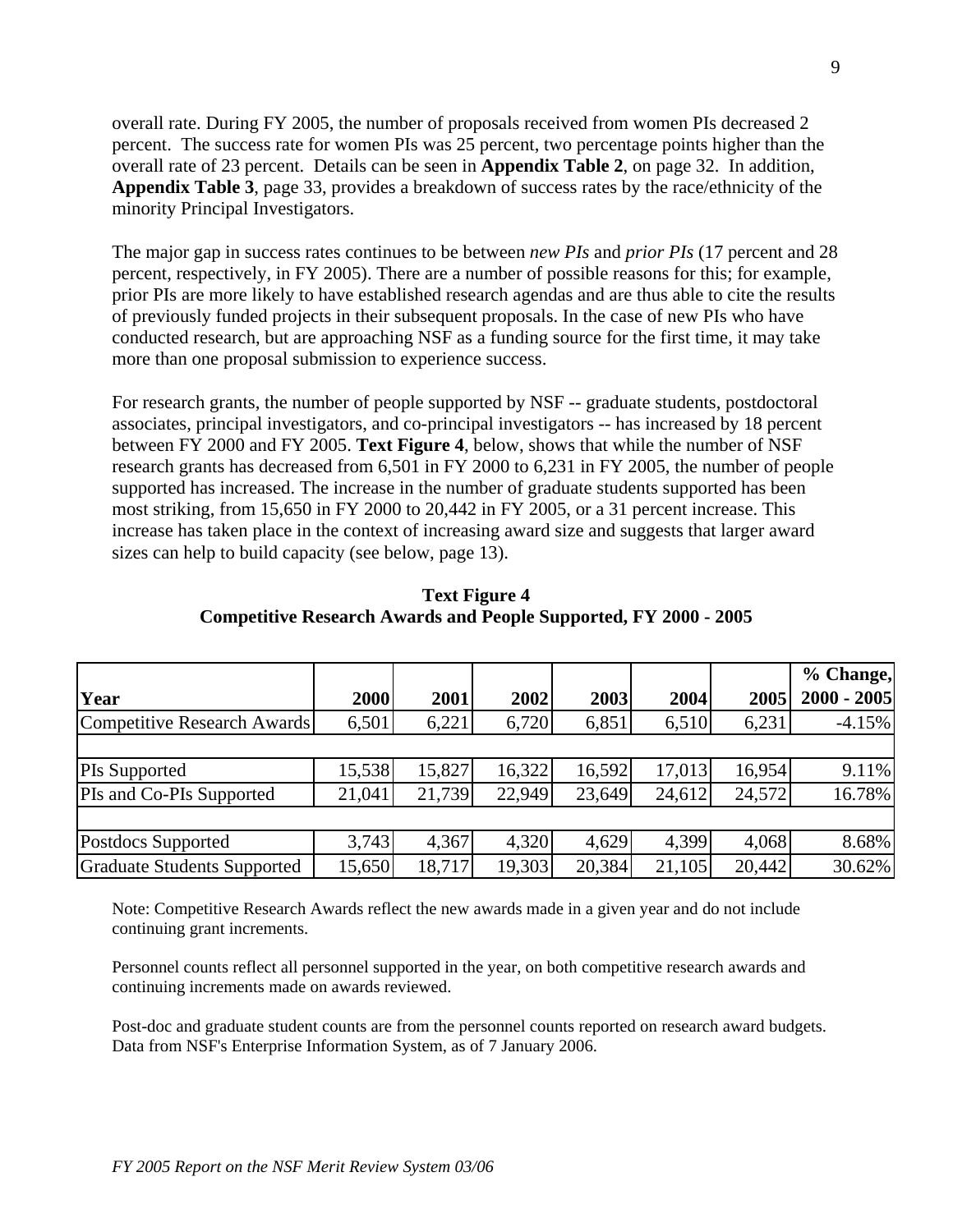In addition to tracking the success rates of individuals, NSF also looks at success rates for academic institutions. For FY 2005, the success rate for *research-intensive Ph.D. institutions*, defined as the top 100 Ph.D.-granting institutions ranked according to the amount of FY 2005 funding received from NSF, was 25 percent. In comparison, the rate for *non-research intensive Ph.D. institutions* in FY 2005 (i.e., the Ph.D.-granting institutions that are not in the top 100 NSF-funded category) was 17 percent. Two- and four-year institutions experienced success rates of 22 percent and 24 percent, respectively for FY 2005. For minority-serving institutions, the FY 2005 success rate was 18 percent, down from 20 percent last year.

In the past year, NSF made a number of outreach presentations to diverse institutions across the country in an effort to increase awareness of the NSF merit review process and to encourage the submission of proposals submitted by scientists and engineers from underrepresented groups. Outreach efforts included workshops for tribal colleges and those institutions eligible for support through the Experimental Program to Stimulate Research (EPSCoR).<sup>8</sup>

#### Distribution of Budget and Awards by Sector/Institution

Through its Budget Internet Information System,<sup>9</sup> NSF tracks the distribution of dollars by type of organization: academic, non-profit, for-profit, and federal. In FY 2005 NSF awarded 76 percent of its budget to academic institutions, 15 percent to non-profit and other organizations, 7 percent to for-profit businesses, and 2 percent to Federal agencies and laboratories. This overall distribution of funds by type of organization has remained fairly constant over the past five years.

With regard to academic institutions, NSF classifies them according to the proportion of NSF funding they receive. As seen in **Text Figure 5**, next page, the percentages of NSF awards made to the "top funded" (i.e., the institutions receiving the largest proportion of NSF funding) ten, top funded fifty, and top funded one hundred academic institutions have varied little over the past four years. In FY 2005, the top 10 funded institutions received 17 percent of NSF awards while 23 percent of NSF awards are made to institutions that are not in the top 100 funded schools. By far the largest proportion of dollars went to the top 100 schools (77 percent in FY 2005). NSF has as a performance goal for FY 2007 to increase or maintain the percentage of proposals received from academic institutions not in the top 100 of NSF funding recipients in several investment categories, including fundamental science and engineering.<sup>10</sup>

 $8$  A description of outreach events, both past and planned, is available on the NSF web page at <http://www.nsf.gov/events/>.

<sup>&</sup>lt;sup>9</sup> The Budget Internet Information System is available on the web at  $\langle$  http://dellweb.bfa.nsf.gov/ $\rangle$ .

<sup>&</sup>lt;sup>10</sup> See NSF's FY 2007 Budget Request to Congress, 6 February 2006, "Performance Information,"available on the web at <http://www.nsf.gov/about/budget/fy2007/toc.jsp>.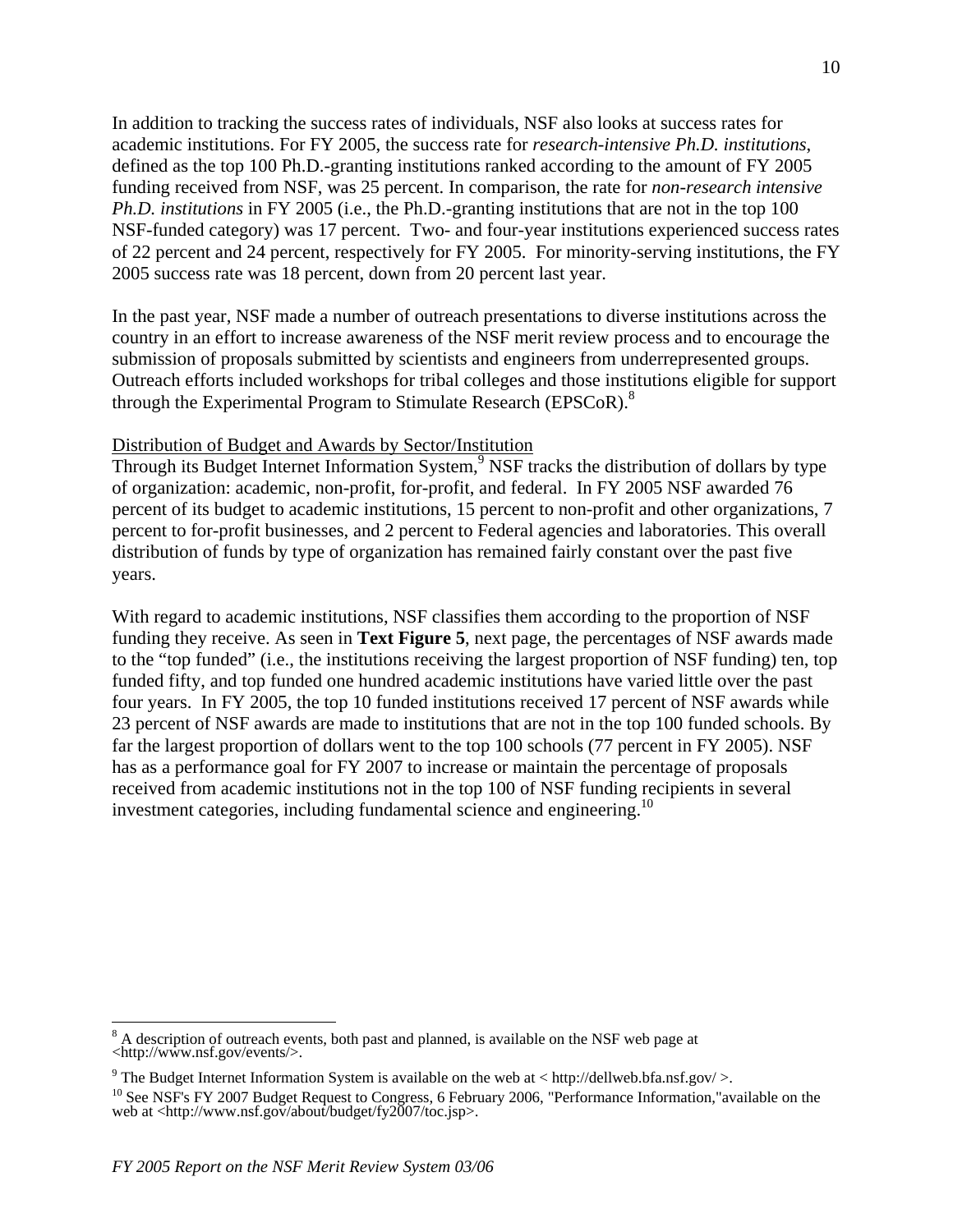**Text Figure 5 Percent of Awards to Top Funded Academic Institutions Fiscal Year 2002 – 2005** 

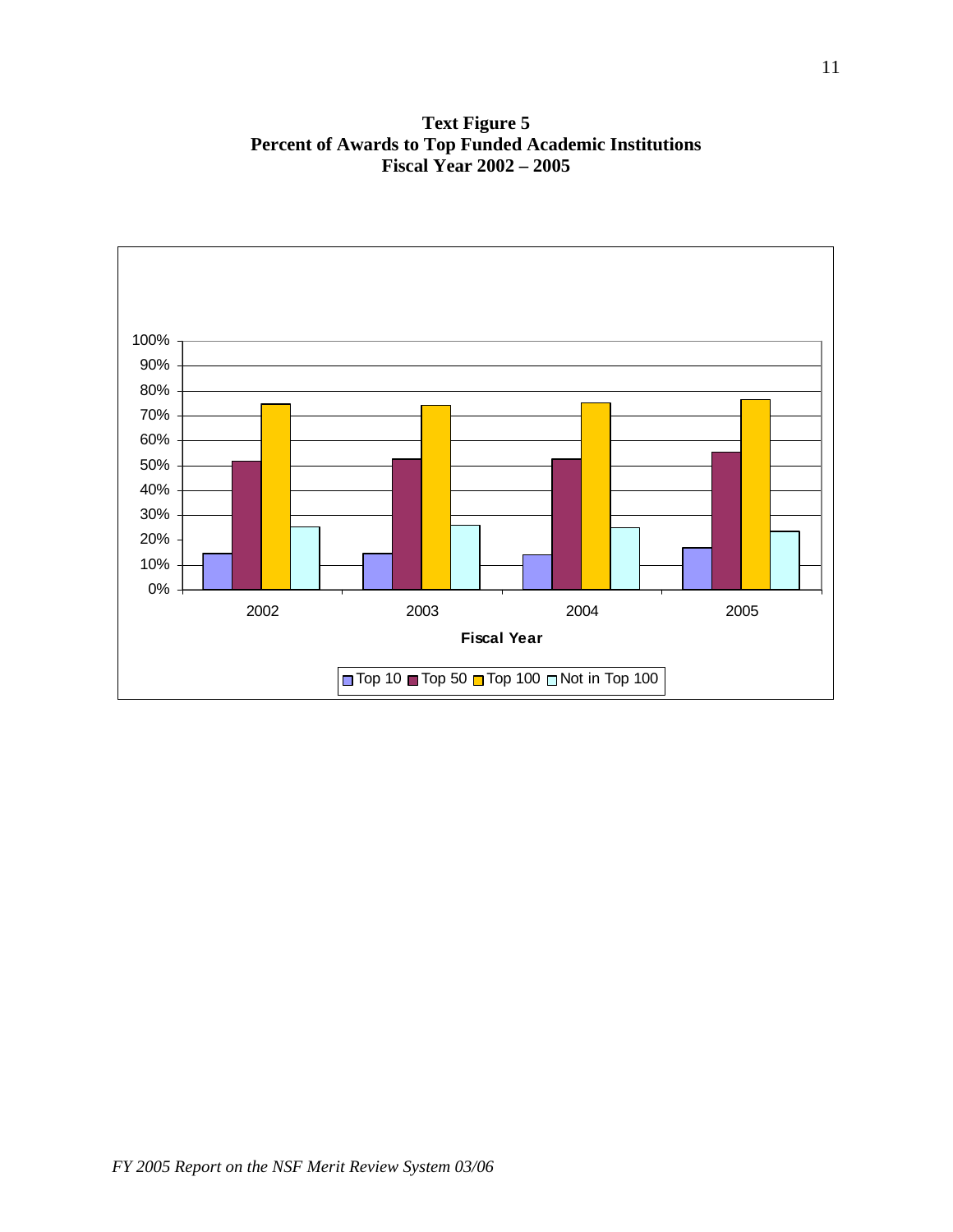Award Amounts and Duration

The average annualized award amount for *research grants<sup>11</sup>* in FY 2005 was \$143,669, an increase of 3 percent from the previous year. The median award<sup>12</sup> was \$103,965, a 2 percent increase over the previous year.<sup>13</sup> **Text Figure 6**, next page, displays average and median NSF award amounts from FY 1998 to FY 2005. Data by NSF directorate for the last five years are presented in **Appendix Table 4**, page 33.

Adequate award size is important both for attracting high-quality proposals and for ensuring that proposed work can be accomplished as planned. Larger awards permit the participation of more students and allow scientists and engineers to devote a greater portion of their time to actual research rather than writing and reviewing proposals.

<sup>&</sup>lt;sup>11</sup> Research Grants is a subset of total NSF awards associated primarily with individual investigator and group research projects. These do not include education and training grants, which are primarily multi-institution and of a

much larger average size.<br><sup>12</sup> The difference between the median and average award amounts reflects the effect of numerous small awards on<br>the median, and a few large awards on the average award amount.

<sup>&</sup>lt;sup>13</sup> Beginning in FY 2003 collaborative proposals submitted as individual proposals from the collaborating institutions were counted as a single proposal as NSF treats them as a single proposal for review and award/decline decisions. If collaborative proposals were counted individually in FY 2003, the average award size would have been \$121,380.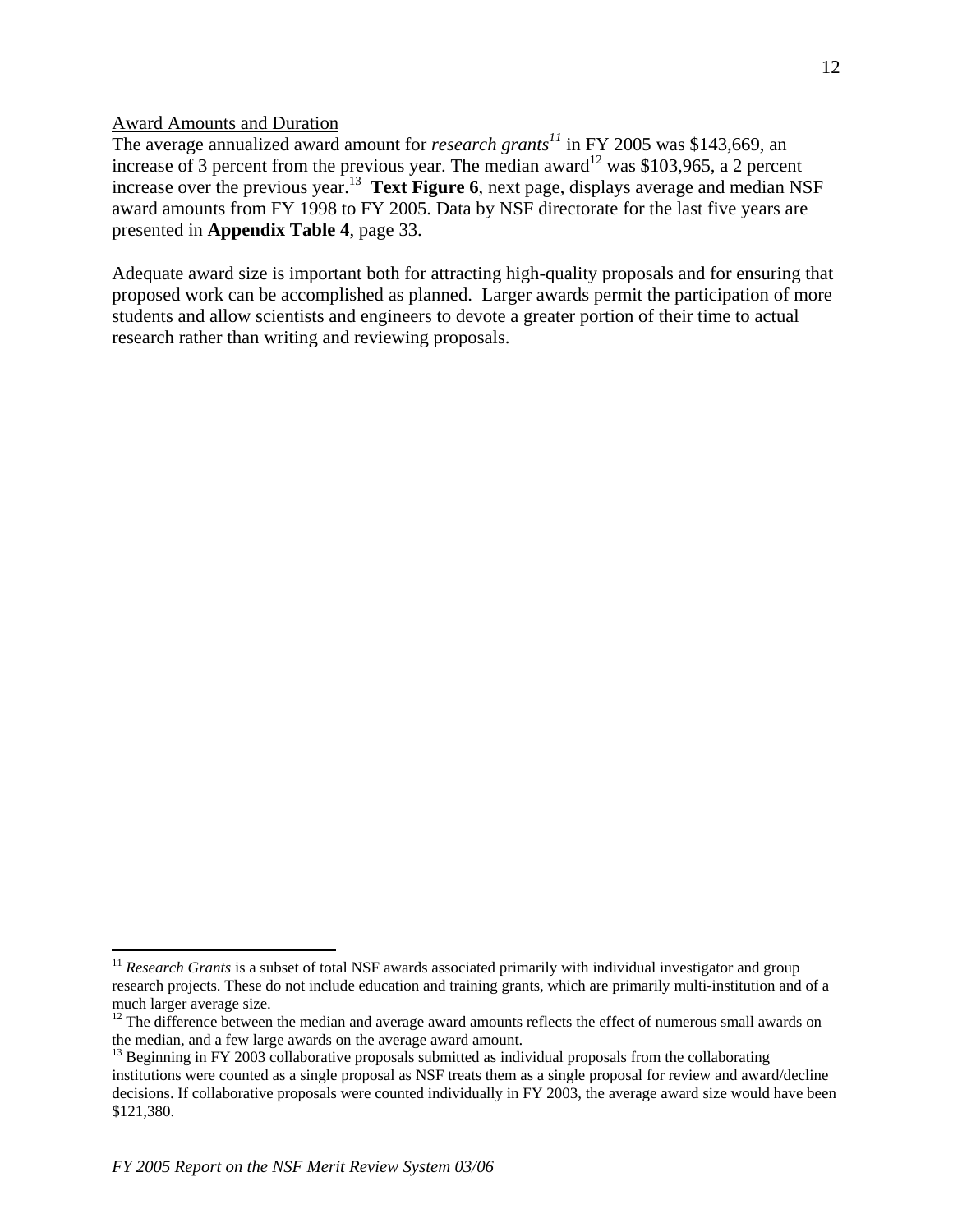**Text Figure 6 Award Amounts Competitively Reviewed Research Awards** 

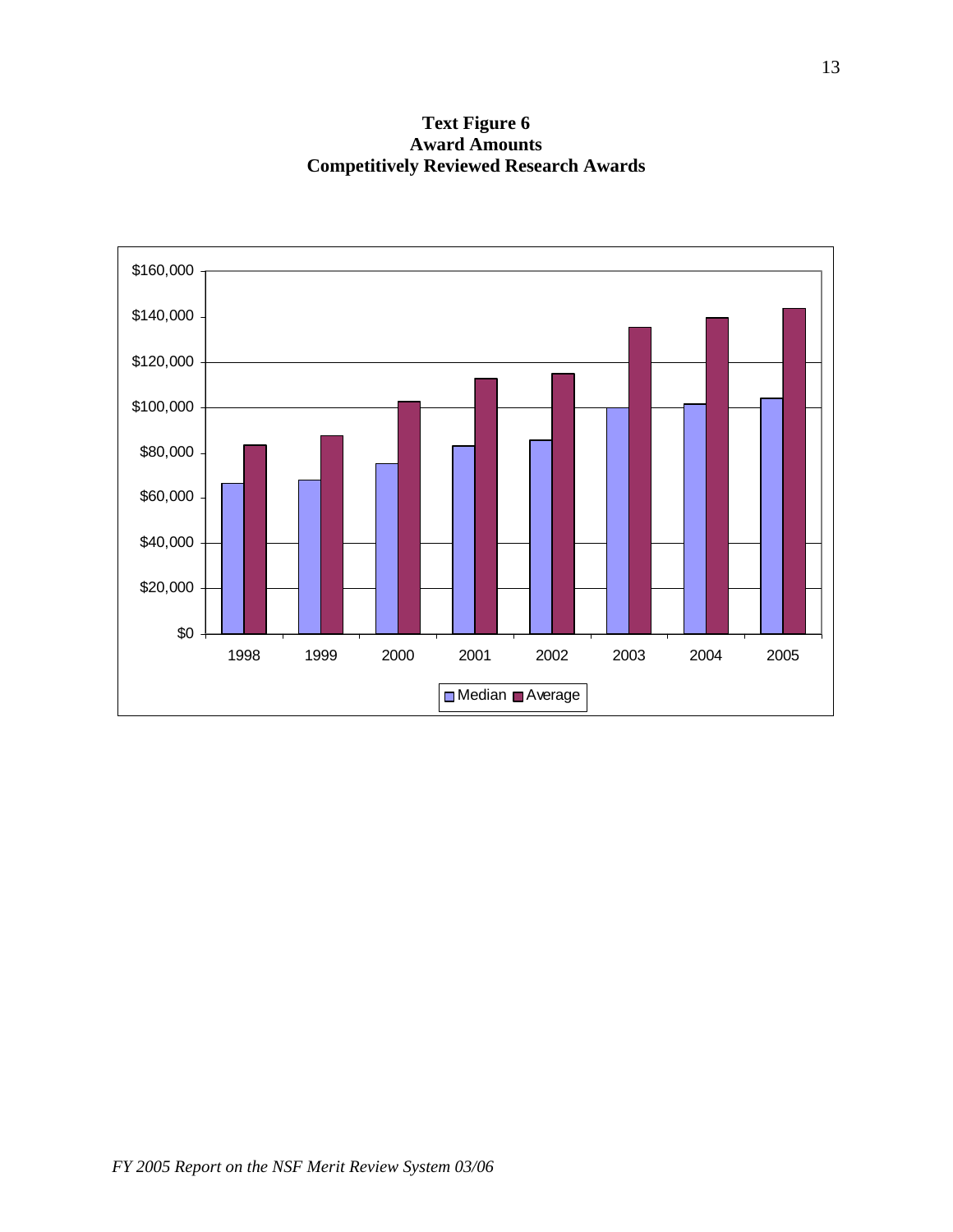Longer award terms are important in increasing the effectiveness of principal investigators and graduate students. Graduate students are able to have more time to do their thesis work. NSF's FY 2005 GPRA goal was to achieve an average award duration of 3.0 years for research grants. The actual result was 2.96 years, thus NSF was not successful for this goal. Program directors must balance competing requirements, such as increasing award size, increasing duration of awards, and/or making more awards. NSF will continue to give careful attention to award size and duration in the context of recent declines in success rates.

## Proposal Processing Efficiency – Time to Decision (Proposal Dwell Time)

It is important for applicants to receive a timely funding decision. NSF's FY 2005 GPRA performance goal was, for at least 70 percent of proposals, to inform applicants whether their proposals have been declined or recommended for funding within six months of receipt. As indicated in **Text Figure 7**, below, NSF surpassed this goal. In FY 2005, 76 percent of all proposals were processed within six months, slightly less than in FY 2004. The achievement of this goal is particularly significant because of the trend toward major increases in the number of proposals submitted, thus adding to the merit review workload of program staff.

## **Text Figure 7 Proposal Dwell Time Percentage of Proposals Processed Within 6 Months**

| <b>Fiscal Year</b> | <b>2001</b> | <b>2002</b> | <b>2003</b> | 2004 | <b>2005</b> |
|--------------------|-------------|-------------|-------------|------|-------------|
| Percentage         | 63%         | 74%         | 77%         | 77%  | 76%         |

## **3. The Proposal Review Process**

The NSF proposal process starts with electronic receipt of the proposal, which is then forwarded electronically to the appropriate NSF program for review. All proposals are reviewed by a scientist, engineer, or educator serving as an NSF program officer, and usually by three or more experts from outside NSF in the particular fields represented in the proposal. Program officers at NSF follow the merit review process guidelines found in NSF Manual #10, *The Proposal and Award Manual*, Chapter V, available on the internal NSF web page. For example, the program officer exercises care to assure that the external reviewers have no conflicts of interest. *The Proposal and Award Manual* also requires a minimum of three external reviews for most proposals.

Proposers may suggest names of persons they believe are especially well qualified to review the proposal, along with persons who they believe should not review the proposal. These suggestions may serve as an additional resource in the reviewer selection process, at the program officer's discretion. Program officers also rely on their knowledge of what is being done by whom in their research and education area, the references listed in the proposal, recent publications and professional meetings, bibliographic databases, and recommendations from other reviewers. Program officers may obtain comments from assembled review panels or from site visit teams before recommending final action on proposals.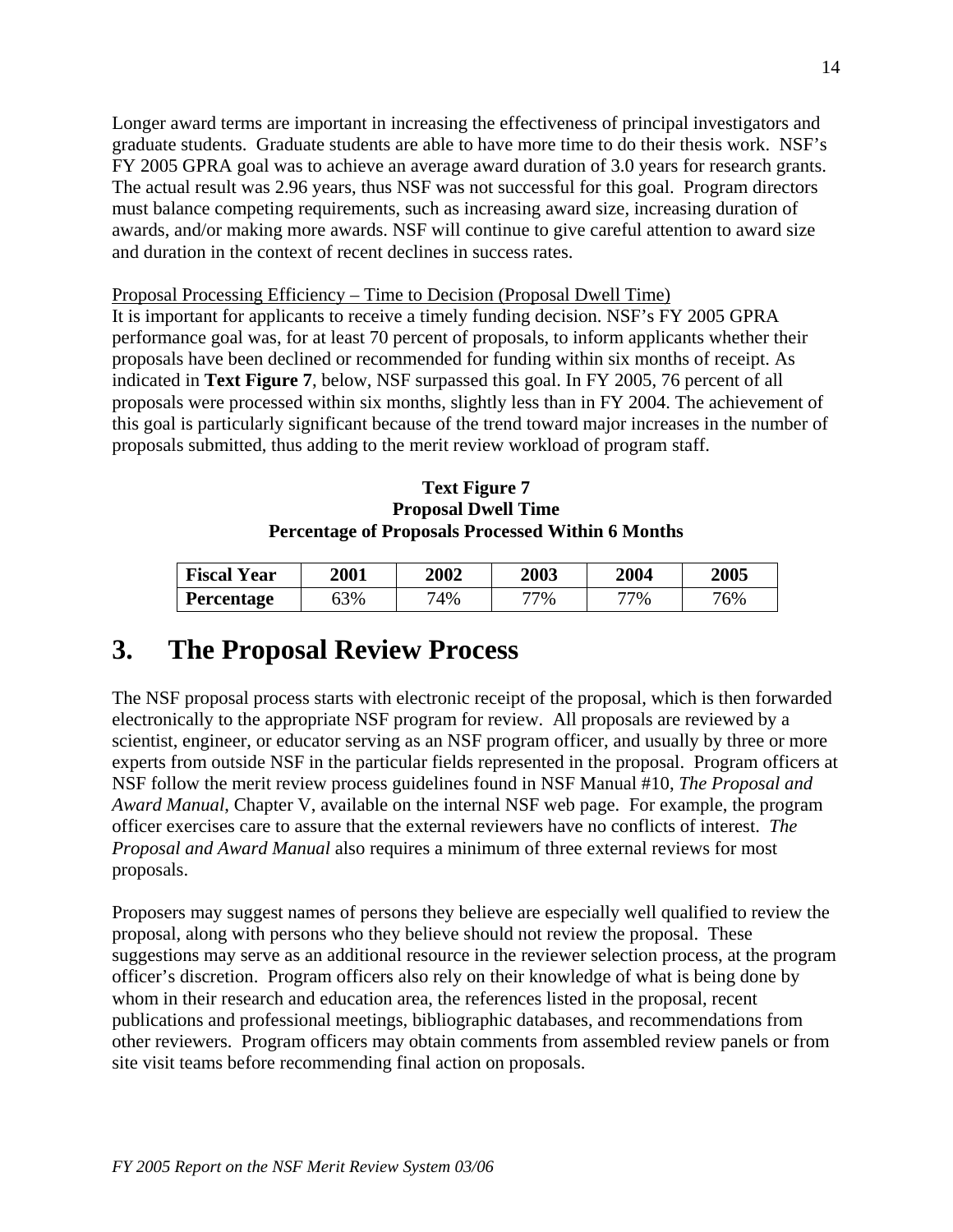Senior NSF staff at the division or section level further review the program officer's recommendations for awards and declinations. When a decision has been made, verbatim copies of reviews, excluding the names of the reviewers, and summaries of review panel deliberations, if any, are provided to the proposal author.

## Review Processes Used at NSF

NSF's proposal review system relies on extensive use of knowledgeable experts from outside the Foundation. Expert judgments of which proposals best address the merit review criteria established by the National Science Board inform Foundation staff and influence funding recommendations. NSF programs obtain external peer review by three principal methods: (1) "mail-only," (2) "panel-only," and (3) "mail-plus-panel" review. In addition, site visits by NSF staff and external members of the community are often used to review proposals for facilities and centers. NSF program officers are given discretion in the specific use of review methods, subject to higher-level review.

In the "mail-only" review method, reviewers are sent proposals and asked to submit written comments to NSF through FastLane, NSF's web-based system for electronic proposal submission and review. These mail reviews are then used by the NSF program officer in his or her decision to recommend an award or declination.

"Panel-only" review refers to the process of soliciting reviews only from those who meet in a panel review setting to discuss their reviews and provide advice directly to the program officer. Most programs that use this process provide proposals to panelists and receive their reviews before the panel meeting. The program officer uses this panel advice to decide to recommend an award or declination.

Many proposals submitted to NSF are reviewed using some combination of these two processes ("mail-plus-panel" review). Those programs that employ the mail-plus-panel review process have developed several different configurations, such as:

- A reviewer is asked to submit a written mail review and also serve as a panelist; and
- A reviewer is asked to participate only as a panelist, with responsibility only for reviewing and discussing mail reviews written by others and providing verbal and/or written advice to the program officer.

The use of various review methods has changed markedly over time, as shown below in **Text Figure 8**, next page, and the corresponding **Appendix Table 5** (page 34). Between 1996 and 2004, the percentage of NSF proposals reviewed by panel-only increased from 41 to 56 percent of all proposal. In FY 2005, the percentage of proposals reviewed by panel-only dipped slightly from 56 to 54. From 1996 through 2005, there has been a steady decline in the use of mail-only review from 26 to 9 percent. The use of mail-plus-panel review increased to 33 percent in FY  $2005.<sup>14</sup>$ 

 $<sup>14</sup>$  During this period of about 10 years, between three and six percent of the proposals were not externally reviewed;</sup> these include proposals for conferences or symposia, small grants for exploratory research, and other special types of proposals that are subject to internal but not external review.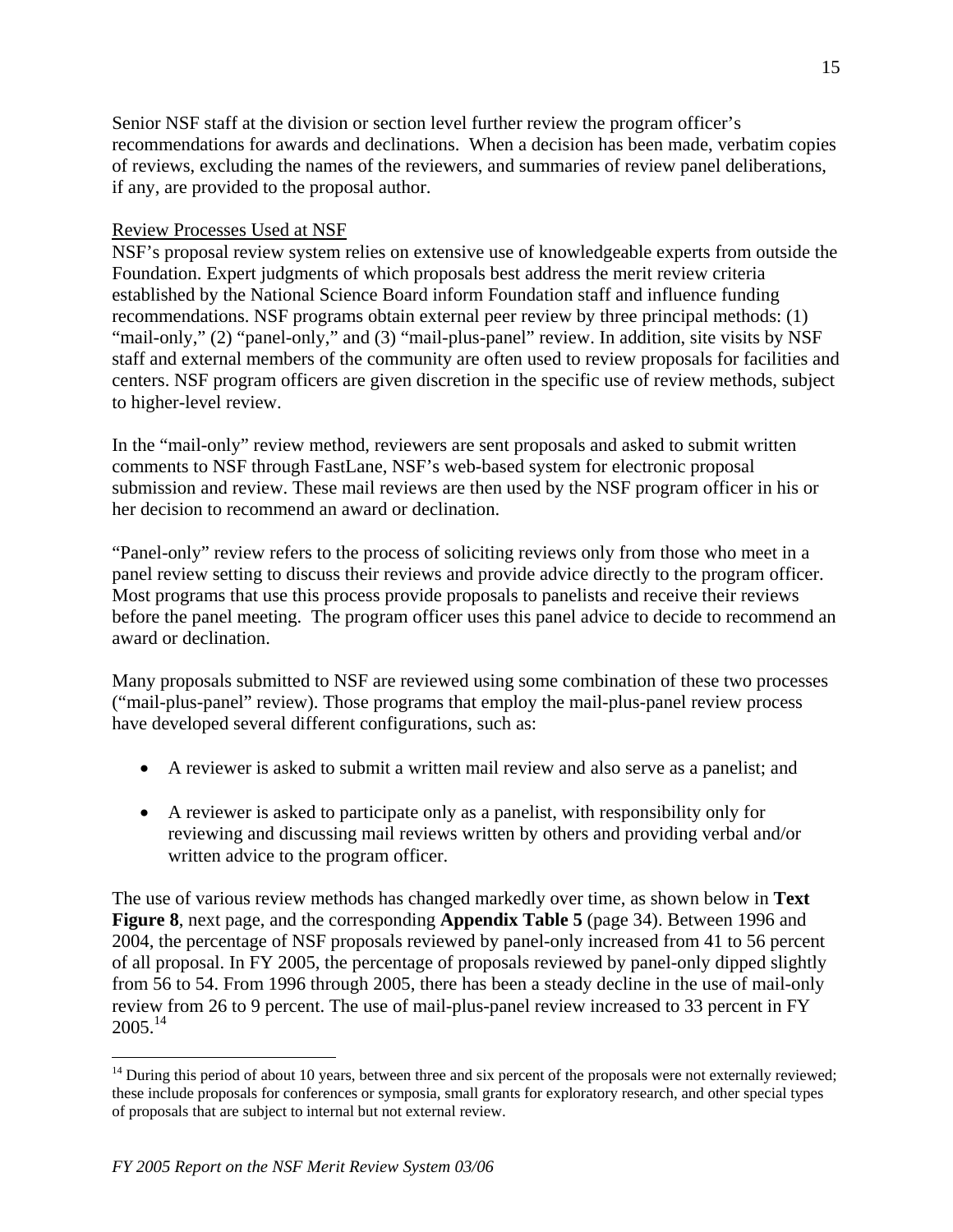There are a number of reasons for the trend away from mail-review only. Panels allow reviewers to discuss and compare proposals. Panels tend to be used for programs that rely on concrete deadlines as opposed to target dates. The panel review process has advantages in the evaluation of multidisciplinary proposals or interdisciplinary proposals in new or developing research areas because, unlike mail-only review, viewpoints representing several disciplines can be openly discussed and integrated. In a similar fashion, the panel review discussion facilitates consideration of both merit review criteria. Finally, the panel review process usually requires fewer individual reviewers per proposal than the mail-only process. A panel of 25 reviewers could possibly review 200 proposals, while it may require several hundred requests for mail reviewers to review the same proposals. Also, using panels in the review process tends to reduce proposal processing time (time-to-decision), compared to mail-only reviews. For example, in FY 2005, 79 percent of all proposals reviewed by panel-only were processed within six months, compared to 73 percent for mail-plus-panel and 59 percent for mail-only.





Mail review often takes more time because additional reviews must be requested when some of the reviewers in the first set decline to review the proposal. The chief advantages of mail review are: (1) the expertise of the reviewers can be more precisely matched to the proposal, and (2) it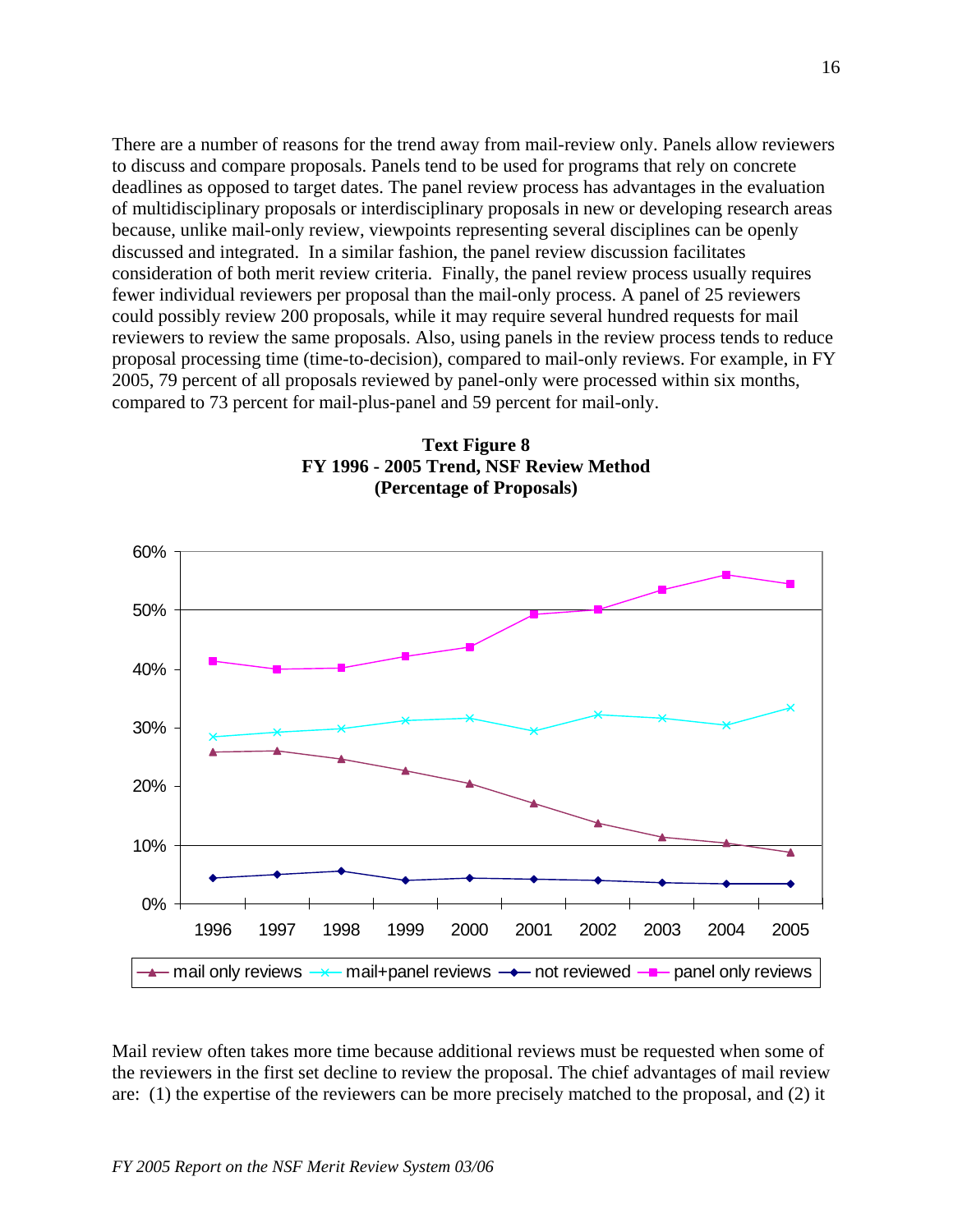is less expensive (there are no travel costs). The mail-plus-panel review process is used frequently because it combines the in-depth expertise of mail review with the more comparative analysis of panel review.

Some programs are continuing to experiment with "virtual panels". In virtual panels, panelists participate from their offices or homes and interact electronically using NSF's Interactive Panel System (IPS), accompanied by a teleconference. Around 95 percent of panels, whether they assemble at NSF, offsite at a common location, or virtually, are using IPS. A part of FastLane, IPS permits the viewing of proposals, reviews, basic panel discussions, collaboration on panel summaries, and approval of the draft panel summary through the web. Some programs are making use of NSF's videoconferencing facilities to enhance the participation of panelists whose schedules do not permit them to be physically present at the time of the panel. Videoconferencing is also employed in award management and oversight for large center-type projects. NSF is continuing its efforts to improve web-based and electronic means of communication to contribute to the quality of the merit review and award oversight processes.

Directorate-level data on the use of different review processes during FY 2005 are presented in **Appendix Table 6,** page 34. NSF Directorates vary in their use of proposal review methods. Mail-plus-panel review was the predominant review process used in the Office of Polar Programs and the Directorates of Biological Sciences, Geosciences, and Social, Behavioral and Economic Sciences, while panel-only review was the predominant method in the Office of Cyberinfrastructure and the Directorates of Computer & Information Science & Engineering, Education and Human Resources, Engineering, and Mathematical & Physical Sciences. Mailonly review was the most common mode of review in the Office of International Science and Engineering.

## Reviews and Reviewers

NSF policy, as stated in *The Proposal and Award Manual* requires at least three external reviews for each award or decline recommendation on a proposal, unless the requirement has been waived.<sup>15</sup> The total numbers of reviews and the average numbers of reviews per proposal obtained by the three different review methods are presented in **Text Figure 9**. As expected, the mail-plus-panel method had the highest number of reviews per proposal, averaging nearly eight, while the mail-only method averaged around four.

Directorate-level data for FY 2005 are presented in **Appendix Table 7,** page 35. The variation among directorates in the number of reviews per proposal reflects both their preferences for the different review methods, and differences in the way directorates count reviewers in the panel review process.

<sup>15</sup> See Section V-3 of *The Proposal and Award Manual*. Exceptions include proposals for Small Grants for Exploratory Research (SGER) and workshop and symposia proposals. For workshop and symposia proposals, however, the program officer may obtain external reviews whenever he or she deems that such review is appropriate.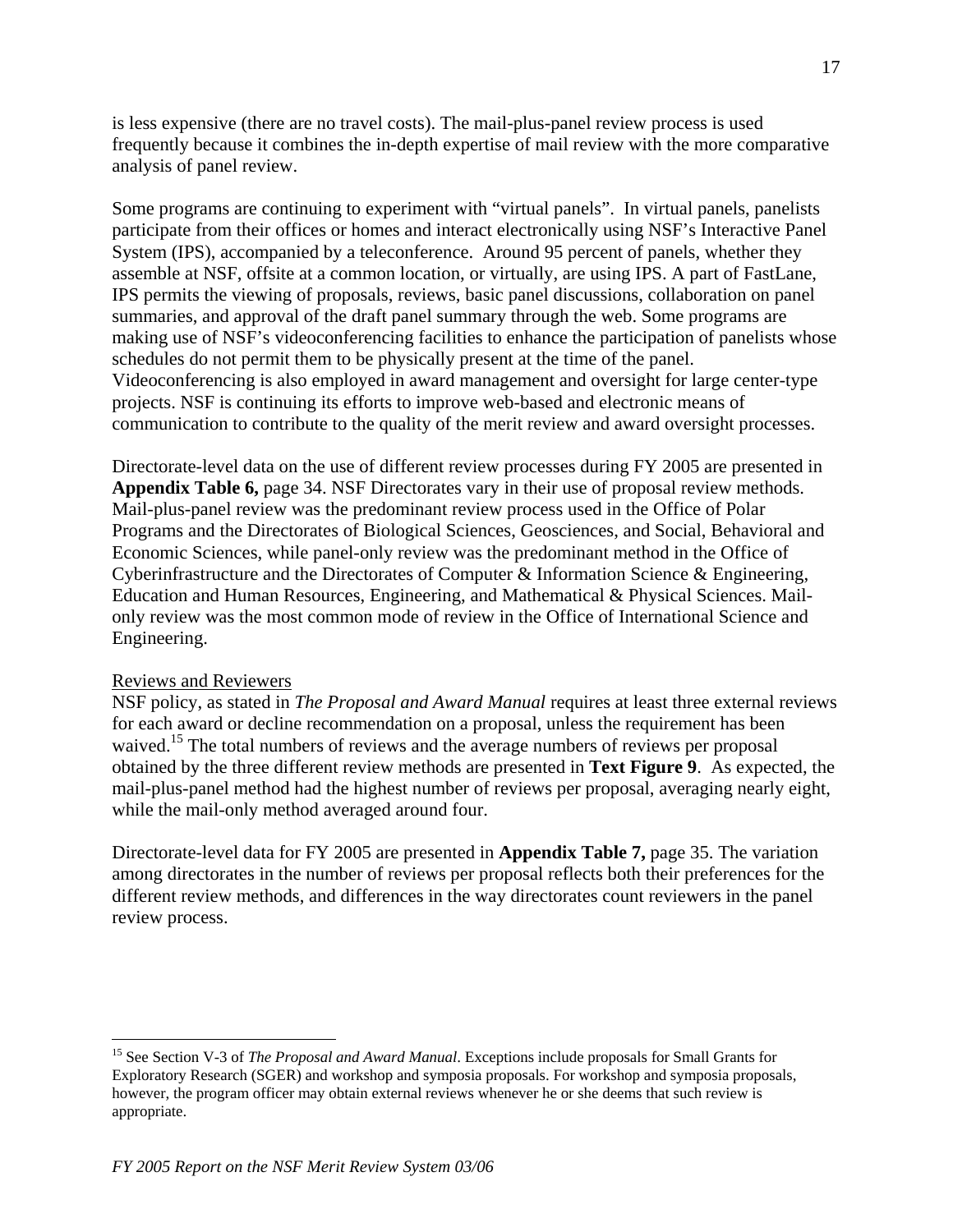|                             |         | All Methods   Mail-plus-Panel   Mail-Only   Panel-Only |        |         |
|-----------------------------|---------|--------------------------------------------------------|--------|---------|
| # of Reviews                | 246,273 | 108,591                                                | 15,552 | 122,130 |
| # of Proposals              | 40,310  | 13,919                                                 | 3,656  | 22,735  |
| <b>Reviews per Proposal</b> | 6. I    | 7.8                                                    |        | 5.4     |

## **Text Figure 9 Reviews per Proposal, FY 2005**

NSF maintains a central electronic database of more than 300,000 reviewers. Program officers identify potential reviewers using a variety of sources including their own knowledge of the discipline, applicant suggestions, references attached to proposals, published papers, scientific citation indexes and other similar databases, and input from mail reviewers, panelists, and visiting scientists. During FY 2005, approximately 50,000 reviewers were sent one or more proposals for mail review. In all, approximately 41,000 individuals served on panels, were sent a proposal for mail review, or served in both functions. About 14,000 of these reviewers had never reviewed an NSF proposal before. The reviewers came from all 50 states in addition to the District of Columbia, Puerto Rico, Virgin Islands, and other U.S. jurisdictions. More than 5,000 reviewers came from outside of the United States. Moreover, reviewers came from a range of institutions, including two-year and four-year colleges and universities, Master's level and Ph.D.-granting universities, industry, and government. FY 2005 data are available on numbers of reviewers from each state, territory, and country as well as by type of institution.

In FY 2001, NSF developed systems and policies to request demographic data electronically from all reviewers to determine the participation of underrepresented groups in the NSF reviewer pool. The goal was to establish a baseline for participation of underrepresented groups in NSF proposal review activities. In FY 2005, out of a total of 40,992 distinct reviewers who returned reviews, 8,980 – about 22 percent -- provided demographic information. Out of the 8,980 who provided information, 3,180 (35%) indicated they were members of an underrepresented group (i.e., minority or women; see Note 6, page 8, for a definition of minority). Provision of demographic data is voluntary and, given the low response rate, there is not enough information to establish a baseline. During FY 2004, NSF altered the FastLane reviewer module to make it more convenient for reviewers to provide demographic information and, as a result, NSF has seen a slight increase in the proportion of reviewers providing information after the FastLane change. In FY 2005 22 percent provided information in comparison to 17 percent in FY 2004.

NSF continually updates its Library resources, including databases, web pages, and directories, and conducts frequent tutorials on finding reviewers. Other activities include the collection and sharing of potential reviewer data from associations serving groups that are underrepresented in science and engineering, and encouraging participation of members of underrepresented groups in NSF workshops and conferences. Some NSF divisions actively solicit new reviewers through their web pages and their outreach activities.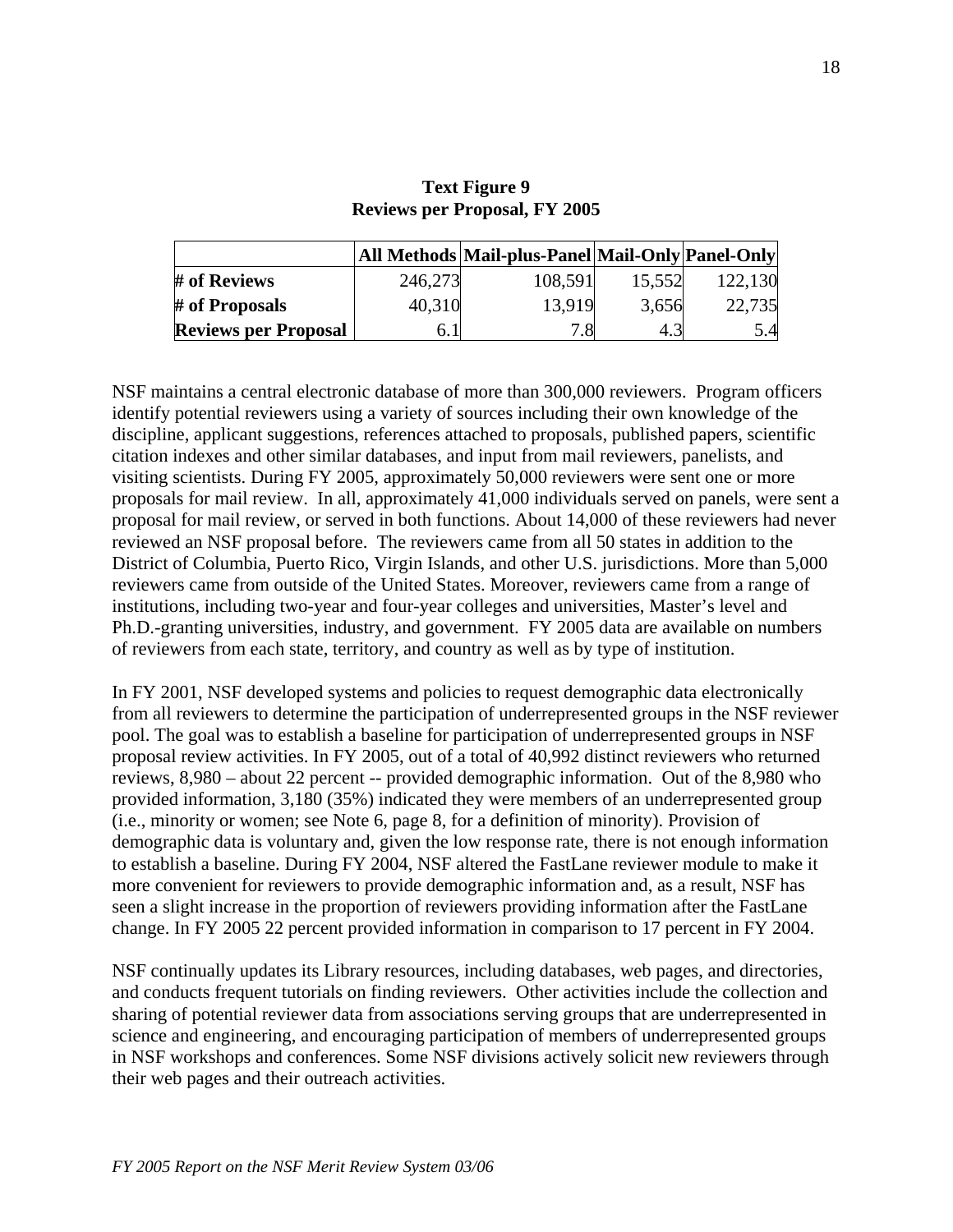Participation in the peer review process is voluntary. Panelists are reimbursed for expenses; mail reviewers receive no financial compensation. In FY 2005, 60 percent of requests for mail reviews elicited positive responses, slightly up from 59 percent in FY 2004 and 58 percent in FY 2003.

## Merit Review Criteria

In FY 1998 the National Science Board approved the use of the two current NSF merit review criteria now in effect:

**What is the intellectual merit of the proposed activity?** How important is the proposed activity to advancing knowledge and understanding within its own field or across different fields? How well qualified is the proposer (individual or team) to conduct the project? (If appropriate, the reviewer will comment on the quality of prior work.) To what extent does the proposed activity suggest and explore creative and original concepts? How well conceived and organized is the proposed activity? Is there sufficient access to resources?

**What are the broader impacts of the proposed activity?** How well does the activity advance discovery and understanding while promoting teaching, training, and learning? How well does the proposed activity broaden the participation of underrepresented groups (e.g., gender, ethnicity, disability, geographic, etc.)? To what extent will it enhance the infrastructure for research and education, such as facilities, instrumentation, networks and partnerships? Will the results be disseminated broadly to enhance scientific and technological understanding? What may be the benefits of the proposed activity to society?

In FY 1999 NSF established annual Government Performance and Results Act (GPRA) performance goals to increase reviewer and program officer attention to both merit review criteria. Currently NSF Committees of Visitors and NSF Staff provide an annual evaluation of the Foundation's use of the merit review criteria. In the National Science Board discussions, members expressed concern that the broader impacts criterion was not being fully integrated into the review process, and that principal investigators and reviewers are unsure how it should be addressed. They agreed that efforts to ensure that both criteria are addressed in proposals and reviews should be continued and they asked staff to periodically report on these efforts.

Since then, the Foundation has completed the following actions to raise awareness of the importance and use of the merit review criteria:

- Provided a set of examples of activities that address the broader impacts criterion and made the examples available to proposers via a link embedded in the Grant Proposal Guide (http://www.nsf.gov/pubs/gpg/broaderimpacts.pdf). In addition, the examples are available to proposers and reviewers via FastLane.
- Revised the FastLane Proposal Preparation Guidelines and the standard language in the Program Information Management System (PIMS) that instructs proposers that they *must*  clearly address broader impacts in the project summaries of their proposals.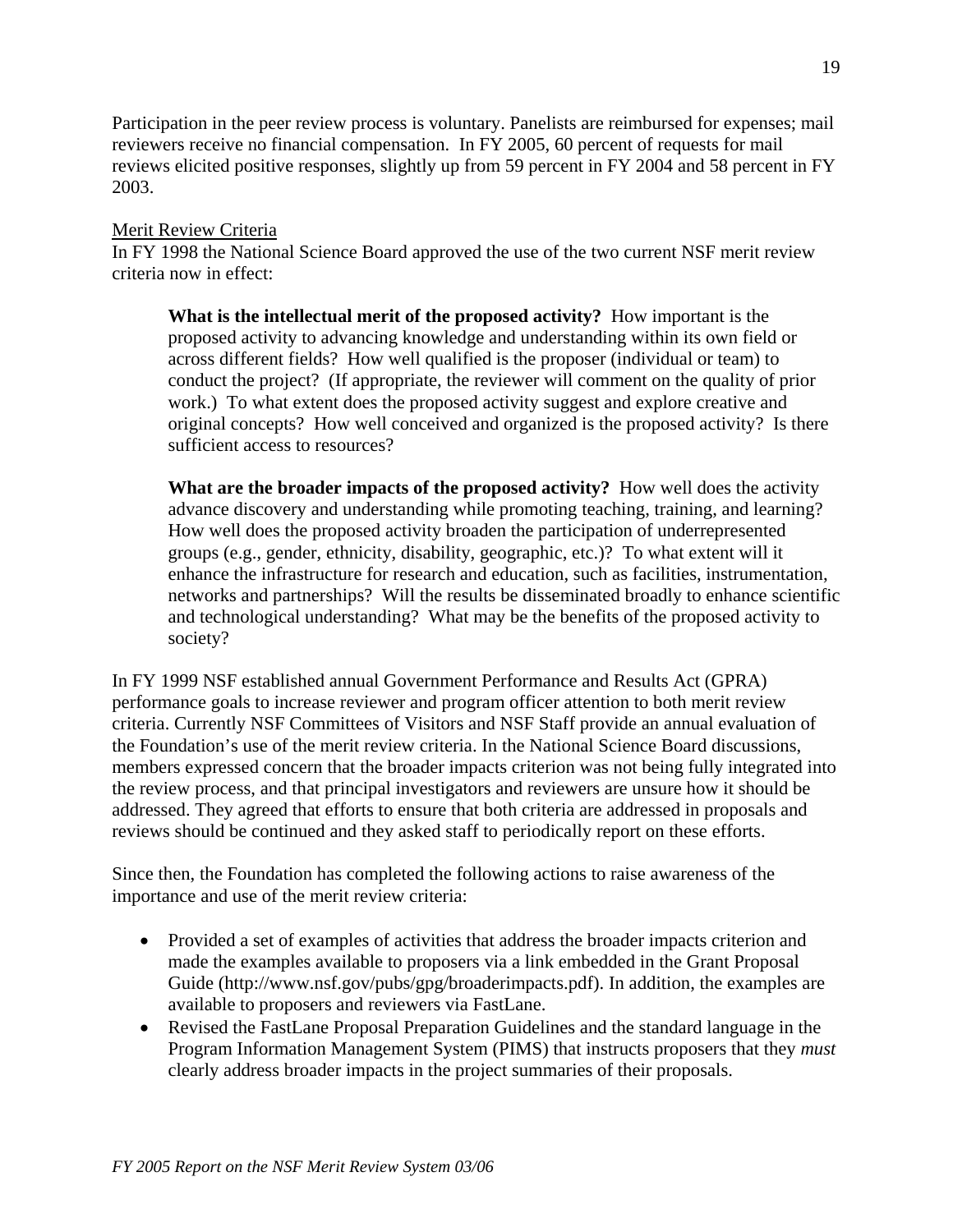- Provided guidance to proposers in the Grant Proposal Guide that Principal Investigators must address both merit review criteria in separate statements within the one page Project Summary. The Grant Proposal Guide also reiterates that broader impacts resulting from the proposed project must be addressed in the project description and described as an integral part of the narrative. Effective October 1, 2002, NSF returned without review proposals that failed to separately address both merit review criteria within the project summary. For FY 2005, 176 proposals were returned with out review due to the failure to address the merit review criteria in the summary; the number of returned proposals for the previous fiscal year was 236.
- Revised guidance in the Proposal and Award Manual to require program officers to comment on both the intellectual merit and the broader impacts of the proposed activity as part of the review analysis of the proposal.
- Updated NSF's reviewer forms to provide the capability for reviewers to comment separately on both criteria in the review of a proposal.
- Examined reviewer use of the broader impacts criterion and concluded that approximately 90 percent of reviews addressed both intellectual merit and broader impacts in the last three fiscal years.

## Reviewer Proposal Ratings

The NSF merit review system emphasizes reviewer narratives in addition to numerical ratings. The written comments provided by reviewers, the summary of panel discussions, and the expert judgments of program officers are important components of the merit review system. Summary ratings are another indicator of reviewer judgment. The distribution of average summary ratings of reviews for awarded and declined proposals is provided in **Text Figure 10,** next page**.**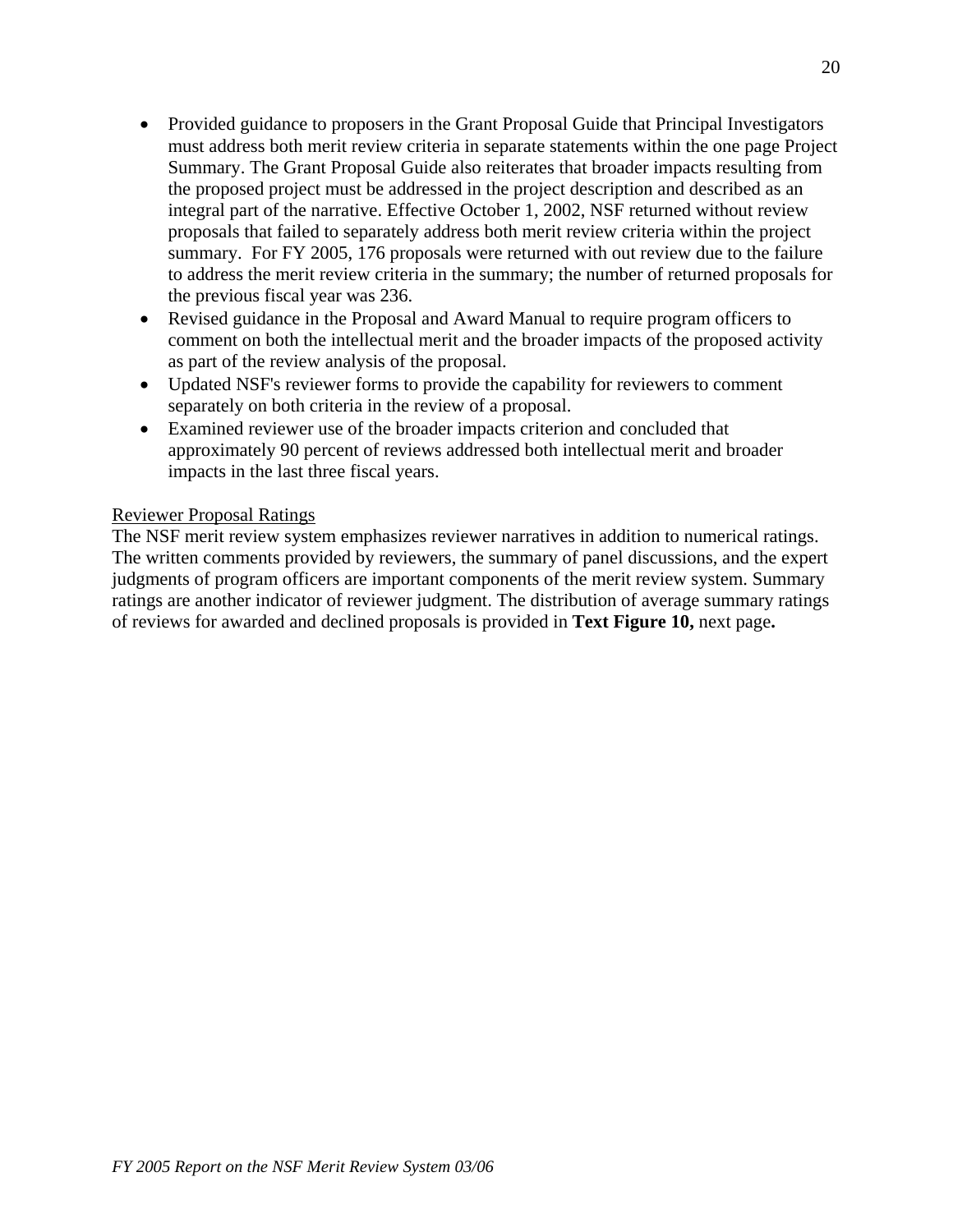

**Text Figure 10 Distribution of Average Reviewer Ratings** 

These data indicate considerable overlap among the average reviewer ratings of successful and unsuccessful proposals, most notably in the range of "very good" average ratings.16 **Appendix Tables 8-10,** pages 36-38**,** indicate that this overlap among the average reviewer ratings is present and similar in degree for each of the three proposal review methods used by NSF (panelonly, mail-only, and mail plus panel).

#### NSF Program Officer Recommendations

As noted above, the narrative comments and summary ratings provided by external reviewers are essential inputs that inform the judgment of the program officers who formulate award and decline recommendations to NSF's senior management.

<sup>&</sup>lt;sup>16</sup> The corresponding numerical ratings, on a five-point scale, are as follows: Excellent  $(4.5 - 5.0)$ ; Very Good – Excellent  $(4.0 - <4.5)$ ; Good – Very Good  $(3.0 - <4.0)$ ; Fair – Good  $(2.0 - <3.0)$ ; and Poor – Fair  $(<2.0)$ . Proposals with "No Score" include small grants for exploratory research and workshop/symposia proposals that do not require external review.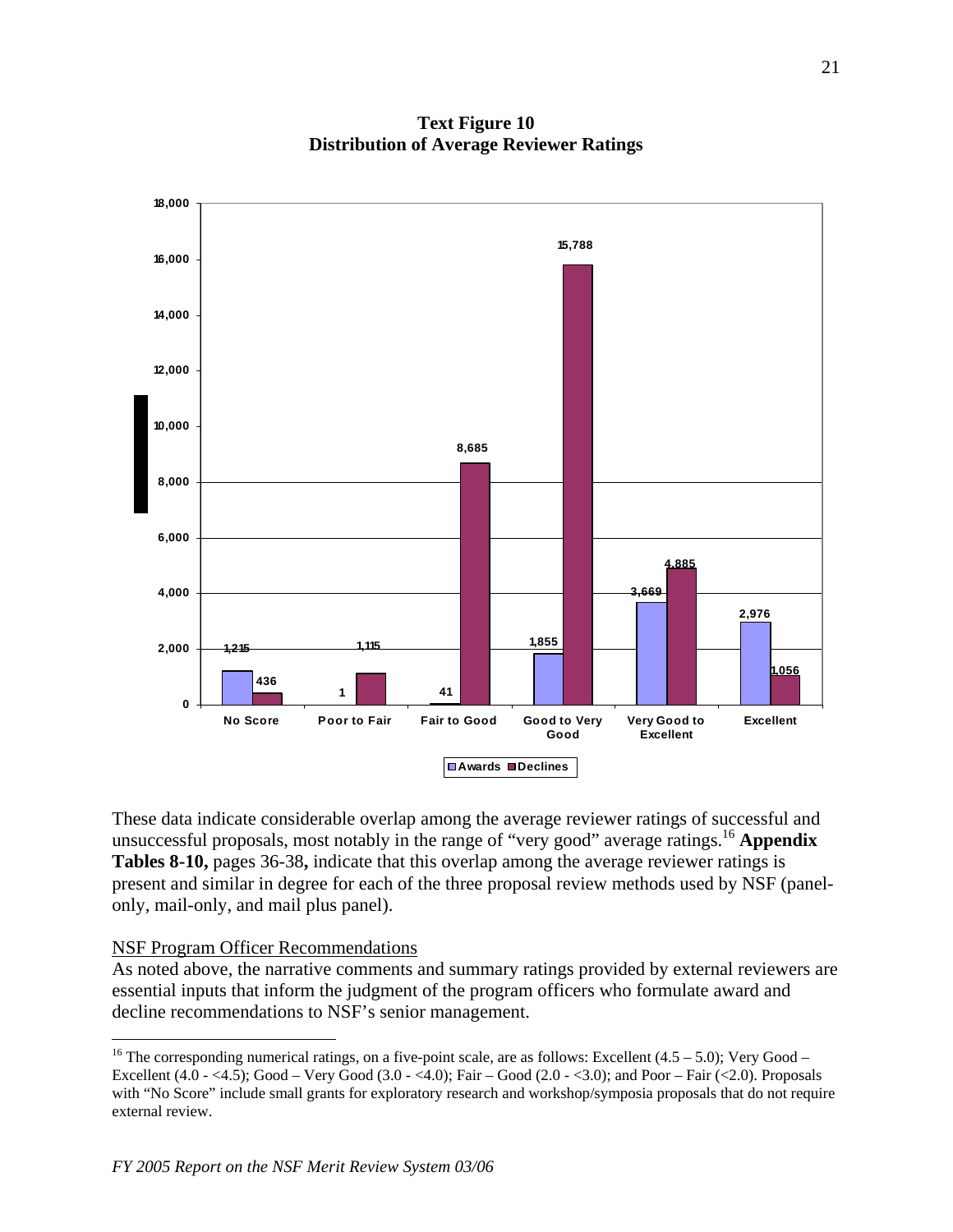NSF program officers produce and manage a portfolio of awards. They must balance the portfolio among various considerations and objectives. In addition to information contained in the external proposal reviews, NSF program officers consider issues such as:

- Potential impact on human resources and infrastructure;
- Different approaches to significant research questions;
- Capacity building in a new and promising research area;
- Support for high-risk proposals with potential for transformative advances in a field;
- NSF core strategies, such as the integration of research and education;
- Achievement of special program objectives and initiatives;
- Other available funding sources; and
- Geographic distribution.

## Program Officer Characteristics and Workload

The number of program officers increased from 385 in FY 2004 to 400 in FY 2005, a 4 percent increase. The characteristics of NSF program officers are presented in **Text Figure 11**.

| <b>Text Figure 11</b>                                          |
|----------------------------------------------------------------|
| <b>Distribution of NSF Program Officers by Characteristics</b> |
| As of October 1, 2005                                          |

| Program Officers                                                                                                                                                                                                                            | Total | Percent |  |  |  |
|---------------------------------------------------------------------------------------------------------------------------------------------------------------------------------------------------------------------------------------------|-------|---------|--|--|--|
| <b>Total</b>                                                                                                                                                                                                                                | 400   | 100%    |  |  |  |
| Gender                                                                                                                                                                                                                                      |       |         |  |  |  |
| <b>Male</b>                                                                                                                                                                                                                                 | 242   | 61%     |  |  |  |
| <b>Female</b>                                                                                                                                                                                                                               | 158   | 40%     |  |  |  |
| Race                                                                                                                                                                                                                                        |       |         |  |  |  |
| <b>Minority</b>                                                                                                                                                                                                                             | 83    | 21%     |  |  |  |
| <b>White, Non-Hispanic</b>                                                                                                                                                                                                                  | 317   | 79%     |  |  |  |
| Employment                                                                                                                                                                                                                                  |       |         |  |  |  |
| <b>Permanent</b>                                                                                                                                                                                                                            | 202   | 51%     |  |  |  |
| Visiting Scientists, Engineers & Educators (VSEE)                                                                                                                                                                                           | 38    | 10%     |  |  |  |
| <b>Temporary</b>                                                                                                                                                                                                                            | 49    | 12%     |  |  |  |
| <b>Intergovernmental Personnel Act (IPA)</b>                                                                                                                                                                                                | 111   | 28%     |  |  |  |
| Source: NSF Division of Human Resource Management<br>Notes: VSEE: Individual employed as a Visiting Scientist, Engineer, or<br>Educator (formerly termed "Rotator"). IPA: Individual employed under the<br>Intergovernmental Personnel Act. |       |         |  |  |  |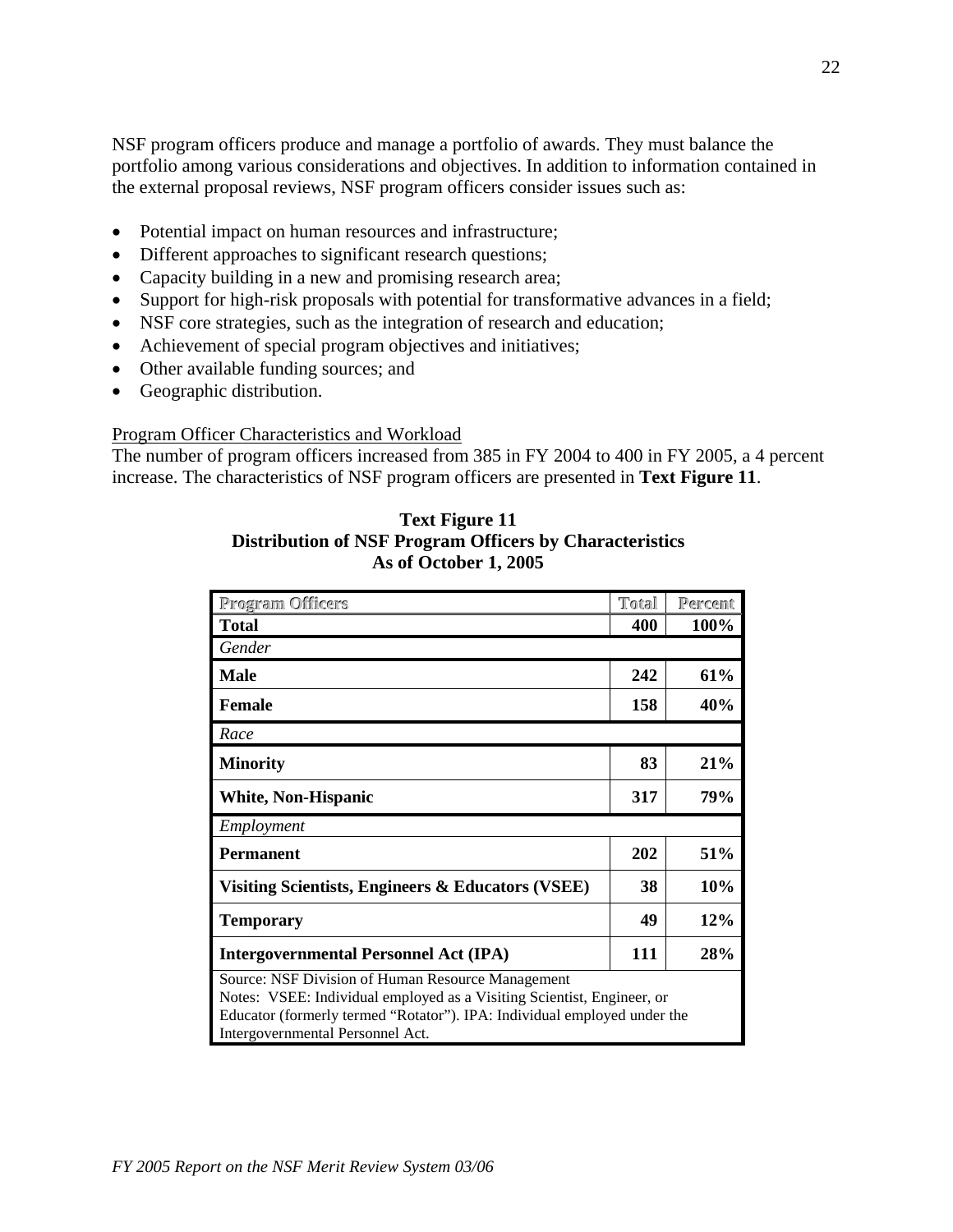Program Officers can be permanent NSF employees or non-permanent employees (includes Visiting Scientist, Engineer, or Educator; Temporary; and Intergovernmental Personnel Act categories). About half of the program officers fall into the non-permanent category. Some nonpermanent program officers are "on loan" as visiting scientists, engineers, and educators (VSEEs) for up to three years from their host institutions. Others are employed through grants to the home institutions under the terms of the Intergovernmental Personnel Act (IPA). Nonpermanent employees provide NSF with new ideas and fresh science and engineering perspectives. They bring knowledge of the most recent disciplinary and interdisciplinary developments to enhance NSF's responsiveness and agility. Whether they are hired as temporary or permanent, incoming NSF program officers receive training in the merit review process.

While NSF was able to increase the number of program officers in FY 2005, workload concerns are still present and frequently highlighted by NSF's external review committees, the Committees of Visitors. NSF developed an overall human capital management plan and is taking steps to address the program officer workload issue through, for example, the addition of Science Assistant positions. NSF had 35 Science Assistant positions in FY 2005, compared to 32 positions in FY 2004, a 9 percent increase in these positions.

NSF has revitalized its professional development opportunities for program staff, offering inhouse courses in project management, leadership, and communication through the NSF Academy. In addition, the Office of Integrative Activities is holding focus groups and forums for program staff to share effective practices for merit review, given workload concerns.

#### Assuring Objectivity in the Merit Review Process

NSF program officers check all proposals for potential conflict of interest and select expert outside reviewers with no apparent potential conflicts. All reviewers are provided guidance and instructed to declare potential conflicts. All program officers receive conflict-of-interest training annually.

Each program officer's recommendation to award or decline a proposal is subject to a programmatic review by a higher level reviewing official (usually the Division Director), and an administrative review by a grants officer in the Office of Budget, Finance, and Award Management (BFA). The Director's Review Board (DRB) reviews all award recommendations with an average annual award amount of 2.5 percent or more of a Division's annual budget. The National Science Board reviews and approves all recommended awards where the average annual award amount is 1 percent or more of the awarding Directorate's annual budget.<sup>17</sup> Every applicant whose proposal undergoes merit review receives a letter stating the results, a panel summary explaining the rationale for the decision (if panel review was used), along with an anonymous verbatim copy of each review that was considered in the review process. Some NSF programs also send "context statements" that explain the broader context under which any given proposal was reviewed (e.g., the number of proposals received and the number awarded and declined). There is an increasing interest among program staff in the use of context statements and other communications to proposers, particularly in the case of difficult award/decline recommendations (e.g., proposals with "very good" average ratings).

<sup>&</sup>lt;sup>17</sup> Other items requiring NSB prior approval are new programs and major construction projects that meet certain specifications. In FY 2005, the Board reviewed and approved nine recommended awards.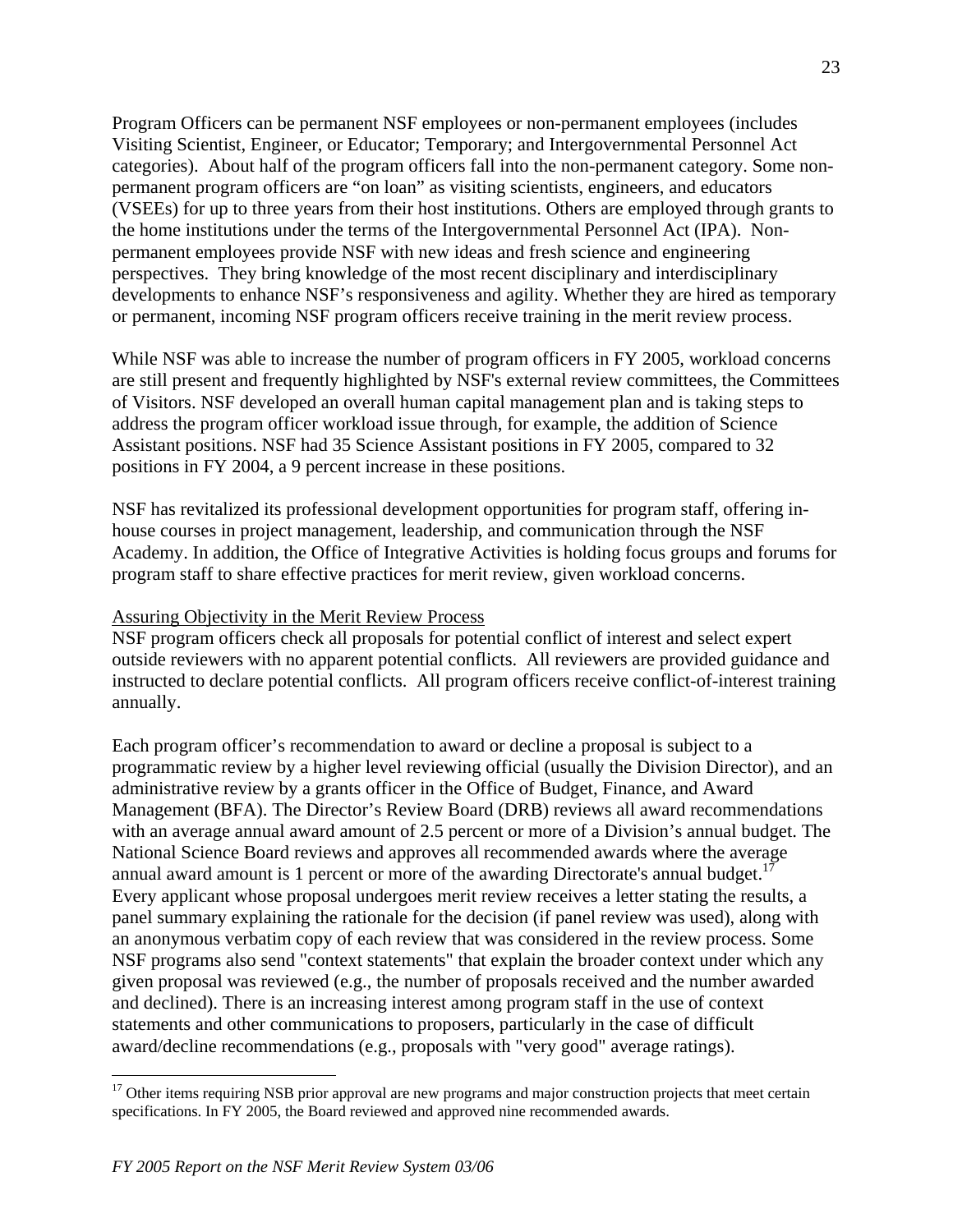If, after receiving the reviews and other documentation of the decision, an unsuccessful proposer would like additional information, he or she may ask the program officer for further clarification. If, after considering the additional information, the applicant is not satisfied that the proposal was fairly handled and reasonably reviewed, he or she may request formal reconsideration. In response to concerns from the National Science Board and the Office of Inspector General, NSF implemented a uniform policy to inform all declined proposers of the reconsideration process beginning in FY 2006.<sup>18</sup> A reconsideration request can be based on the applicant's perception of procedural errors or on disagreements over the substantive issues dealt with by reviewers. If the AD upholds the original action, the applicant's institution may request a second reconsideration from the Foundation's Deputy Director.

NSF declines approximately 30,000 proposals a year but receives only 30-50 requests for formal reconsideration. The number of requests for formal reconsideration and resulting decisions at both the AD and O/D levels from FY 2001 through FY 2005 are displayed in **Appendix Table 11**, page 39. NSF had 35 reconsideration requests in FY 2005 and all were upheld.

NSF's merit review process is evaluated regularly by external Committees of Visitors in addition to the Advisory Committee for GPRA Performance Assessment. In FY 2005, the National Science Board also evaluated the merit review process, concluding that the NSF merit review process is a fair and effective way to review the more than 40,000 proposals the Foundation receives annually in a wide variety of subject areas. The Board provided several recommendations for NSF to improve the transparency and effectiveness of the NSF merit review process, while preserving the ability of the program officers to identify the most innovative proposals and effectively diversify and balance NSF's research and education portfolio.19

In response to the Board's recommendations, NSF has undertaken an agency-wide effort to address quality of reviews, transparency of the award/decline decision, and support of transformative research. To date the following actions have been taken:

- The FY 2007 NSF Performance Plan includes the operation of a credible, efficient merit review system as a strategic goal.
- A merit review performance indicator has been added to the Senior Executive Service (SES) annual personal performance plans.
- Standards have been developed for the Major Research Instrumentation Program and are being tested as possible agency-wide standards for the merit review process.
- Sessions have been conducted with senior staff of all NSF Directorates and Offices to raise issues regarding merit review process. All directorates currently have underway activities that address the transparency and effectiveness of the merit review process.
- A focus of the Annual Division Director retreat was the merit review process and mechanisms to address quality of review, transparency of award/decline decision, and support of transformative research.

<sup>&</sup>lt;sup>18</sup> Please note that certain types of proposals are not eligible for reconsideration. See NSF's Grant Policy Manual, Chapter 10, available on the NSF web page at < http://www.nsf.gov/publications/pub\_summ.jsp?ods\_key=gpm>.

 $19$  See Note 2, page 6.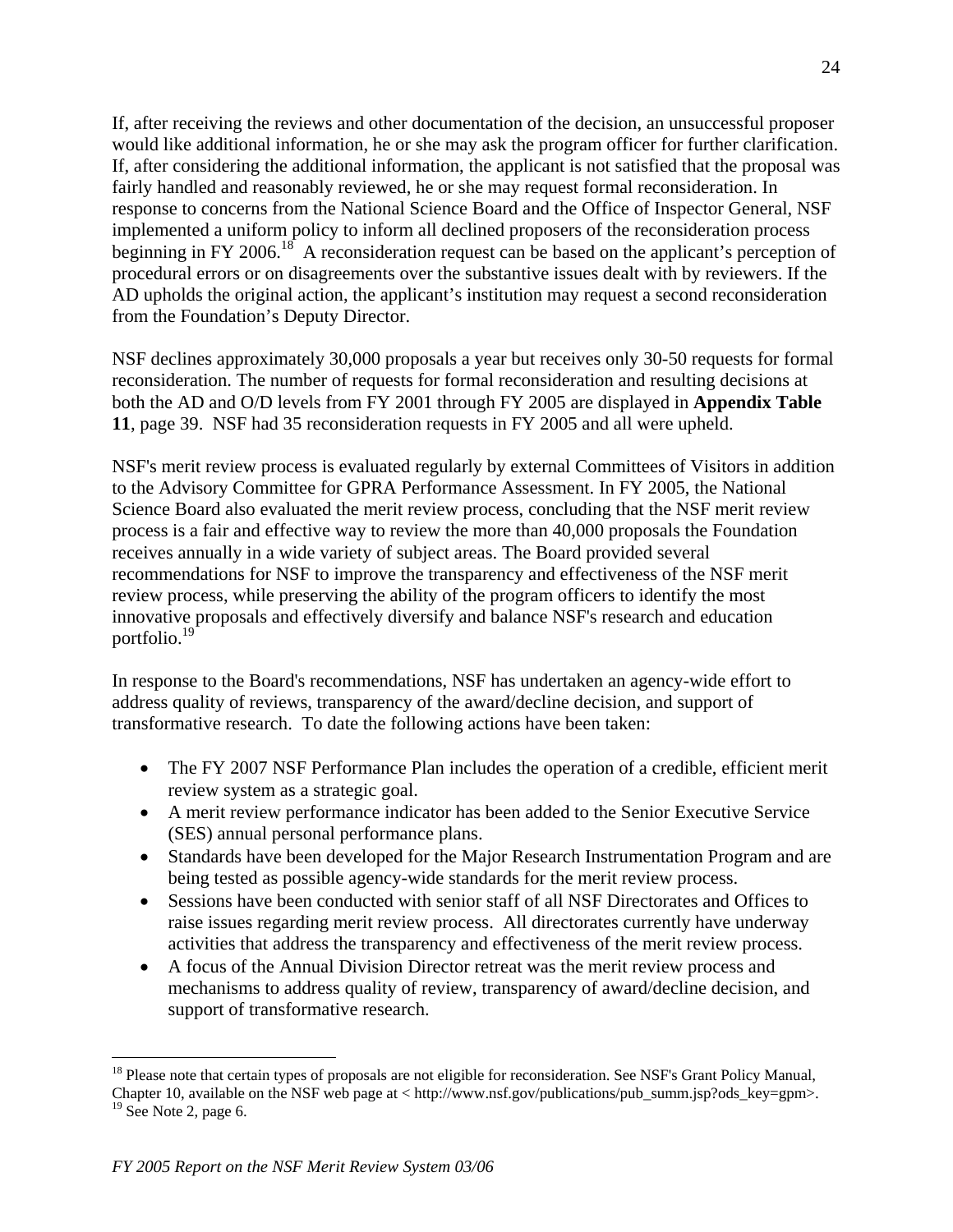- Sessions have been conducted with NSF Administrative Officers (AOs) regarding their role and responsibilities in help ensure the quality of documentation of the merit review. AOs have supervisory responsibilities for administrative staff and oversee general operations.
- An external web page is being designed to inform the research and education community of the NSF review process.
- An internal NSF web page is being designed to provide merit review process information to NSF staff. The website will include the standards expected, effective practices, and examples of reviews, panel summaries, Program officer analyses, and program officer communications to principal investigators.
- An enhancement of training sessions for NSF staff is planned.

# **4. Other Issues Related to Merit Review**

## Budgetary Considerations

A large number of potentially fundable proposals are declined each year. **Text Figure 12**, next page, indicates that in FY 2005, close to \$1.8 billion was requested for declined proposals that had received ratings at least as high as the average rating (4.1) for an awarded proposal. These declined proposals represent a rich portfolio of unfunded opportunities – fertile ground for learning and discovery that lies fallow. There may be a large number of proposals in the declined Good to Very Good range of proposals that, if supported, could produce substantial research and education benefits.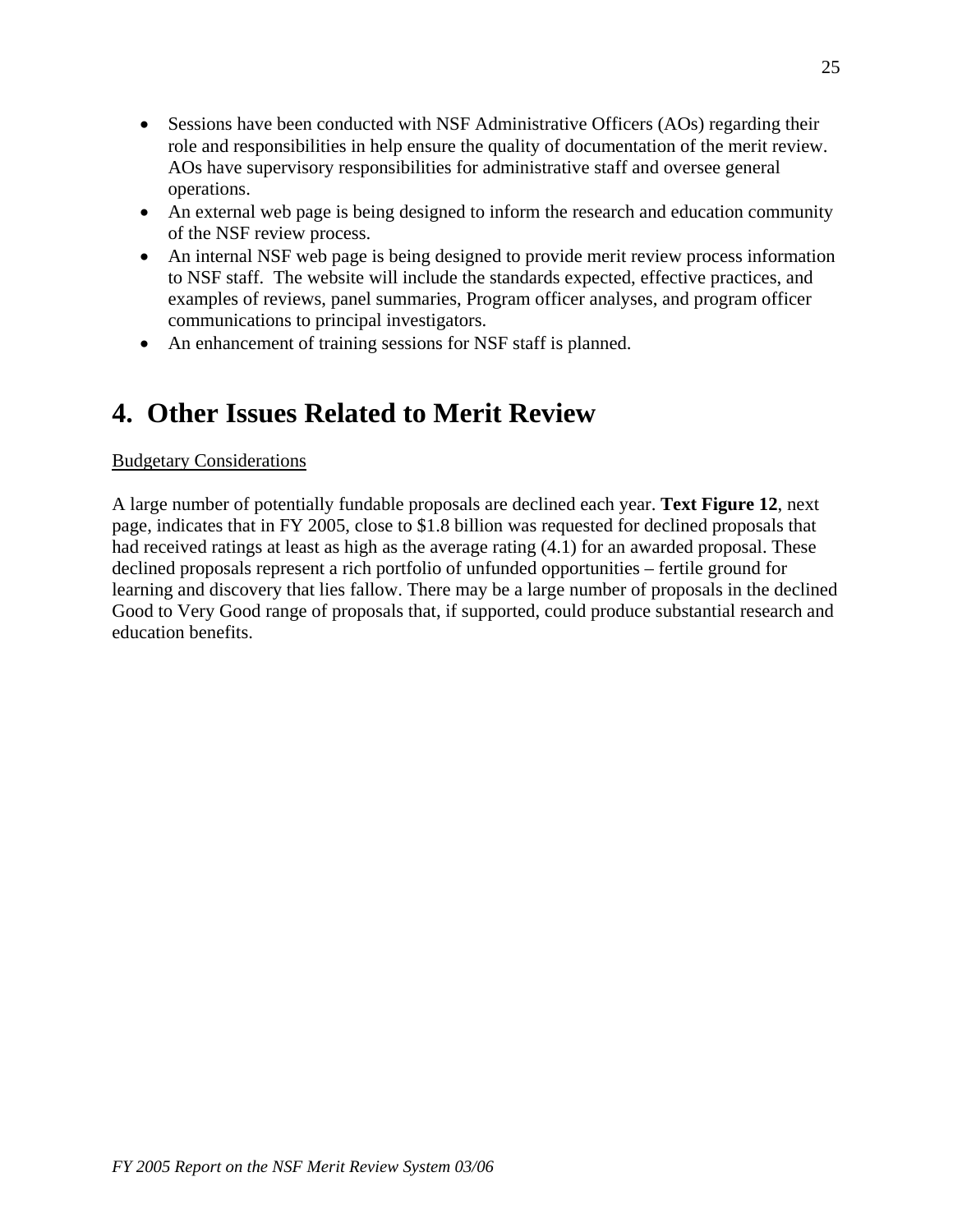#### **Text Figure 12 Cumulative Requested Amounts for Declined Proposals by Average Reviewer Score for FY 2005**

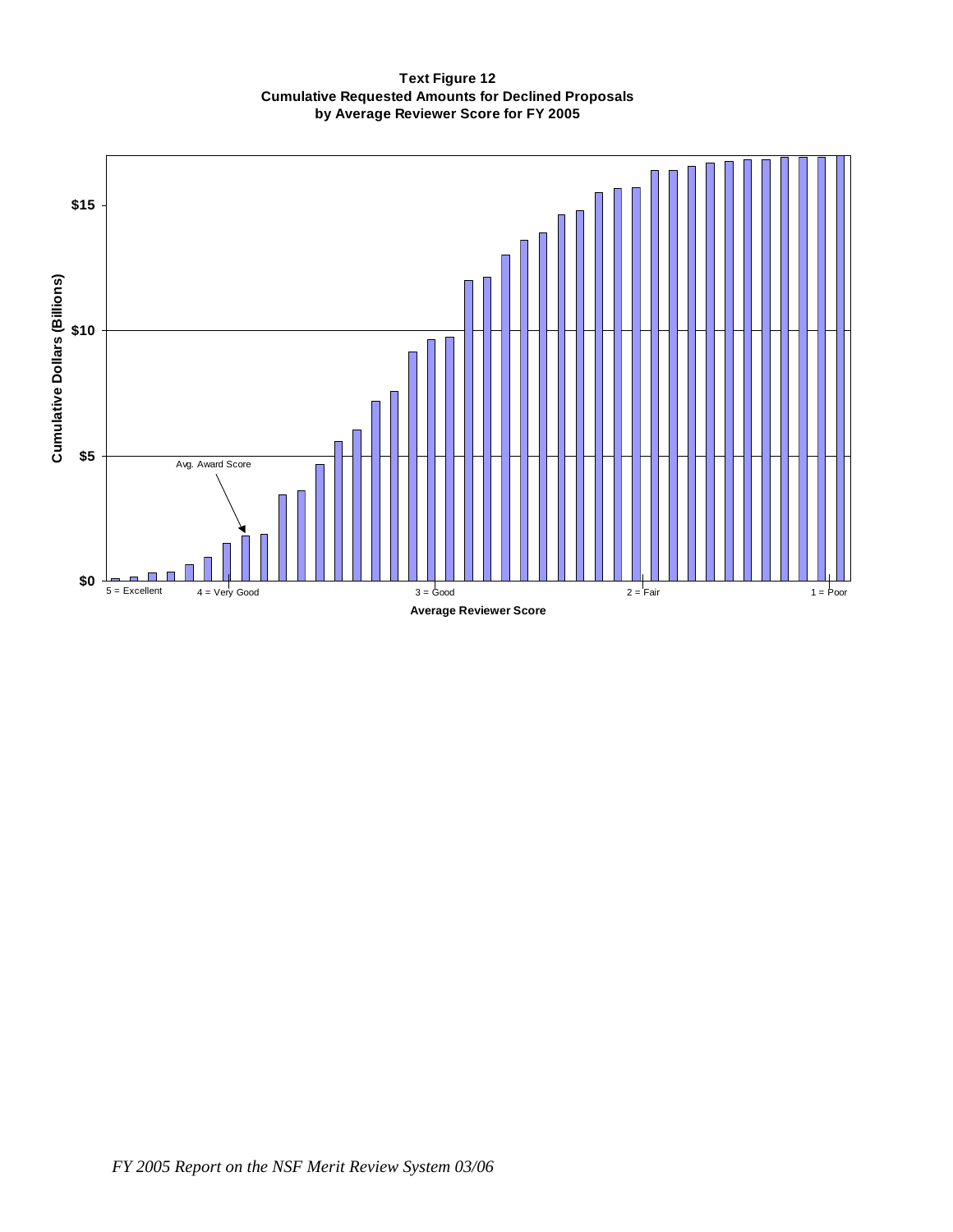#### Performance Evaluation

The NSF Strategic Plan for FY 2003-2008 established the goal of Organizational Excellence, and the goal was first evaluated in FY 2004. Two external advisory committees led the evaluation: the Advisory Committee for Business and Operations (AC/B&O) and the Advisory Committee for GPRA Performance Assessment (AC/GPA). The operation of a credible, efficient merit review system has been an important objective within the Organizational Excellence goal.<sup>20</sup> Performance evaluation, with respect to the operation of the merit review system, is currently supported with information from the following activities:

- **Proposer and Grantee Information/Merit Review.** All proposers and grantees provide results from previous NSF support, information about existing facilities and equipment available to conduct the proposed research, biographical information on the primary investigators, other sources of support, and certifications. Such information is required at the time of proposal submission, at the time of an award, and in annual and final project reports. It is reviewed by NSF staff, used during merit review and included in the package of information available to external committees conducting performance assessment.
- **Program Evaluation by Committees of Visitors (COVs).** To ensure the highest quality in processing and recommending proposals for awards, NSF convenes external groups of experts, called Committees of Visitors (COVs), to review each program approximately every three to five years. This includes disciplinary programs in the various directorates and offices, and the cross-disciplinary programs managed across directorates. The COVs are comprised of scientists, engineers and educators who convene at NSF for a two to three day assessment. These experts evaluate the integrity and efficiency of the processes used for proposal review and program decision-making. In addition, the COVs provide a retrospective assessment of the quality of results of NSF's programmatic investments. The COV reports, written as answers and commentary to specific questions (see "Core Questions and Report Template," **Appendix Table 12** on pages 40-47) are submitted for review through Advisory Committees to the directorates and the NSF Director. Questions include aspects of the program portfolio, such as the balance of high-risk, multidisciplinary, and innovative projects. The recommendations of COVs are reviewed by management and taken into consideration by NSF when evaluating existing programs and future directions for the Foundation.21 See **Appendix Table 13**, pages 48-57, for a schedule of COV program evaluations.
- **Advisory Committee (AC) Reporting on Directorate/Office Performance.** Advisory committees regularly provide community perspectives to the research and education directorates, the Office of Polar Programs, and Office of International Science and Engineering. They are typically composed of 15-25 experts who have broad experience in academia, industry and government. The role of the ACs is to provide advice on priorities, address program effectiveness, review COV reports, and examine directorate/office

<sup>&</sup>lt;sup>20</sup> The NSF Strategic Plan, FY 2003 – 2008, is available at <br>
<http://www.nsf.gov/publications/pub summ.jsp?ods key=nsf04201>.

 $^{21}$  The COV reports and directorate responses are available electronically as a link from the NSF GPRA web page, <http://www.nsf.gov/about/performance/>.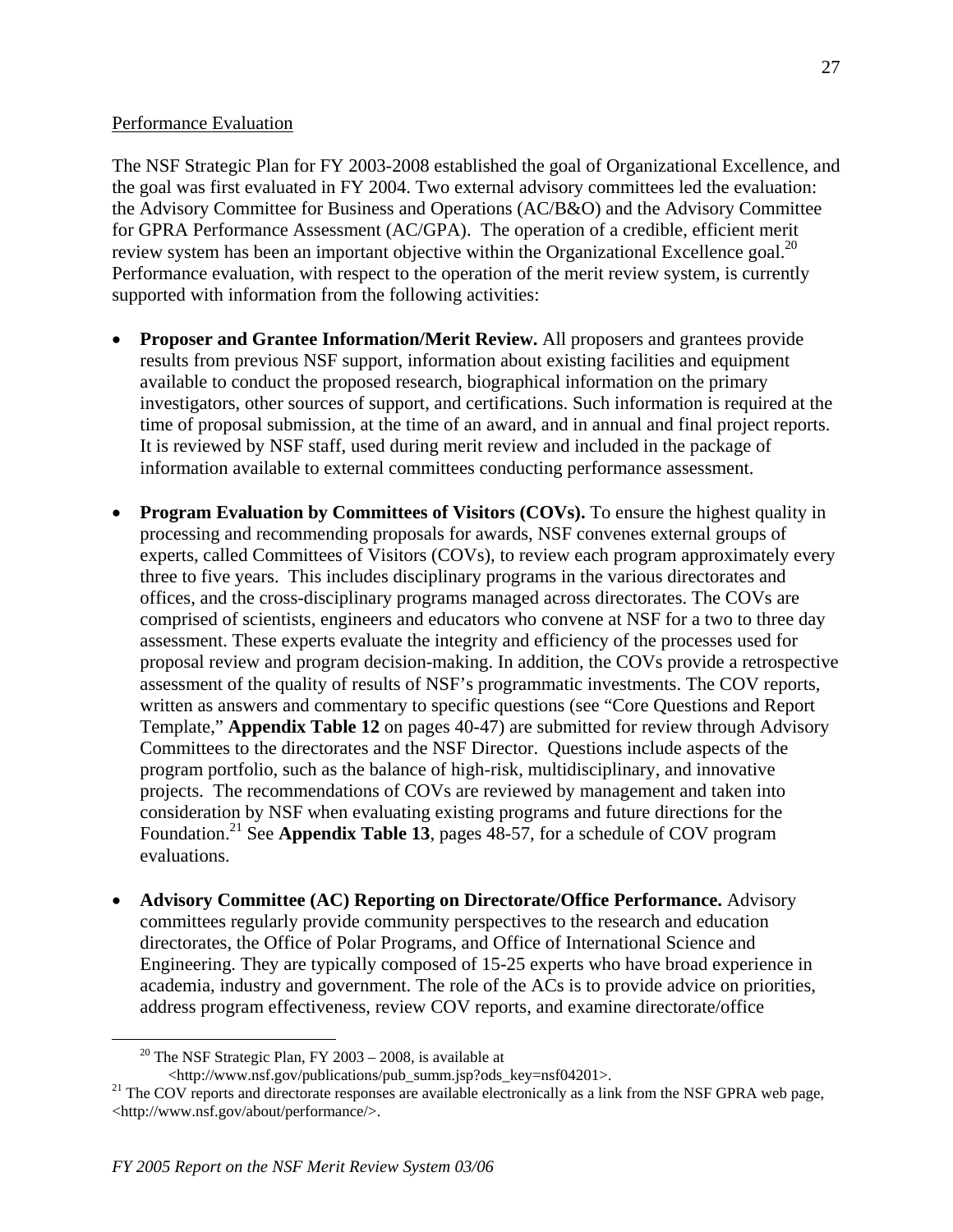responses to COV recommendations. In FY 2001 and previous years, directorate/office advisory committees assessed directorate/office progress in achieving NSF-wide GPRA goals. With the advent of the AC/GPA (see below), advisory committees no longer assess directorate progress toward these goals.

- **Advisory Committee for GPRA Performance Assessment (AC/GPA)** During FY 2002, NSF determined that a more efficient and effective process for the assessment of agency performance with respect to GPRA strategic goals was to charge a single external committee of experts with review of all Foundation accomplishments. The AC/GPA consists of approximately 25 external experts from various fields of science, engineering, mathematics and education. The AC/GPA looks at Foundation-wide portfolios linked to the agency's strategic outcome goals of Ideas, People, Tools, and Organizational Excellence and their associated performance indicators. In June 2005, the AC/GPA convened to assess results, using COV reports, investigator project reports, and collections of outstanding accomplishments from awards as reported by NSF program officers. This external assessment found that, overall, in FY 2004, NSF achieved all four of its strategic outcome goals. With regard to merit review, the AC/GPA concluded "that the MRP [Merit Review Process] is effective in the processing and reviewing of a large and increasing volume of proposals and in the engagement of a broad and diverse segment of talent in the NSF's science and engineering enterprises. While the MRP will always, in our view, require vigilance and a commitment to continuous improvement, when taken as a whole and when one looks at the results as illustrated in the People, Ideas, and Tools portfolios, clearly the process remains a major positive force in advancing the frontiers of science, mathematics, and engineering."<sup>22</sup> (See also discussion above, page 23.)
- **Assessment Utilizing the Program Assessment Rating Tool (PART).** The Program Assessment Rating Tool was developed by the Office of Management and Budget (OMB) to assess program performance in four areas: Program Purpose and Design, Strategic Planning, Program Management, and Program Results / Accountability. In February 2005, results from PART assessments were released on the "Institutions," "Collaborations," and "Polar Research Tools, Facilities, and Logistics" programs and the Biocomplexity in the Environment priority area. All four areas were rated "effective," the highest possible rating from OMB for the PART. Again, NSF received the top three scores of all research and development programs assessed, and NSF programs were ranked with five in the top fifteen out of the over 600 programs assessed across the entire government that year. Each year, additional programs will be assessed for the first time and previous assessments will be updated to reflect new information and actions taken to enhance program management and results. All NSF programs and current priority areas will be assessed by the end of FY 2008.
- **Independent Verification and Validation of Performance Measurement for the Government Performance and Results Act and the Program Assessment Rating Tool.**  NSF contracted with IBM Business Consulting Services to assess the validity of the data and reported results of NSF performance goals and to verify the reliability of the methods used by NSF to compile and report data for the performance measurement goals and objectives.

<sup>22</sup>*Report of the Advisory Committee for GPRA Performance Assessment*, July 2005, page 48. Available at http://www.nsf.gov/pubs/2005/nsf05210/nsf05210.pdf.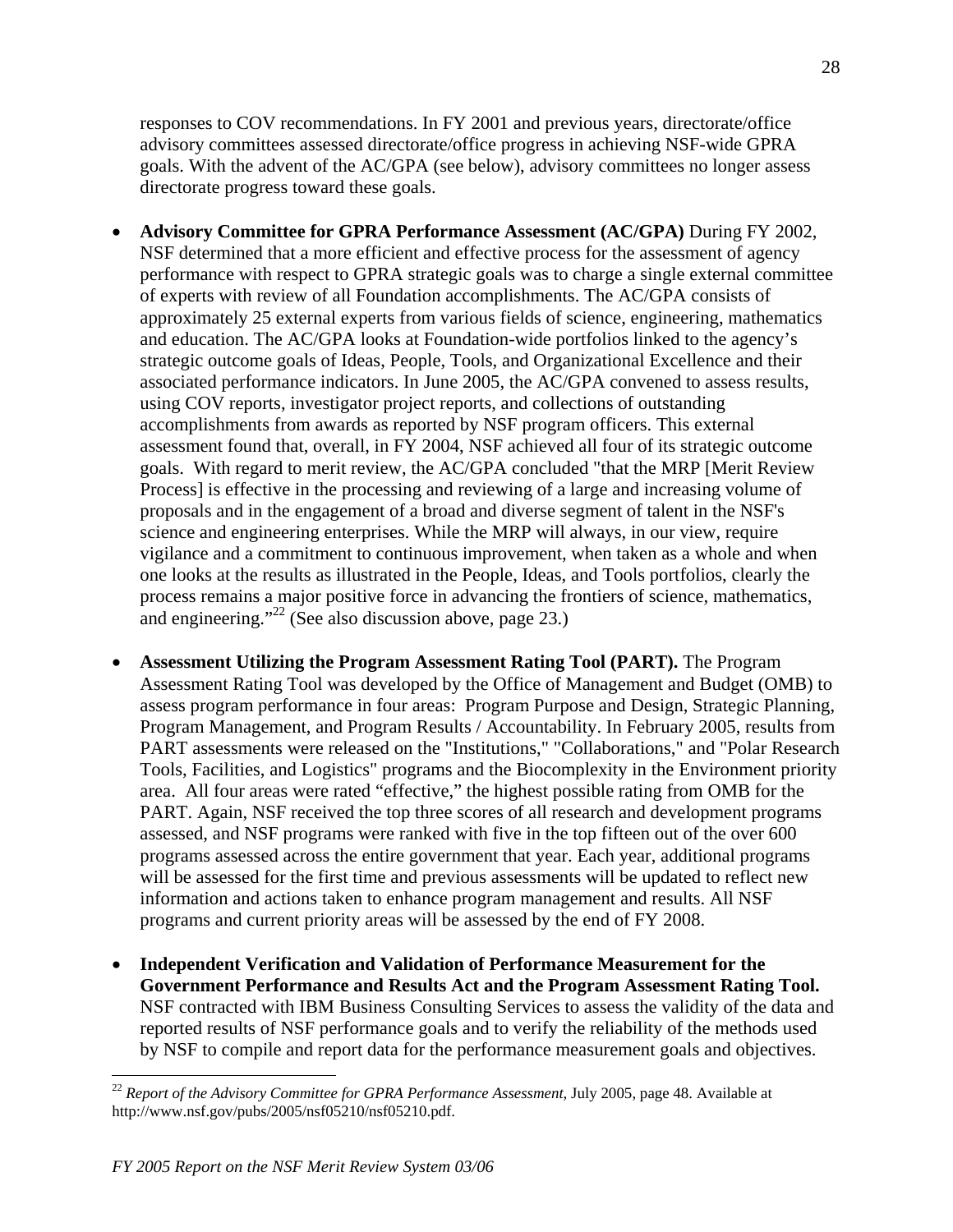The contractor's independent review, completed in October 2005, concluded that NSF made a concerted effort to report its performance results accurately and has effective systems, policies, and procedures to promote data quality. The review also verified that NSF relied on sound business policies and internal controls, and maintained adequate documentation of its processes and data. $^{23}$ 

#### Special Proposal and Grant Mechanisms

#### *Preliminary Proposals*

Some NSF programs invite the submission of preliminary proposals. The intent of preliminary proposals is to limit the burden imposed on proposers, reviewers and NSF staff. Normally, preliminary proposals require only enough information to make fair and reasonable decisions regarding encouragement/discouragement of a full proposal. Review practices for preliminary proposals range from non-binding advice from program officers to proposers to formal recommendations from external reviewers or panels.<sup>24</sup> In FY 2005, NSF received a total of 2,120 preliminary proposals, compared to 2,310 preliminary proposals in FY 2004 and 2,469 preliminary proposals in FY 2003.<sup>25</sup> For those proposals subject to non-binding advice, NSF encouraged the submission of full proposals in 512 cases and discouraged submission of a full proposal in 790 cases. For the proposals subject to binding advice through formal recommendations, NSF invited the submission of a full proposal in 246 cases, and did not invite the submission of a full proposal in 570 cases. Two preliminary proposals were withdrawn.

#### *Small Grants for Exploratory Research (SGER)*

Since the beginning of FY 1990, the Small Grants for Exploratory Research (SGER) option has permitted program officers throughout the Foundation to make small-scale grants *without formal external review*. Characteristics of activities that can be supported by an SGER award include: preliminary work on untested and novel ideas; ventures into emerging research and potentially transformative ideas; quick-response research on unanticipated events, such as natural disasters and infrequent phenomena; and similar efforts likely to catalyze rapid and innovative advances.

Several science and engineering teams received SGERs to collect ephemeral data immediately following Hurricane Katrina. Program officers across the Foundation welcomed proposals following the disaster and, through the SGER mechanism, were able to act swiftly to make the awards.

<sup>&</sup>lt;sup>23</sup> IBM Business Consulting Services, "National Science Foundation: Government Performance and Results Act<br>(GPRA) and Program Assessment Rating Tool (PART) Performance Measurement Validation and Verification, Report on FY 2005 Results," October 2005. In NSF's *FY 2005 Performance and Accountability Report*, Section 2, page 92. Available on the web at < https://www.nsf.gov/about/performance/perf\_reports\_archive.jsp >.

<sup>&</sup>lt;sup>24</sup> A binding (invite/non-invite) decision is the type of mechanism used when the NSF decision made on the preliminary proposal is final, affecting the PI's eligibility to submit a full proposal. A non-binding (encourage/discourage) decision is the type of mechanism used when the NSF decision made on the preliminary proposal is advisory only. This means that submitters of both favorably and unfavorably reviewed proposals are eligible to submit full proposals (Source: *NSF Proposal and Award Manual*).

<sup>&</sup>lt;sup>25</sup> Please note that preliminary proposals are not included in the total count of proposals received and competitively reviewed at NSF as reported on page 5, above.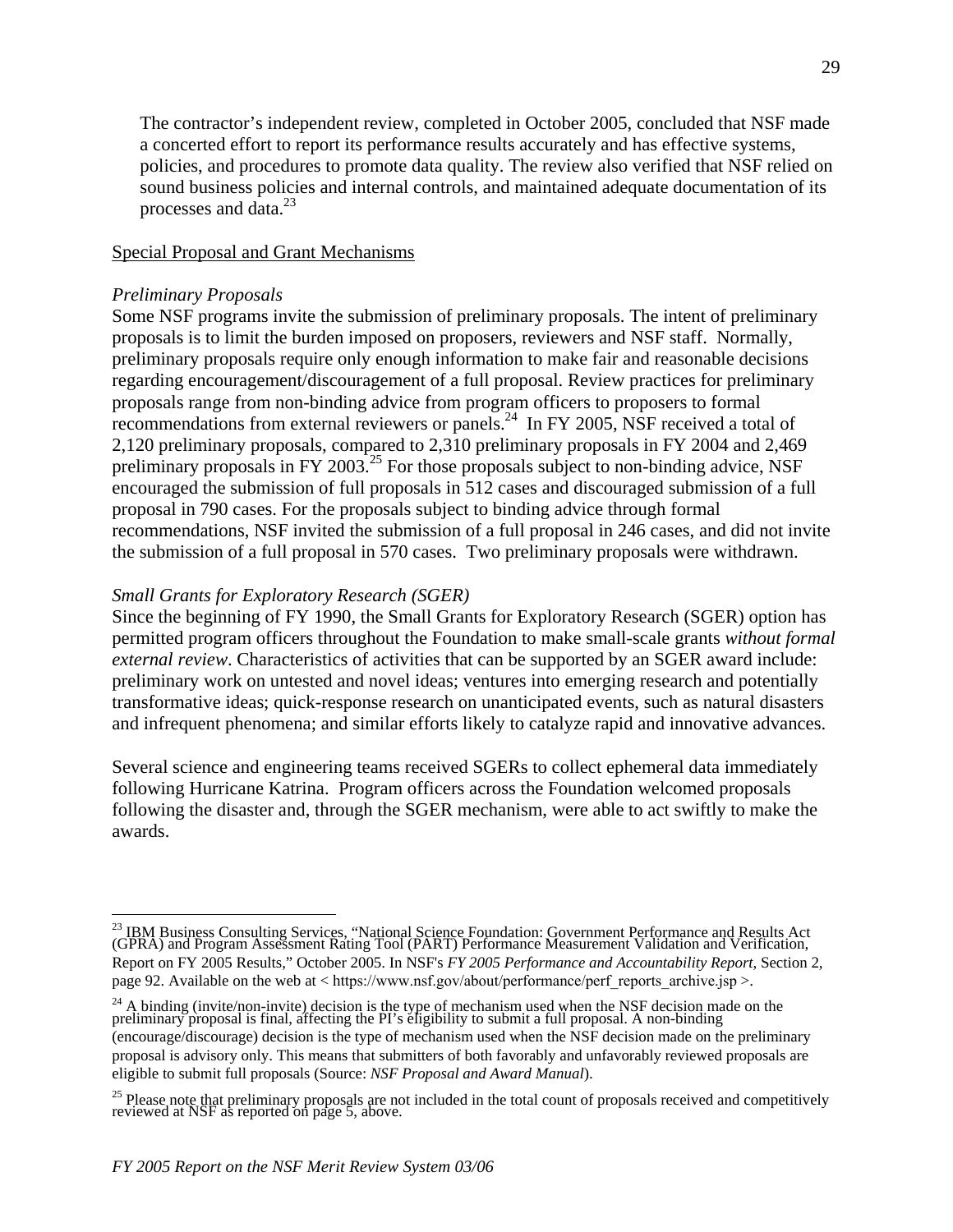Potential SGER applicants are encouraged to contact an NSF program officer before submitting an SGER proposal to determine its appropriateness for funding. Directorate-level data on SGER proposals and awards are presented in **Appendix Table 14,** page 59. In FY 2005, NSF made 387 SGER awards, compared to 382 awards in FY 2004, compared to and 344 awards in FY 2002. The total amount awarded to SGERs in FY 2005 was approximately \$27 million compared to \$29 million in the previous year. This represents about 0.5 percent of the operating budget for research and education.

The average size of SGER award in FY 2005 was around \$70,000, down from \$77,000 in FY 2004. In September 2003 NSF raised the maximum SGER award threshold from \$100,000 to \$200,000. Program officers may obligate no more than five percent of their program budget per fiscal year for SGER awards. NSF is initiating a study of the SGER portfolio in FY 2006.

#### *Accomplishment Based Renewals*

In an accomplishment-based renewal, the project description is replaced by copies of no more than six reprints of publications resulting from the research supported by NSF (or research supported by other sources that is closely related to the NSF-supported research) during the preceding three- to five-year period. In addition, a brief (not to exceed four pages) summary of plans for the proposed support period must be submitted. All other information required for NSF proposal submission remains the same. The proposals undergo merit review in the tradition of the specific program. In 2005 there were 101 requests for accomplishment-based renewals, 28 of which were awarded.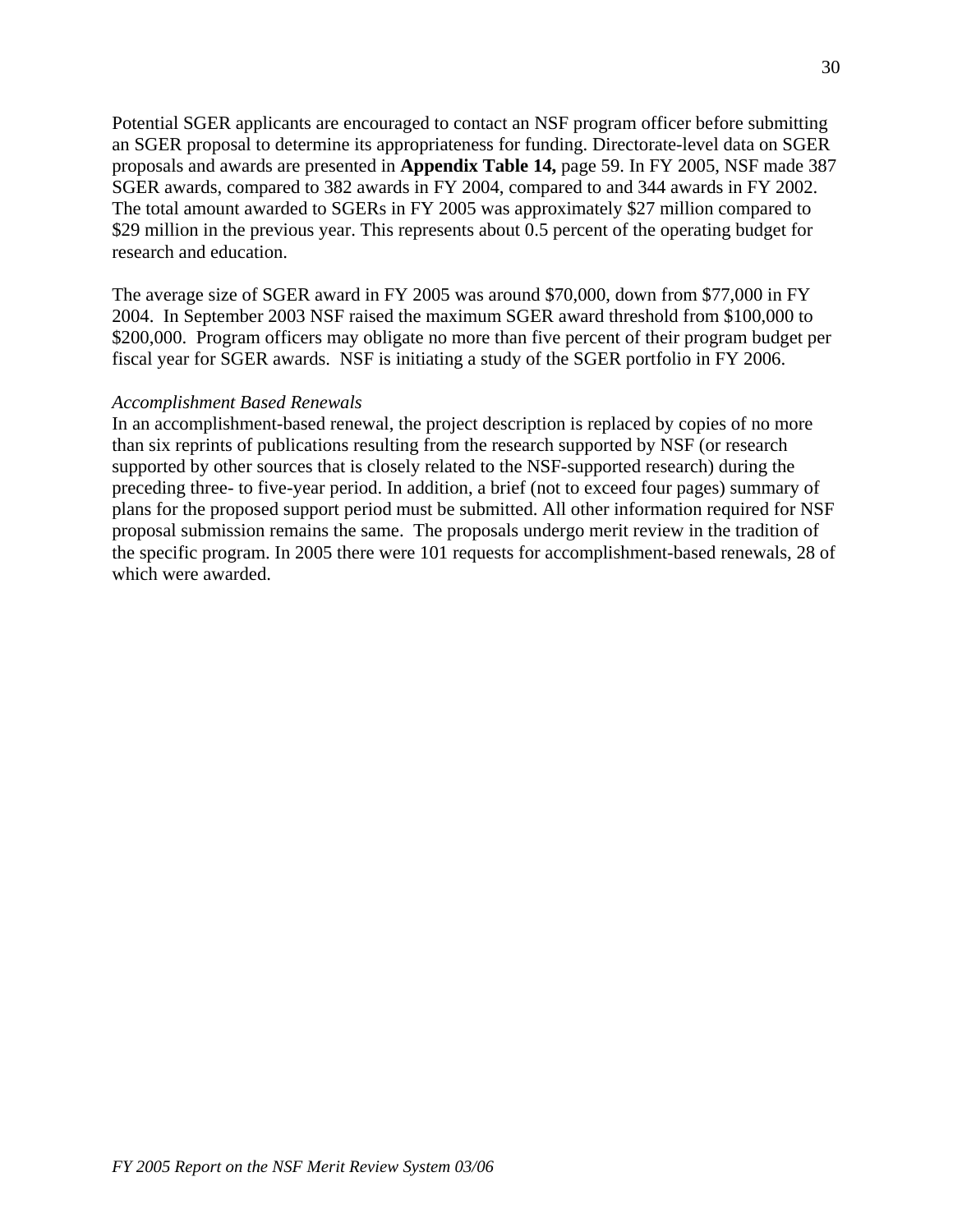|             |                     |        |        | <b>Fiscal Year</b> |        |        |
|-------------|---------------------|--------|--------|--------------------|--------|--------|
|             |                     | 2001   | 2002   | 2003               | 2004   | 2005   |
| <b>NSF</b>  | Proposals           | 31,942 | 35,165 | 40,075             | 43,851 | 41,722 |
|             | Awards              | 9,925  | 10,406 | 10,844             | 10,380 | 9,757  |
|             | <b>Funding Rate</b> | 31%    | 30%    | 27%                | 24%    | 23%    |
| <b>BIO</b>  | Proposals           | 5,131  | 5,143  | 5,591              | 6,063  | 6,475  |
|             | Awards              | 1,431  | 1,400  | 1,448              | 1,432  | 1,355  |
|             | <b>Funding Rate</b> | 28%    | 27%    | 26%                | 24%    | 21%    |
| <b>CISE</b> | Proposals           | 3,578  | 4,317  | 5,270              | 6,276  | 5,238  |
|             | Awards              | 884    | 1,039  | 1,175              | 1,017  | 1,088  |
|             | <b>Funding Rate</b> | 24%    | 24%    | 22%                | 16%    | 21%    |
| <b>EHR</b>  | Proposals           | 3,449  | 3,966  | 4,111              | 4,644  | 3,699  |
|             | Awards              | 1,157  | 1,044  | 890                | 925    | 736    |
|             | <b>Funding Rate</b> | 34%    | 26%    | 22%                | 20%    | 20%    |
| <b>ENG</b>  | Proposals           | 5,983  | 6,883  | 9,076              | 8,994  | 8,692  |
|             | Awards              | 1,426  | 1,726  | 1,945              | 1,753  | 1,493  |
|             | <b>Funding Rate</b> | 24%    | 25%    | 21%                | 19%    | 17%    |
| <b>GEO</b>  | Proposals           | 3,580  | 4,114  | 4,230              | 4,267  | 4,676  |
|             | Awards              | 1,417  | 1,450  | 1,515              | 1,419  | 1,315  |
|             | <b>Funding Rate</b> | 40%    | 35%    | 36%                | 33%    | 28%    |
| <b>MPS</b>  | Proposals           | 5,692  | 5,996  | 6,694              | 7,184  | 7,083  |
|             | Awards              | 1,996  | 2,105  | 2,268              | 2,175  | 2,071  |
|             | <b>Funding Rate</b> | 35%    | 35%    | 34%                | 30%    | 29%    |
| OCI         | Proposals           | 288    | 223    | 342                | 220    | 116    |
|             | Awards              | 39     | 54     | 56                 | 47     | 75     |
|             | <b>Funding Rate</b> | 14%    | 24%    | 16%                | 21%    | 65%    |
| <b>OPP</b>  | Proposals           | 634    | 572    | 557                | 689    | 816    |
|             | Awards              | 201    | 264    | 241                | 268    | 281    |
|             | <b>Funding Rate</b> | 32%    | 46%    | 43%                | 39%    | 34%    |
| <b>OISE</b> | Proposals           | 610    | 608    | 670                | 851    | 822    |
|             | Awards              | 358    | 334    | 373                | 386    | 333    |
|             | <b>Funding Rate</b> | 59%    | 55%    | 56%                | 45%    | 41%    |
| <b>SBE</b>  | Proposals           | 2,900  | 3,279  | 3,491              | 4,619  | 4,089  |
|             | Awards              | 942    | 931    | 894                | 939    | 1,004  |
|             | <b>Funding Rate</b> | 32%    | 28%    | 26%                | 20%    | 25%    |
| Other       | Proposals           | 97     | 64     | 12                 | 44     | 16     |
|             | Awards              | 74     | 59     | 12                 | 19     | 6      |

## **Appendix Table 1 Competitively Reviewed Proposals, Awards and Success Rates By Directorate, FY 2001 – 2005**

Notes:

• The following are not included in the above statistics: 8,307 CGIs, 3,616 supplements, 420 contracts, and 2 cooperative agreements that underwent merit review in a prior FY.

92%

100%

43%

38%

76%

Source: NSF Enterprise Information System as of October 1, 2005.

Funding Rate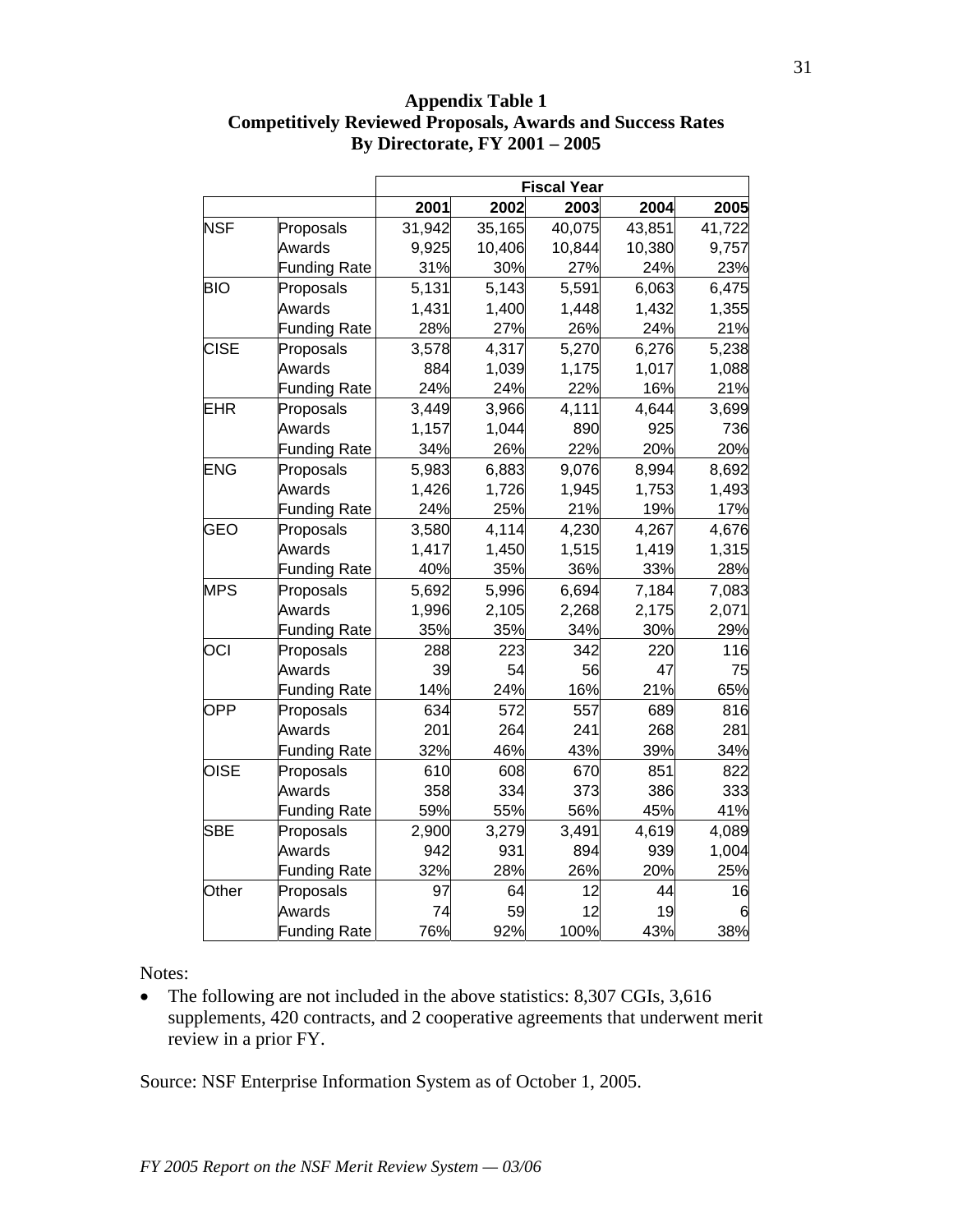## **Appendix Table 2 Competitively Reviewed Proposals, Awards and Success Rates By PI Characteristics, FY 1998 – 2005**

|                     |                     |        |        |        |        | <b>Fiscal Year</b> |        |        |        |
|---------------------|---------------------|--------|--------|--------|--------|--------------------|--------|--------|--------|
|                     |                     | 1998   | 1999   | 2000   | 2001   | 2002               | 2003   | 2004   | 2005   |
| All PIs             | Proposals           | 28,422 | 28,578 | 29,508 | 31,942 | 35,165             | 40,075 | 43,851 | 41,722 |
|                     | Awards              | 9,381  | 9,189  | 9,850  | 9,925  | 10,406             | 10,844 | 10,380 | 9,757  |
|                     | <b>Funding Rate</b> | 33%    | 32%    | 33%    | 31%    | 30%                | 27%    | 24%    | 23%    |
| <b>Female PIs</b>   | Proposals           | 5,627  | 5,315  | 5,509  | 5,839  | 6,704              | 7,335  | 8,427  | 8,266  |
|                     | Awards              | 1,938  | 1,682  | 1,949  | 1,894  | 2,012              | 2,090  | 2,118  | 2,107  |
|                     | <b>Funding Rate</b> | 34%    | 32%    | 35%    | 32%    | 30%                | 28%    | 25%    | 25%    |
| <b>Male PIs</b>     | Proposals           | 22,513 | 23,022 | 23,671 | 25,510 | 27,500             | 31,238 | 33,300 | 31,456 |
|                     | Awards              | 7,323  | 7,428  | 7,778  | 7,867  | 8,203              | 8,495  | 7,923  | 7,305  |
|                     | <b>Funding Rate</b> | 33%    | 32%    | 33%    | 31%    | 30%                | 27%    | 24%    | 23%    |
| <b>Minority PIs</b> | Proposals           | 1,410  | 1,434  | 1,480  | 1,728  | 1,906              | 2,141  | 2,551  | 2,468  |
|                     | Awards              | 403    | 424    | 472    | 509    | 548                | 569    | 597    | 569    |
|                     | <b>Funding Rate</b> | 29%    | 30%    | 32%    | 29%    | 29%                | 27%    | 23%    | 23%    |
| <b>New PIs</b>      | Proposals           | 12,255 | 11,803 | 12,327 | 13,280 | 15,085             | 17,584 | 19,052 | 17,660 |
|                     | Awards              | 3,117  | 2,689  | 3,024  | 3,136  | 3,329              | 3,390  | 3,256  | 3,001  |
|                     | <b>Funding Rate</b> | 25%    | 23%    | 25%    | 24%    | 22%                | 19%    | 17%    | 17%    |
| <b>Prior PIs</b>    | Proposals           | 16,167 | 16,775 | 17,181 | 18,662 | 20,080             | 22,511 | 24,799 | 24,062 |
|                     | Awards              | 6,264  | 6,500  | 6,826  | 6,789  | 7,077              | 7,478  | 7,124  | 6,756  |
|                     | <b>Funding Rate</b> | 39%    | 39%    | 40%    | 36%    | 35%                | 33%    | 29%    | 28%    |

Notes:

- "Gender" is based on self-reported information from the PI's most recent proposal.
- "Minority" is based on the PI's ethnic/racial status as reported to NSF on the most recent proposal.
- PIs can decline to report their ethnic/racial status. Includes American Indian, Alaska Native, Black, Hispanic, and Pacific Islander and excludes Asian and White-Not of Hispanic Origin.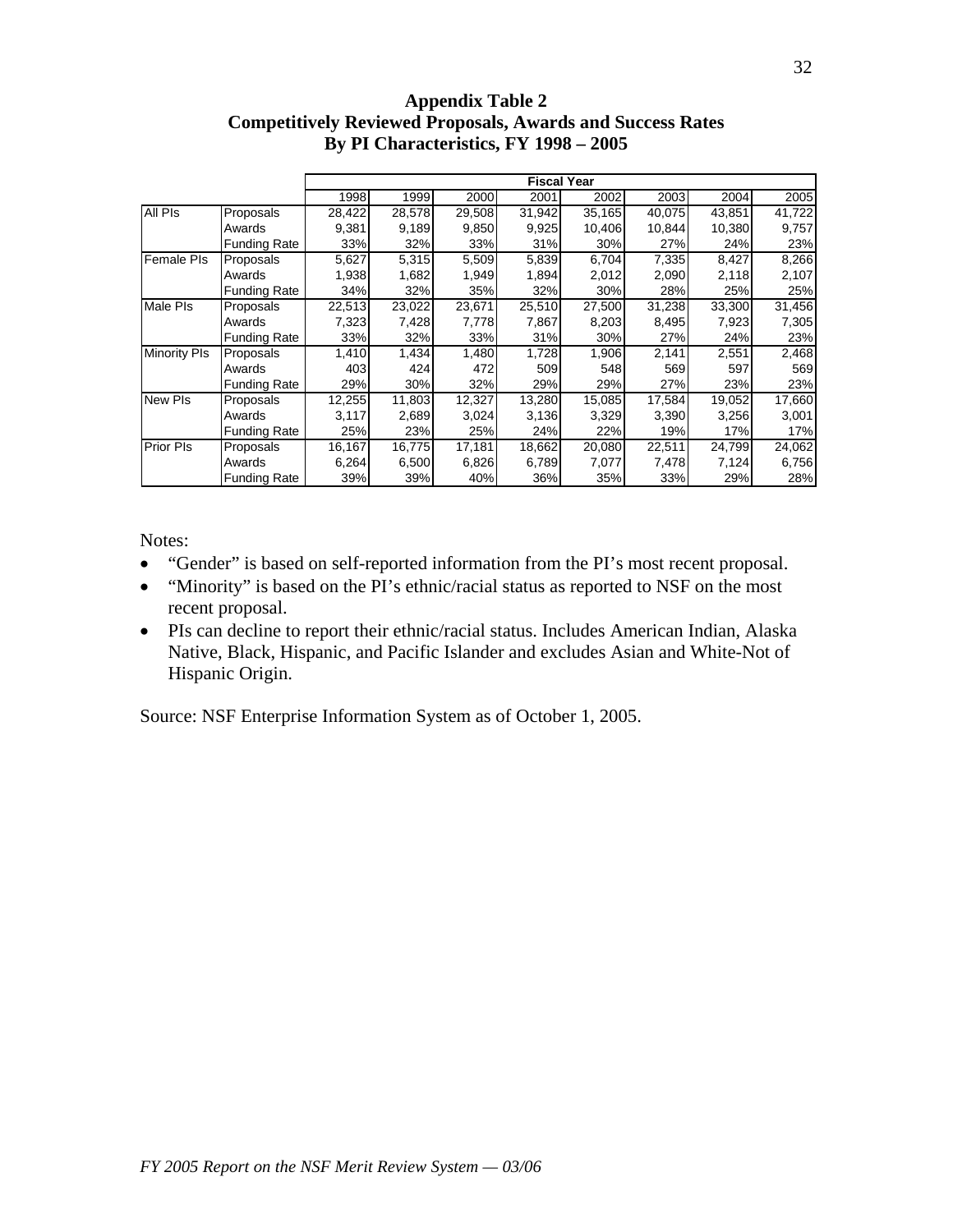#### **Appendix Table 3 Competitively Reviewed Proposals, Awards and Success Rates By Minority PI Ethnic/Racial Status, FY 1998 – 2005**

|                |                     |      |      |      |      | <b>Fiscal Year</b> |       |       |       |
|----------------|---------------------|------|------|------|------|--------------------|-------|-------|-------|
|                |                     | 1998 | 1999 | 2000 | 2001 | 2002               | 2003  | 2004  | 2005  |
| American       | Proposals           | 61   | 58   | 90   | 118  | 100                | 112   | 93    | 94    |
| Indian/Alaska  | Awards              | 17   | 19   | 34   | 52   | 30                 | 28    | 23    | 24    |
| <b>Native</b>  | Funding Rate        | 28%  | 33%  | 38%  | 44%  | 30%                | 25%   | 25%   | 26%   |
| Black/         | Proposals           | 541  | 539  | 522  | 668  | 748                | 822   | 900   | 813   |
| African        | Awards              | 144  | 146  | 169  | 180  | 207                | 192   | 208   | 193   |
| American       | <b>Funding Rate</b> | 27%  | 27%  | 32%  | 27%  | 28%                | 23%   | 23%   | 24%   |
| Hispanic       | Proposals           | 779  | 807  | 854  | 955  | 1,041              | 1,191 | 1,432 | 1,436 |
| or             | Awards              | 234  | 245  | 258  | 285  | 300                | 342   | 347   | 322   |
| Latino         | Funding Rate        | 30%  | 30%  | 30%  | 30%  | 29%                | 29%   | 24%   | 22%   |
| <b>Native</b>  | Proposals           | 46   | 37   | 41   | 23   | 32                 | 37    | 47    | 21    |
| Hawaiian/      | Awards              | 14   | 13   | 19   | 6    |                    | 12    |       |       |
| Pacific Island | <b>Funding Rate</b> | 30%  | 35%  | 46%  | 26%  | 22%                | 32%   | 9%    | 19%   |

Source: NSF Enterprise Information System as of October 1, 2005.

|             |         |           | <b>Fiscal Year</b> |           |                     |           |                    |
|-------------|---------|-----------|--------------------|-----------|---------------------|-----------|--------------------|
|             |         | 2000      | 2001               | 2002      | 2003                | 2004      | 2005               |
| <b>NSF</b>  | Median  | \$75,810  | \$84,387           | \$85,839  | \$100,000           | \$101,566 | \$103,965          |
|             | Average | \$104,905 | \$113,833          | \$115,656 | \$135,609           | \$139,522 | \$143,669          |
| <b>BIO</b>  | Median  | \$99,854  | \$108,333          | \$110,000 | \$126,000           | \$133,191 | \$140,000          |
|             | Average | \$117,378 | \$143,512          |           | \$136,509 \$177,305 | \$171,074 | \$183,939          |
| <b>CISE</b> | Median  | \$100,000 | \$92,000           | \$93,511  | \$113,333           | \$113,333 | \$112,431          |
|             | Average | \$149,432 | \$130,289          | \$135,788 | \$158,899           | \$166,517 | \$150,523          |
| <b>ENG</b>  | Median  | \$75,000  | \$80,946           | \$83,965  | \$99,997            | \$96,677  | \$97,054           |
|             | Average | \$87,601  | \$99,506           | \$102,060 | \$119,470           | \$119,704 | \$117,456          |
| <b>GEO</b>  | Median  | \$72,828  | \$76,667           | \$80,168  | \$102,667           | \$114,730 | \$116,492          |
|             | Average | \$94,920  | \$98,917           | \$103,439 | \$146,475           | \$150,181 | \$147,690          |
| <b>MPS</b>  | Median  | \$75,100  | \$86,243           | \$83,319  | \$100,000           | \$100,000 | \$100,000          |
|             | Average | \$108,804 | \$114,421          | \$111,617 | \$128,585           | \$130,043 | \$135,423          |
| OCI         | Median  | \$104,180 | \$75,000           | \$125,000 | \$134,333           | \$365,408 | \$160,522          |
|             | Average | \$341,504 | \$82,882           | \$176,289 | \$160,262           | \$401,828 | \$315,044          |
| <b>OISE</b> | Median  | \$7,939   | \$8,784            | \$9,800   | \$10,000            | \$10,000  | \$14,996           |
|             | Average | \$14,193  | \$17,429           | \$16,441  | \$20,869            | \$15,003  | \$90,980           |
| <b>OPP</b>  | Median  | \$72,729  | \$77,789           | \$81,517  | \$126,143           | \$141,452 | \$122,106          |
|             | Average | \$141,221 | \$113,164          | \$130,343 | \$144,392           | \$204,126 | \$180,487          |
| <b>SBE</b>  | Median  | \$52,778  | \$63,377           | \$62,950  | \$77,388            | \$77,948  | \$84,050           |
|             | Average | \$60,538  | \$80,709           | \$78,035  | \$89,488            |           | \$90,373 \$110,184 |

## **Appendix Table 4 Median and Average Award Amounts by Directorate, Research Awards FY 2000 – 2005**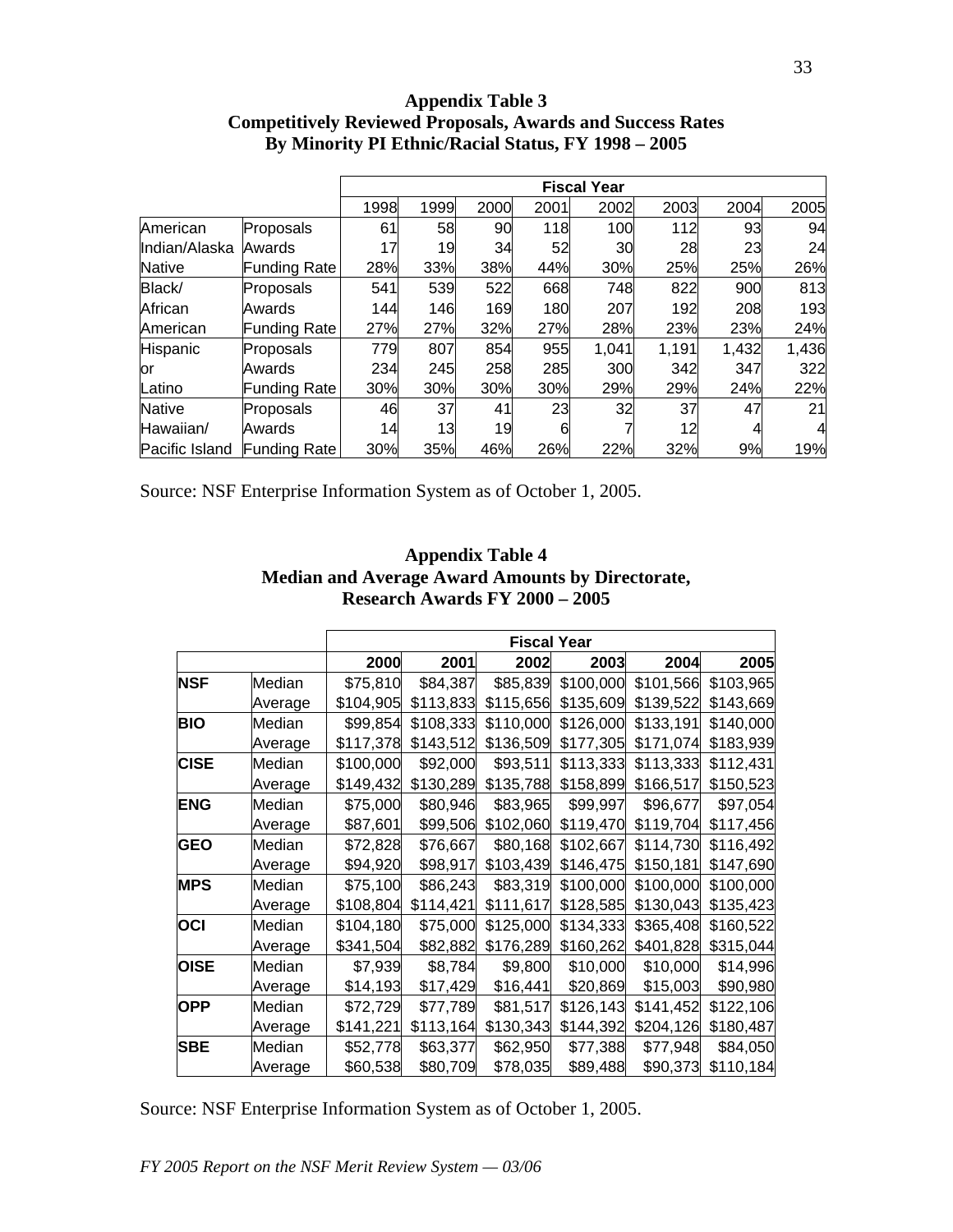|      |        |              |     |                                               |     |                                     |     | Not Externally |    |
|------|--------|--------------|-----|-----------------------------------------------|-----|-------------------------------------|-----|----------------|----|
|      | Total  | Mail + Panel |     | Mail-Only                                     |     | Panel-Only                          |     | Reviewed       |    |
| FY   |        |              |     | Proposals Proposals Percent Proposals Percent |     | Proposals Percent Proposals Percent |     |                |    |
| 2005 | 41,722 | 13.919       | 33% | 3,656                                         | 9%  | 22,735                              | 54% | 1,412          | 3% |
| 2004 | 43.851 | 13,345       | 31% | 4,496                                         | 10% | 24,553                              | 56% | 1,457          | 3% |
| 2003 | 40,075 | 12,683       | 32% | 4,579                                         | 11% | 21,391                              | 53% | 1,388          | 3% |
| 2002 | 35,164 | 11.346       | 32% | 4,838                                         | 14% | 17,616                              | 50% | 1,364          | 4% |
| 2001 | 31,942 | 9,367        | 29% | 5,460                                         | 17% | 15,751                              | 49% | 1,364          | 4% |
| 2000 | 29,507 | 9,296        | 32% | 6,048                                         | 20% | 12,886                              | 44% | 1.277          | 4% |
| 1999 | 28,579 | 8.918        | 31% | 6,452                                         | 23% | 12,046                              | 42% | 1,163          | 4% |
| 1998 | 28,422 | 8.486        | 30% | 6.974                                         | 25% | 11,396                              | 40% | 1,566          | 6% |
| 1997 | 30,258 | 8,812        | 29% | 7,855                                         | 26% | 12,109                              | 40% | 1,482          | 5% |
| 1996 | 30,199 | 8,562        | 28% | 7,812                                         | 26% | 12,490                              | 41% | 1,335          | 4% |
| 1995 | 30.432 | 8.400        | 28% | 8,581                                         | 28% | 11.912                              | 39% | 1,539          | 5% |
| 1994 | 30,336 | 7,059        | 23% | 8,687                                         | 29% | 12,986                              | 43% | 1,604          | 5% |
| 1993 | 30,038 | 7,032        | 23% | 8,886                                         | 30% | 12,338                              | 41% | 1,782          | 6% |

## **Appendix Table 5 Methods of NSF Proposal Review FY 1993 – 2005**

Panel-Only includes cases where panel was mailed proposal for review prior to panel.

Source: NSF Enterprise Information System as of October 1, 2005.

## **Appendix Table 6 Methods of NSF Proposal Review, By Directorates FY 2005**

|             | Total  | Mail + Panel |     | Mail-Only |     | Panel-Only                                                                        |     | Not Externally<br>Reviewed |     |
|-------------|--------|--------------|-----|-----------|-----|-----------------------------------------------------------------------------------|-----|----------------------------|-----|
| Directorate |        |              |     |           |     | Proposals Proposals Percent Proposals Percent Proposals Percent Proposals Percent |     |                            |     |
| <b>NSF</b>  | 41,722 | 13,919       | 33% | 3,656     | 9%  | 22,735                                                                            | 54% | 1.412                      | 3%  |
| <b>BIO</b>  | 6,475  | 4,913        | 76% | 56        | 1%  | 1,296                                                                             | 20% | 210                        | 3%  |
| <b>CISE</b> | 5,238  | 411          | 8%  | 95        | 2%  | 4,540                                                                             | 87% | 192                        | 4%  |
| <b>EHR</b>  | 3,699  | 88           | 2%  | 95        | 3%  | 3,479                                                                             | 94% | 37                         | 1%  |
| <b>ENG</b>  | 8,692  | 416          | 5%  | 210       | 2%  | 7,725                                                                             | 89% | 341                        | 4%  |
| <b>GEO</b>  | 4,676  | 3,488        | 75% | 585       | 13% | 477                                                                               | 10% | 126                        | 3%  |
| <b>MPS</b>  | 7,083  | 1.542        | 22% | 1,872     | 26% | 3,441                                                                             | 49% | 228                        | 3%  |
| <b>OCI</b>  | 116    | 3            | 3%  | 14        | 12% | 76                                                                                | 66% | 23                         | 20% |
| <b>OISE</b> | 822    | 165          | 20% | 332       | 40% | 222                                                                               | 27% | 103                        | 13% |
| <b>OPP</b>  | 816    | 461          | 56% | 249       | 31% | 55                                                                                | 7%  | 51                         | 6%  |
| <b>SBE</b>  | 4,089  | 2,432        | 59% | 139       | 3%  | 1,417                                                                             | 35% | 101                        | 2%  |
| Other       | 16     | 0            | 0%  | 9         | 56% |                                                                                   | 44% | 0                          | 0%  |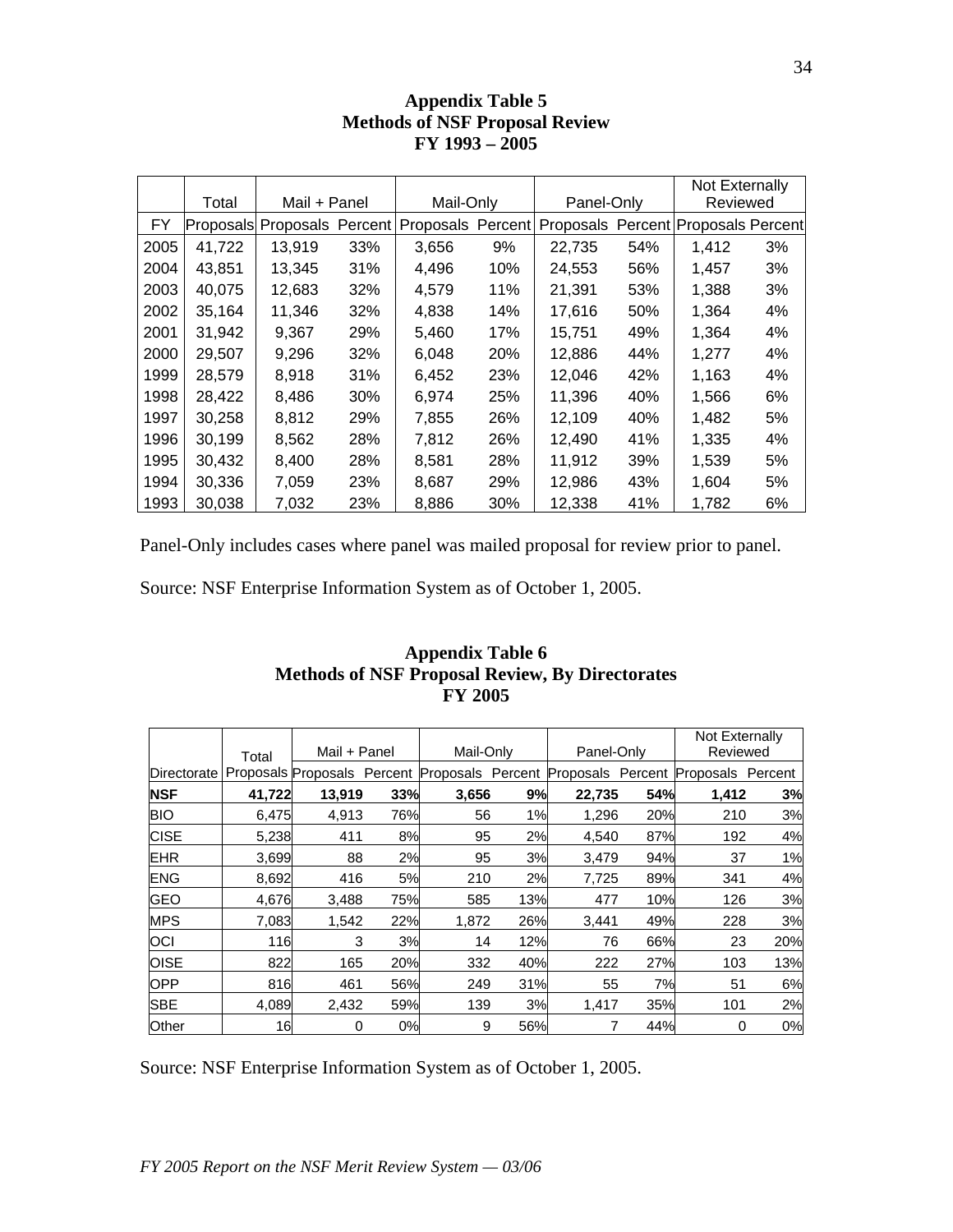|                  |                | <b>Methods of Review</b> |                          |        |            |                                              |                                             |                               |
|------------------|----------------|--------------------------|--------------------------|--------|------------|----------------------------------------------|---------------------------------------------|-------------------------------|
|                  |                | All Methods              | Mail + Panel   Mail-Only |        | Panel-Only | <b>Not</b><br><b>Externally</b><br>Reviewed* | <b>Returned</b><br>without<br><b>Review</b> | Withdrawn<br><b>Proposals</b> |
| <b>NSF</b>       | <b>Reviews</b> | 246,273                  | 108,591                  | 15,552 | 122,130    |                                              |                                             |                               |
|                  | Proposals      | 40,310                   | 13,919                   | 3,656  | 22,735     | 1,412                                        | 1,237                                       | 398                           |
|                  | Rev/Prop       | 6.1                      | 7.8                      | 4.3    | 5.4        |                                              |                                             |                               |
| $\overline{BIO}$ | <b>Reviews</b> | 38,498                   | 32,807                   | 243    | 5.448      |                                              |                                             |                               |
|                  | Proposals      | 6,265                    | 4,913                    | 56     | 1,296      | 210                                          | 288                                         | 57                            |
|                  | Rev/Prop       | 6.1                      | 6.7                      | 4.3    | 4.2        |                                              |                                             |                               |
| <b>CSE</b>       | <b>Reviews</b> | 26,470                   | 2,528                    | 360    | 23,582     |                                              |                                             |                               |
|                  | Proposals      | 5,046                    | 411                      | 95     | 4,540      | 192                                          | 85                                          | 39                            |
|                  | Rev/Prop       | 5.2                      | 6.2                      | 3.8    | 5.2        |                                              |                                             |                               |
| <b>EHR</b>       | <b>Reviews</b> | 23,348                   | 493                      | 332    | 22,523     |                                              |                                             |                               |
|                  | Proposals      | 3,662                    | 88                       | 95     | 3,479      | 37                                           | 106                                         | 6                             |
|                  | Rev/Prop       | 6.4                      | 5.6                      | 3.5    | 6.5        |                                              |                                             |                               |
| <b>ENG</b>       | <b>Reviews</b> | 42,066                   | 2.511                    | 854    | 38,701     |                                              |                                             |                               |
|                  | Proposals      | 8,351                    | 416                      | 210    | 7,725      | 341                                          | 408                                         | 49                            |
|                  | Rev/Prop       | 5.0                      | 6.0                      | 4.1    | 5.0        |                                              |                                             |                               |
| <b>GEO</b>       | <b>Reviews</b> | 43,331                   | 37,284                   | 2,793  | 3,254      |                                              |                                             |                               |
|                  | Proposals      | 4,550                    | 3,488                    | 585    | 477        | 126                                          | 30                                          | 50                            |
|                  | Rev/Prop       | 9.5                      | 10.7                     | 4.8    | 6.8        |                                              |                                             |                               |
| <b>MPS</b>       | Reviews        | 40,634                   | 11,788                   | 8,200  | 20,646     |                                              |                                             |                               |
|                  | Proposals      | 6,855                    | 1,542                    | 1,872  | 3,441      | 228                                          | 164                                         | 120                           |
|                  | Rev/Prop       | 5.9                      | 7.6                      | 4.4    | 6.0        |                                              |                                             |                               |
| OCI              | <b>Reviews</b> | 529                      | 19                       | 73     | 437        |                                              |                                             |                               |
|                  | Proposals      | 93                       | 3                        | 14     | 76         | 23                                           | $\overline{0}$                              | 4                             |
|                  | Rev/Prop       | 5.7                      | 6.3                      | 5.2    | 5.8        |                                              |                                             |                               |
| <b>OISE</b>      | <b>Reviews</b> | 3,206                    | 1,310                    | 1,073  | 823        |                                              |                                             |                               |
|                  | Proposals      | 719                      | 165                      | 332    | 222        | 103                                          | 28                                          | 29                            |
|                  | Rev/Prop       | 4.5                      | 7.9                      | 3.2    | 3.7        |                                              |                                             |                               |
| <b>OPP</b>       | <b>Reviews</b> | 5,060                    | 3,695                    | 1,046  | 319        |                                              |                                             |                               |
|                  | Proposals      | 765                      | 461                      | 249    | 55         | 51                                           | 4                                           | 6                             |
|                  | Rev/Prop       | 6.6                      | 8.0                      | 4.2    | 5.8        |                                              |                                             |                               |
| <b>SBE</b>       | Reviews        | 23,040                   | 16,156                   | 546    | 6,338      |                                              |                                             |                               |
|                  | Proposals      | 3,988                    | 2,432                    | 139    | 1,417      | 101                                          | 66                                          | 38                            |
|                  | Rev/Prop       | 5.8                      | 6.6                      | 3.9    | 4.5        |                                              |                                             |                               |
| Other            | <b>Reviews</b> | 91                       | 0                        | 32     | 59         |                                              |                                             |                               |
|                  | Proposals      | 16                       | 0                        | 9      | 7          | 0                                            | 58                                          | $\overline{0}$                |
|                  | Rev/Prop       | 5.7                      | N/A                      | 3.6    | 8.4        |                                              |                                             |                               |

## **Appendix Table 7 Average Number of Reviews per Proposal By Method & Directorate, FY 2005**

Notes:

- \* The proposal totals shown in the "All Methods" category do not include the proposals shown in the "Not Externally Reviewed" category. Proposals which are not reviewed include SGERs and grants for travel and symposia.
- The "Not Externally Reviewed" category includes award and decline actions such as SGERs and workshops, while the "Returned without Review" and "Withdrawn Proposal" categories reflect proposals which were neither awarded nor declined.
- Panel reviews include panel summaries. There were 38,331 panel summaries in FY 2005.
- Peers participating as both a mail and a panel reviewer for the same proposal are counted as one review in this table.
- Withdrawn proposals include only those that underwent merit review.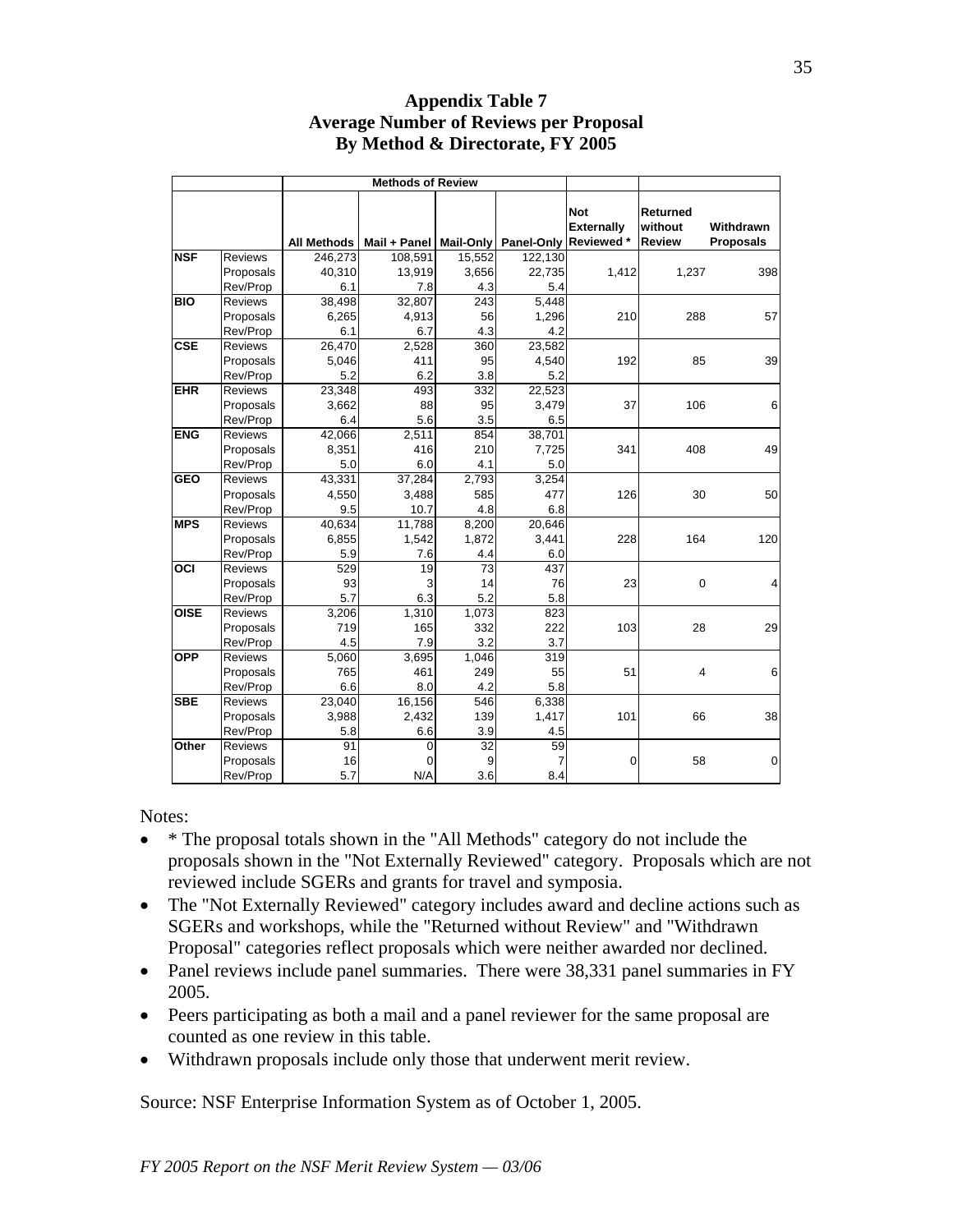

## **Appendix Table 8 Distribution of Average Reviewer Ratings Panel-Only Reviewed**

Note:

• Number of FY 2005 Proposals – 18,454 Declines, 4,281 Awards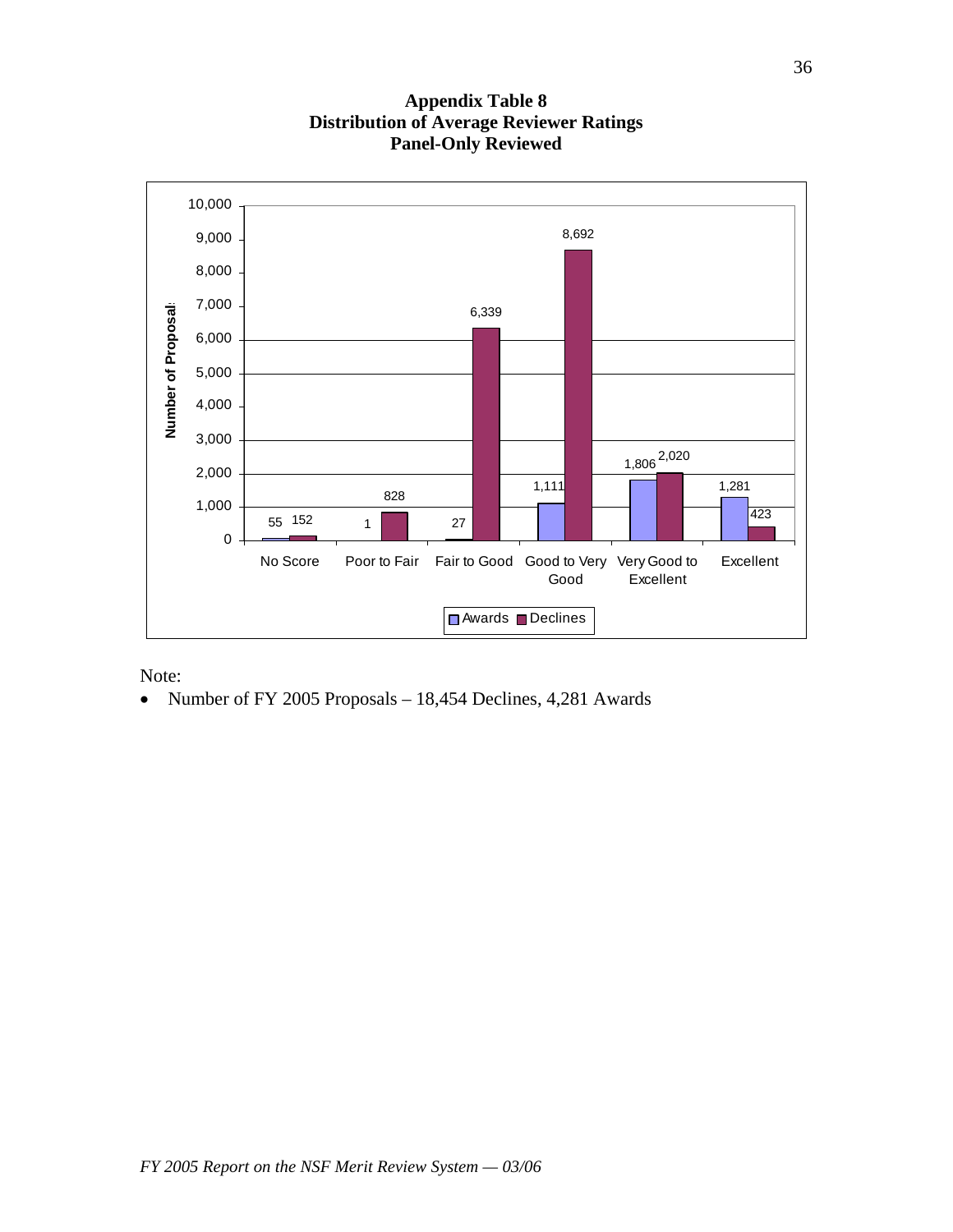

## **Appendix Table 9 Distribution of Average Reviewer Ratings, Mail-Only Reviewed**

Note:

• Number of FY 2005 Proposals – 2,435 Declines, 1,221 Awards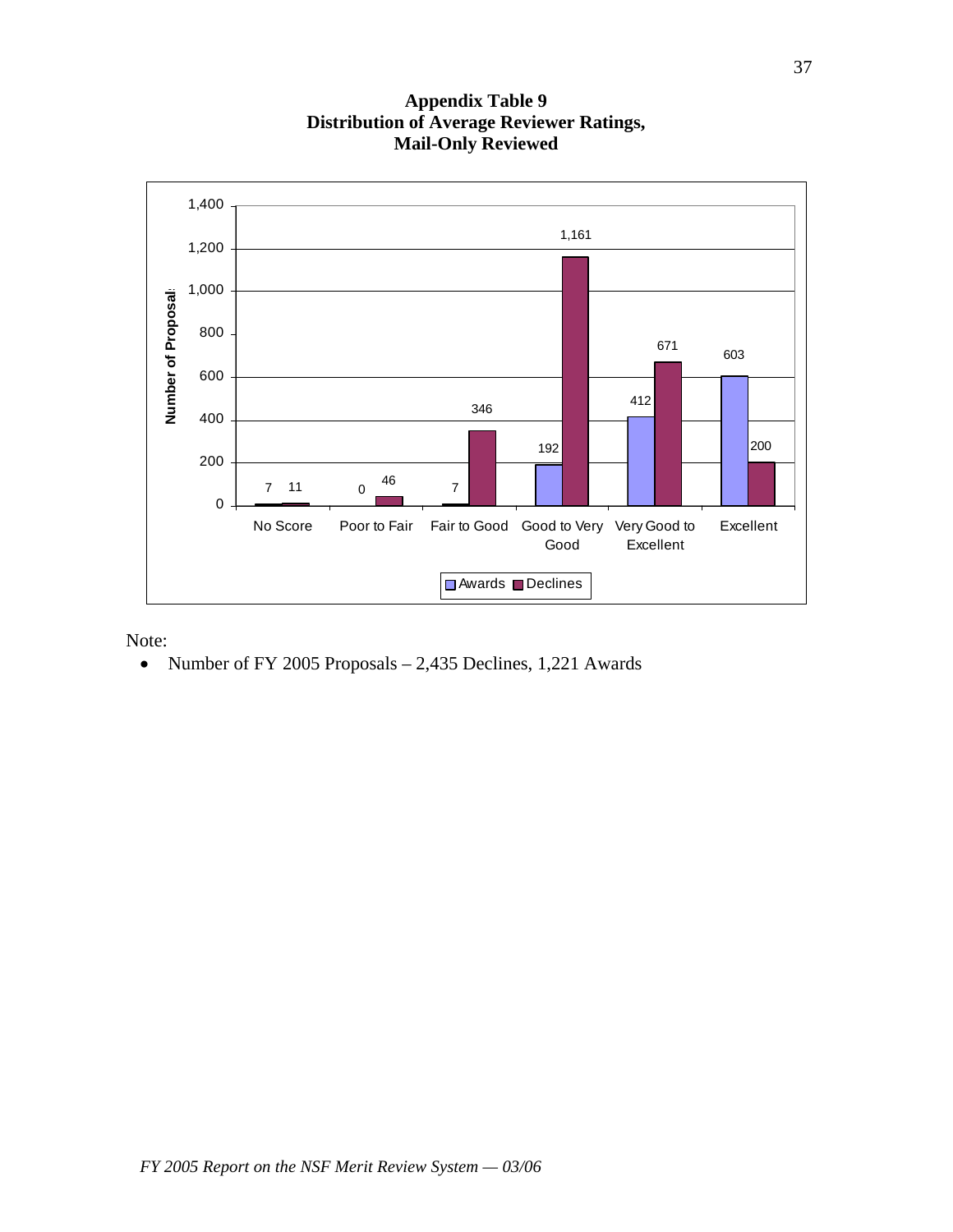

## **Appendix Table 10 Distribution of Average Reviewer Ratings Mail and Panel Reviewed**

Note:

• Number of FY 2005 Proposals – 10,815 Declines, 3,104 Awards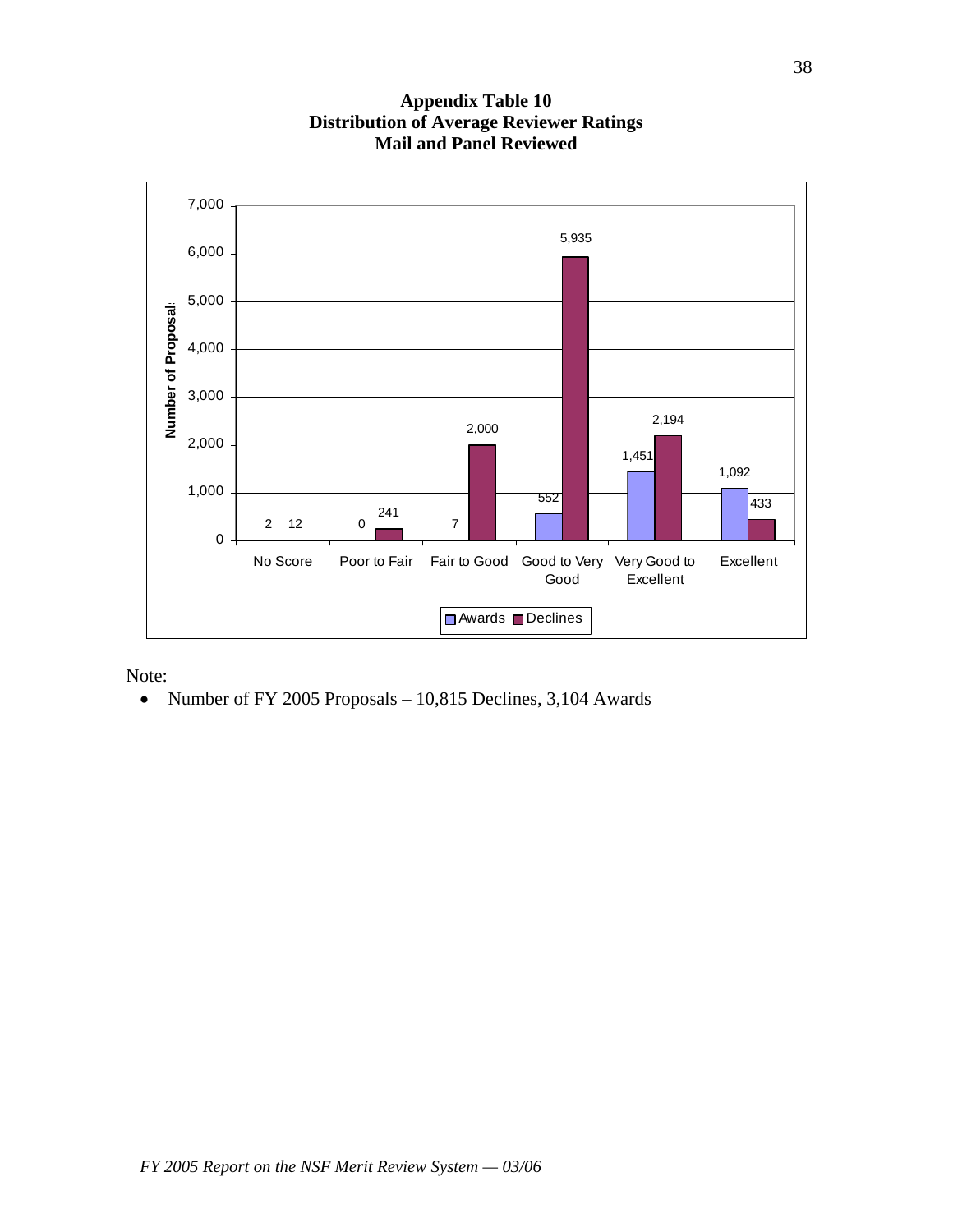|             |                                               |                |                  | <b>Fiscal Year</b> |                  |                  |
|-------------|-----------------------------------------------|----------------|------------------|--------------------|------------------|------------------|
|             |                                               | 2001           | 2002             | 2003               | 2004             | 2005             |
|             | First Level Reviews (by Assistant Directors): |                |                  |                    |                  |                  |
| <b>BIO</b>  | Request                                       | 8              | 4                | $\overline{4}$     | 3                | 2                |
|             | - Upheld                                      | 6              | 4                | $\overline{4}$     | 3                | $\overline{c}$   |
|             | - Reversed                                    | $\overline{c}$ | 0                | $\mathbf{0}$       | $\mathbf{0}$     | $\boldsymbol{0}$ |
| <b>CISE</b> | Request                                       | 1              | $\mathbf{1}$     | 1                  | $\overline{2}$   | 3                |
|             | - Upheld                                      | 1              | $\overline{0}$   | $\mathbf{0}$       | $\overline{c}$   | 3                |
|             | - Reversed                                    | $\overline{0}$ | $\overline{0}$   | 1                  | $\boldsymbol{0}$ | $\boldsymbol{0}$ |
| <b>EHR</b>  | Request                                       | $\overline{4}$ | $\overline{2}$   | 3                  | $\overline{2}$   | $\overline{7}$   |
|             | - Upheld                                      | 3              | $\overline{2}$   | 3                  | $\overline{2}$   | 7                |
|             | - Reversed                                    | 1              | $\boldsymbol{0}$ | $\overline{0}$     | $\boldsymbol{0}$ | $\boldsymbol{0}$ |
| <b>ENG</b>  | Request                                       | $\mathbf{1}$   | $\overline{c}$   | $\overline{c}$     | 3                | 3                |
|             | - Upheld                                      | 1              | $\overline{2}$   | $\overline{c}$     | 3                | 3                |
|             | - Reversed                                    | 0              | $\theta$         | $\overline{0}$     | $\theta$         | $\overline{0}$   |
| <b>GEO</b>  | Request                                       | 2              | $\mathbf{1}$     | $\overline{4}$     | $\overline{4}$   | $\mathbf{0}$     |
|             | - Upheld                                      | $\overline{2}$ | 1                | $\overline{4}$     | 4                | $\overline{0}$   |
|             | - Reversed                                    | $\theta$       | 0                | $\overline{0}$     | 0                | $\overline{0}$   |
| <b>MPS</b>  | Request                                       | 24             | 15               | $\overline{4}$     | 24               | 15               |
|             | - Upheld                                      | 22             | 15               | $\overline{4}$     | 24               | 15               |
|             | - Reversed                                    | $\overline{2}$ | $\mathbf{0}$     | $\boldsymbol{0}$   | $\mathbf{0}$     | $\mathbf{0}$     |
| <b>SBE</b>  | Request                                       | $\overline{2}$ | $\mathbf{1}$     | $\overline{2}$     | 3                | 3                |
|             | - Upheld                                      | 1              | 0                | $\overline{c}$     | 3                | 3                |
|             | - Reversed                                    | 1              | 1                | $\mathbf{1}$       | $\mathbf{0}$     | $\boldsymbol{0}$ |
| Other       | Request                                       | $\overline{0}$ | $\overline{0}$   | $\overline{0}$     | $\overline{0}$   | $\mathbf{0}$     |
|             | - Upheld                                      | 0              | $\theta$         | $\overline{0}$     | $\theta$         | $\mathbf{0}$     |
|             | - Reversed                                    | 0              | 0                | $\theta$           | $\theta$         | $\theta$         |
|             | Second Level Reviews (by Deputy Director):    |                |                  |                    |                  |                  |
| O/DD        | Request                                       | 2              | 4                | 5                  | $\overline{7}$   | $\overline{c}$   |
|             | - Upheld                                      | 1              | 4                | $\overline{4}$     | 7                | $\overline{c}$   |
|             | - Reversed                                    | 0              | 0                | 1                  | $\overline{0}$   | $\mathbf{0}$     |
|             | <b>Total Reviews First &amp; Second Level</b> |                |                  |                    |                  |                  |
| <b>NSF</b>  | <b>Request</b>                                | 44             | 30               | 26                 | 49               | 35               |
|             | - Upheld                                      | 37             | 29               | 24                 | 48               | 35               |
|             | - Reversed                                    | 6              | $\mathbf{1}$     | $\overline{2}$     | $\mathbf{1}$     | $\bf{0}$         |

## **Appendix Table 11 Requests for Formal Reconsideration of Declined Proposals By Directorate, FY 2001-2005**

Note:

The number of decisions (upheld or reversed) may not equal the number of requests in each year due to the carryover of the pending reconsideration request. Source: Office of the Director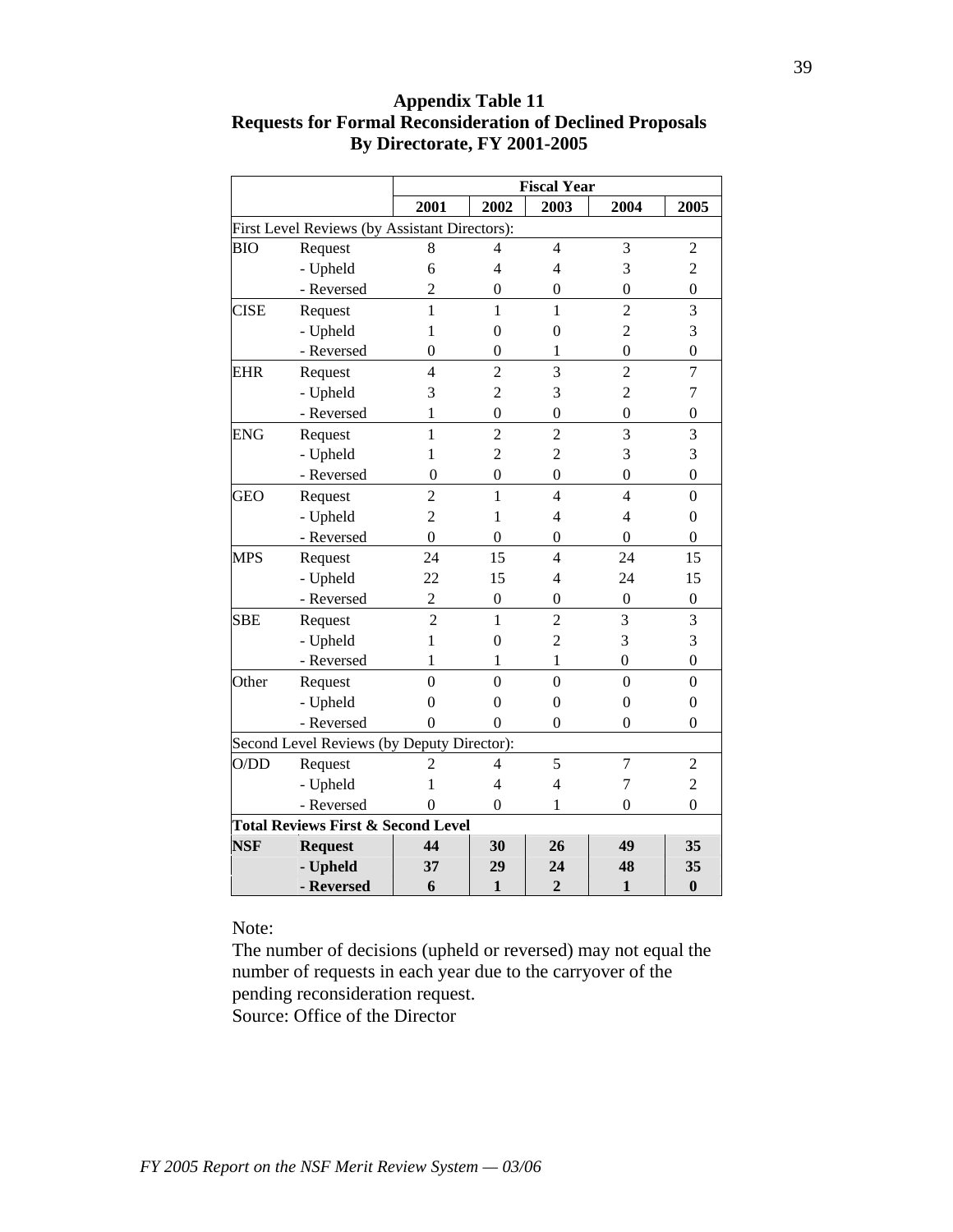#### **Appendix Table 12**

#### **CORE QUESTIONS and REPORT TEMPLATE for FY 2005 NSF COMMITTEE OF VISITOR (COV) REVIEWS**

**Guidance to NSF Staff:** This document includes the FY 2005 set of Core Questions and the COV Report Template for use by NSF staff when preparing and conducting COVs during FY 2005. Specific guidance for NSF staff describing the COV review process is described in Subchapter 300-Committee of Visitors Reviews (NSF Manual 1, Section VIII) that can be obtained at http://www.inside.nsf.gov/od/gpra/.

NSF relies on the judgment of external experts to maintain high standards of program management, to provide advice for continuous improvement of NSF performance, and to ensure openness to the research and education community served by the Foundation. Committee of Visitor (COV) reviews provide NSF with external expert judgments in two areas: (1) assessments of the quality and integrity of program operations and program-level technical and managerial matters pertaining to proposal decisions; and (2) comments on how the results generated by awardees have contributed to the attainment of NSF's mission and strategic outcome goals.

Many of the Core Questions are derived from NSF performance goals and apply to the portfolio of activities represented in the program(s) under review. The program(s) under review may include several subactivities as well as NSF-wide activities. The directorate or division may instruct the COV to provide answers addressing a cluster or group of programs – a portfolio of activities integrated as a whole – or to provide answers specific to the subactivities of the program, with the latter requiring more time but providing more detailed information.

The Division or Directorate may choose to add questions relevant to the activities under review. NSF staff should work with the COV members in advance of the meeting to provide them with the report template, organized background materials, and to identify questions/goals that apply to the program(s) under review.

Guidance to the COV: The COV report should provide a balanced assessment of NSF's performance in two primary areas: (A) the integrity and efficiency of the *processes* related to proposal review; and (B) the quality of the *results* of NSF's investments that appear over time. The COV also explores the relationships between award decisions and program/NSF-wide goals in order to determine the likelihood that the portfolio will lead to the desired results in the future. Discussions leading to answers for Part A of the Core Questions will require study of confidential material such as declined proposals and reviewer comments. *COV reports should not contain confidential material or specific information about declined proposals.* Discussions leading to answers for Part B of the Core Questions will involve study of non-confidential material such as results of NSF-funded projects. It is important to recognize that the reports generated by COVs are used in assessing agency progress in order to meet government-wide performance reporting requirements, and are made available to the public. Since material from COV reports is used in NSF performance reports, the COV report may be subject to an audit.

*We encourage COV members to provide comments to NSF on how to improve in all areas, as well as suggestions for the COV process, format, and questions.*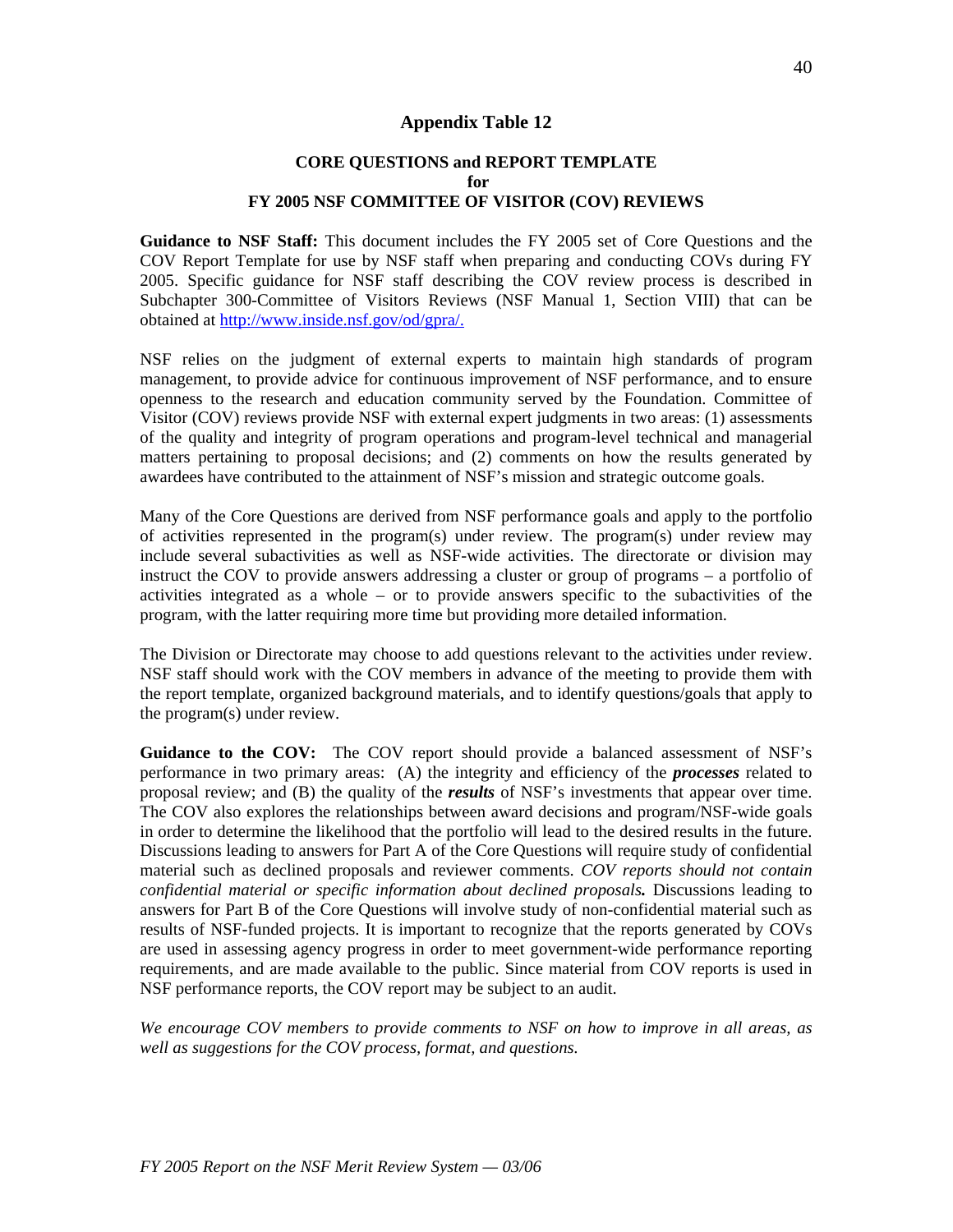#### **Appendix Table 12 (cont.)**

#### **FY 2005 REPORT TEMPLATE FOR NSF COMMITTEES OF VISITORS (COVs)**

| Date of COV                                                                                          |
|------------------------------------------------------------------------------------------------------|
| <b>Program/Cluster:</b>                                                                              |
| Division:                                                                                            |
| Directorate:                                                                                         |
| Number of actions reviewed by $COV^{26}$ : Awards:<br><b>Declinations:</b><br>Other:                 |
| Total number of actions within Program/Cluster/Division during period being reviewed by $COV^{27}$ : |
| <b>Awards:</b><br><b>Declinations:</b><br>Other:                                                     |
| Manner in which reviewed actions were selected:                                                      |
|                                                                                                      |

## **PART A. INTEGRITY AND EFFICIENCY OF THE PROGRAM'S PROCESSES AND MANAGEMENT**

Briefly discuss and provide comments for *each* relevant aspect of the program's review process and management. Comments should be based on a review of proposal actions (awards, declinations, and withdrawals) that were *completed within the past three fiscal years*. Provide comments for *each* program being reviewed and for those questions that are relevant to the program under review. Quantitative information may be required for some questions. Constructive comments noting areas in need of improvement are encouraged.

#### **A.1 Questions about the quality and effectiveness of the program's use of merit review procedures.** Provide comments in the space below the question. Discuss areas of concern in the

space provided.

| <b>QUALITY AND EFFECTIVENESS OF MERIT REVIEW PROCEDURES</b>                             | YES, NO,<br><b>DATA NOT</b><br><b>AVAILABLE,</b><br>or NOT<br>APPLICABLE <sup>28</sup> |
|-----------------------------------------------------------------------------------------|----------------------------------------------------------------------------------------|
| Is the review mechanism appropriate? (panels, ad hoc reviews, site visits)<br>Comments: |                                                                                        |
| Is the review process efficient and effective?<br>Comments:                             |                                                                                        |

<sup>&</sup>lt;sup>26</sup> To be provided by NSF staff.<br><sup>27</sup> To be provided by NSF staff.<br><sup>28</sup> If "Not Applicable" please explain why in the "Comments" section.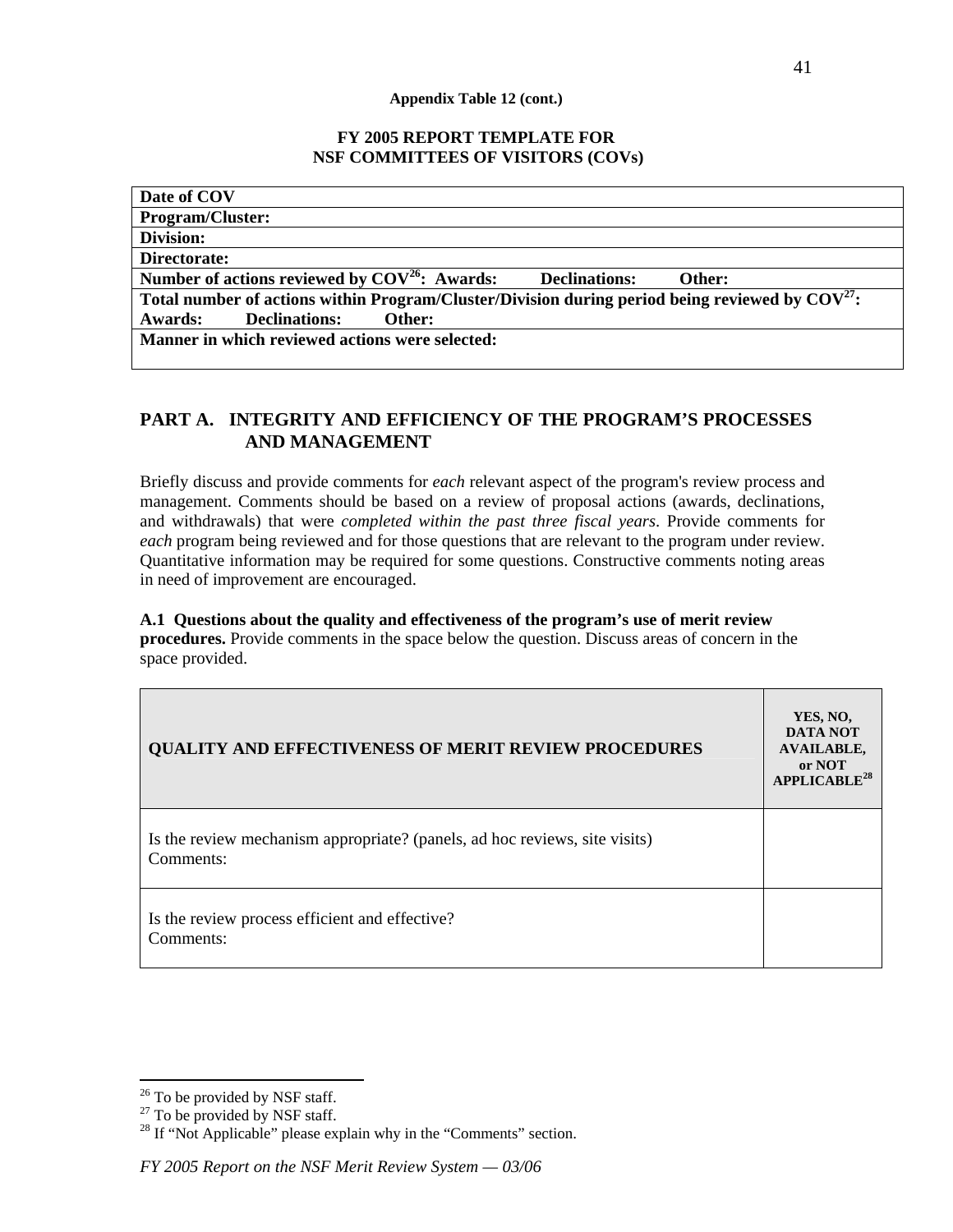| Are reviews consistent with priorities and criteria stated in the program's solicitations,<br>announcements, and guidelines?<br>Comments:                                                    |  |
|----------------------------------------------------------------------------------------------------------------------------------------------------------------------------------------------|--|
| Do the individual reviews (either mail or panel) provide sufficient information for the<br>principal investigator(s) to understand the basis for the reviewer's recommendation?<br>Comments: |  |
| Do the panel summaries provide sufficient information for the principal investigator(s) to<br>understand the basis for the panel recommendation?<br>Comments:                                |  |
| Is the documentation for recommendations complete, and does the program officer<br>provide sufficient information and justification for her/his recommendation?<br>Comments:                 |  |
| Is the time to decision appropriate?<br>Comments:                                                                                                                                            |  |
| Discuss issues identified by the COV concerning the quality and effectiveness of the program's use of<br>merit review procedures:                                                            |  |

#### **A.2 Questions concerning the implementation of the NSF Merit Review Criteria (intellectual merit and broader impacts) by reviewers and program officers.** Provide comments in the space below the question. Discuss issues or concerns in the space provided.

| <b>IMPLEMENTATION OF NSF MERIT REVIEW CRITERIA</b>                                                                                           | YES, NO,<br><b>DATA NOT</b><br><b>AVAILABLE, or</b><br><b>NOT</b><br>APPLICABLE <sup>29</sup> |
|----------------------------------------------------------------------------------------------------------------------------------------------|-----------------------------------------------------------------------------------------------|
| Have the individual reviews (either mail or panel) addressed whether the proposal<br>contributes to both merit review criteria?<br>Comments: |                                                                                               |

<sup>&</sup>lt;sup>29</sup> In "Not Applicable" please explain why in the "Comments" section.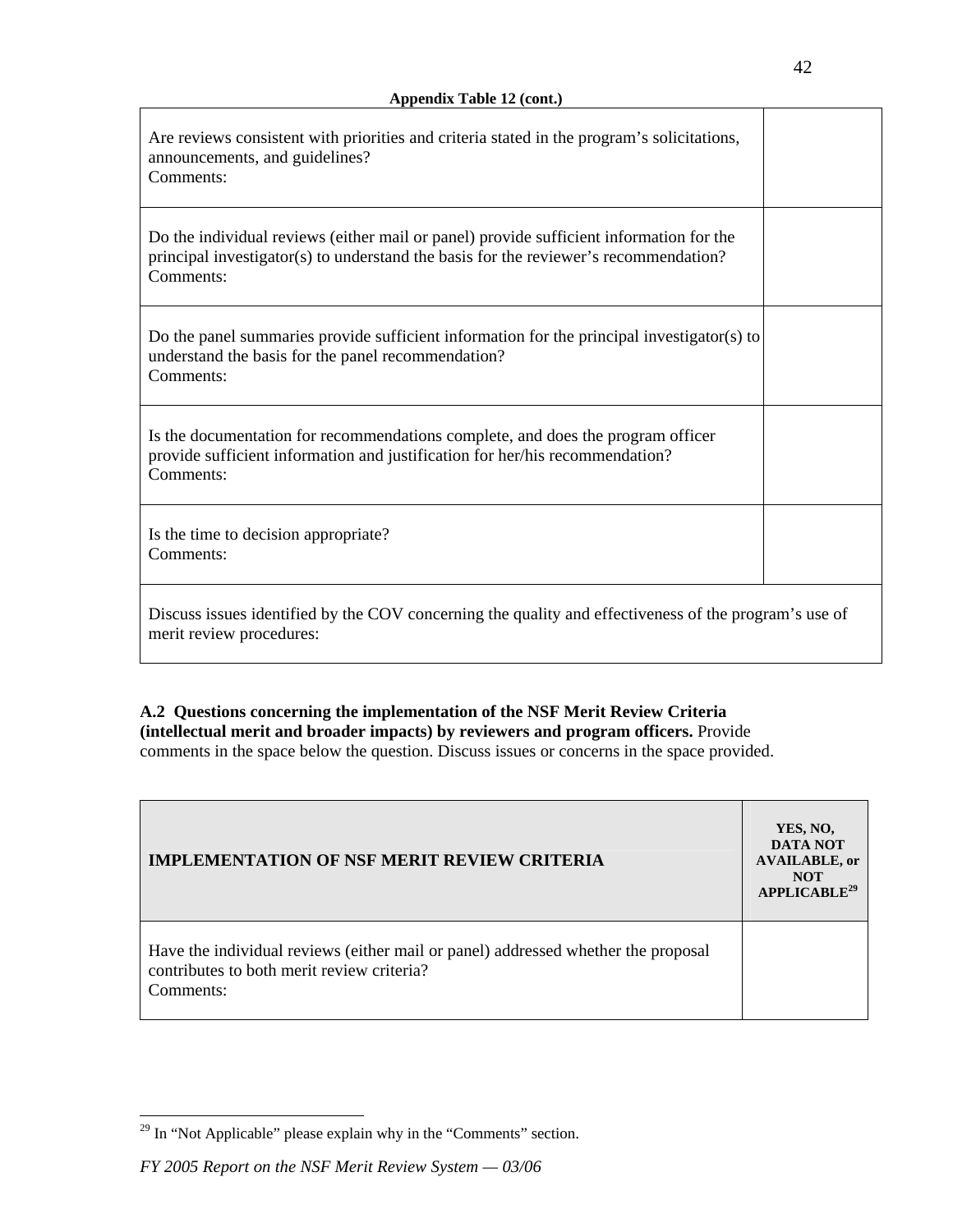| Have the panel summaries addressed both merit review criteria?<br>Comments:                                 |  |
|-------------------------------------------------------------------------------------------------------------|--|
| Have the <i>review analyses</i> (Form 7s) addressed both merit review criteria?<br>Comments:                |  |
| Discuss any issues the COV has identified with respect to implementation of NSF's merit review<br>criteria. |  |

**A.3 Questions concerning the selection of reviewers.** Provide comments in the space below the question. Discuss areas of concern in the space provided.

| <b>SELECTION OF REVIEWERS</b>                                                                                                                                                   | YES, NO,<br><b>DATA NOT</b><br><b>AVAILABLE,</b><br>or NOT<br>$APPLICABLE^{30}$ |
|---------------------------------------------------------------------------------------------------------------------------------------------------------------------------------|---------------------------------------------------------------------------------|
| Did the program make use of an adequate number of reviewers?<br>Comments:                                                                                                       |                                                                                 |
| Did the program make use of reviewers having appropriate expertise and/or<br>qualifications?<br>Comments:                                                                       |                                                                                 |
| Did the program make appropriate use of reviewers to reflect balance among<br>characteristics such as geography, type of institution, and underrepresented groups?<br>Comments: |                                                                                 |
| Did the program recognize and resolve conflicts of interest when appropriate?<br>Comments:                                                                                      |                                                                                 |
| Discuss any issues the COV has identified relevant to selection of reviewers.                                                                                                   |                                                                                 |

**A.4 Questions concerning the resulting portfolio of awards under review.** Provide comments in the space below the question. Discuss areas of concern in the space provided.

<sup>&</sup>lt;sup>30</sup> If "Not Applicable" please explain why in the "Comments" section.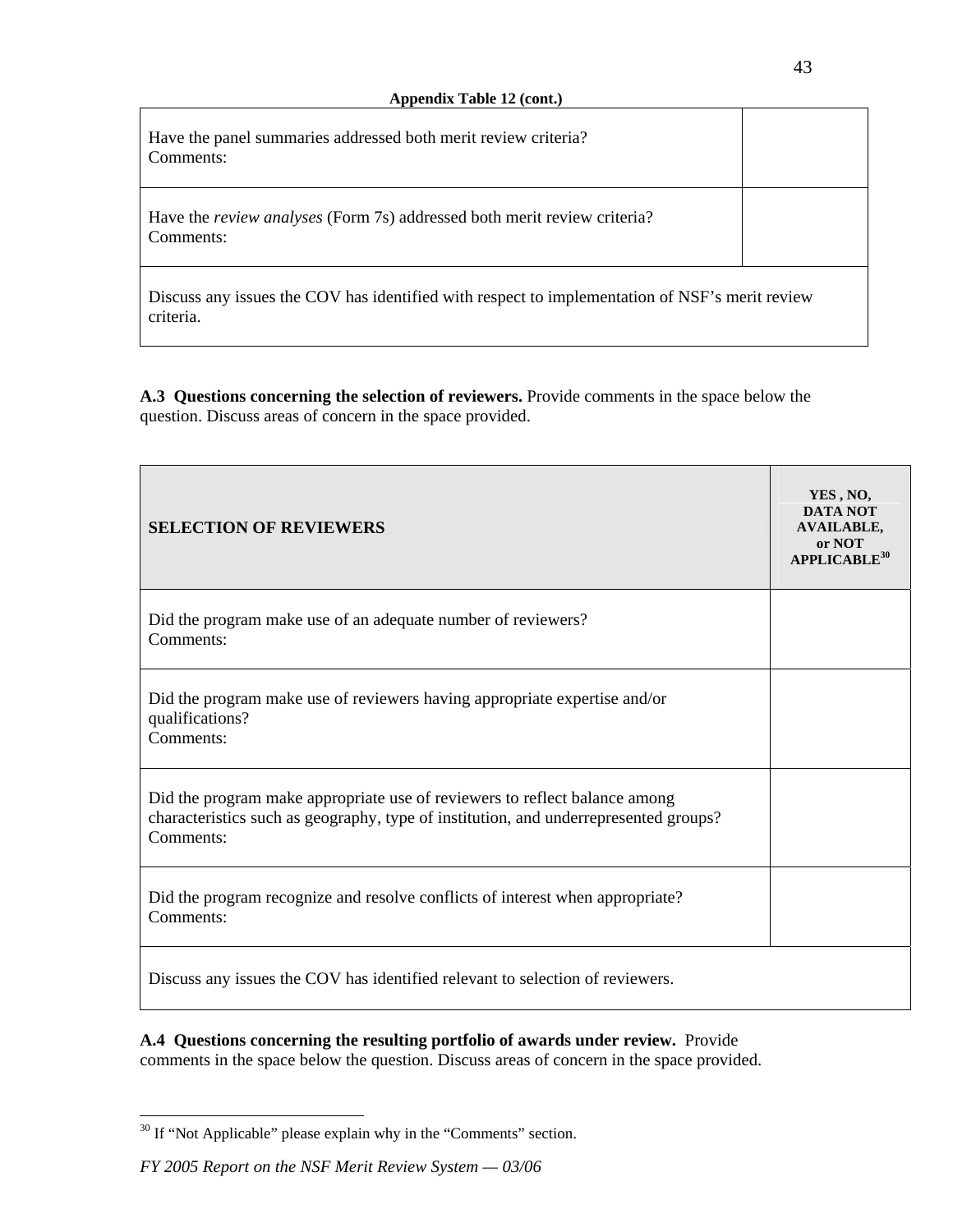| <b>RESULTING PORTFOLIO OF AWARDS</b>                                                                                              | APPROPRIATE,<br>NOT APPROPRIATE <sup>31</sup> ,<br>OR DATA NOT<br><b>AVAILABLE</b> |
|-----------------------------------------------------------------------------------------------------------------------------------|------------------------------------------------------------------------------------|
| Overall quality of the research and/or education projects supported by the program.<br>Comments:                                  |                                                                                    |
| Are awards appropriate in size and duration for the scope of the projects?<br>Comments:                                           |                                                                                    |
| Does the program portfolio have an appropriate balance of:<br>High risk projects?<br>Comments:                                    |                                                                                    |
| Does the program portfolio have an appropriate balance of:<br>Multidisciplinary projects?<br>$\bullet$<br>Comments:               |                                                                                    |
| Does the program portfolio have an appropriate balance of:<br>Innovative projects?<br>$\bullet$<br>Comments:                      |                                                                                    |
| Does the program portfolio have an appropriate balance of:<br>Funding for centers, groups and awards to individuals?<br>Comments: |                                                                                    |
| Does the program portfolio have an appropriate balance of:<br>Awards to new investigators?<br>Comments:                           |                                                                                    |
| Does the program portfolio have an appropriate balance of:<br>Geographical distribution of Principal Investigators?<br>Comments:  |                                                                                    |
| Does the program portfolio have an appropriate balance of:<br>Institutional types?<br>Comments:                                   |                                                                                    |

 $^{31}$  If "Not Appropriate" please explain why in the "Comments" section.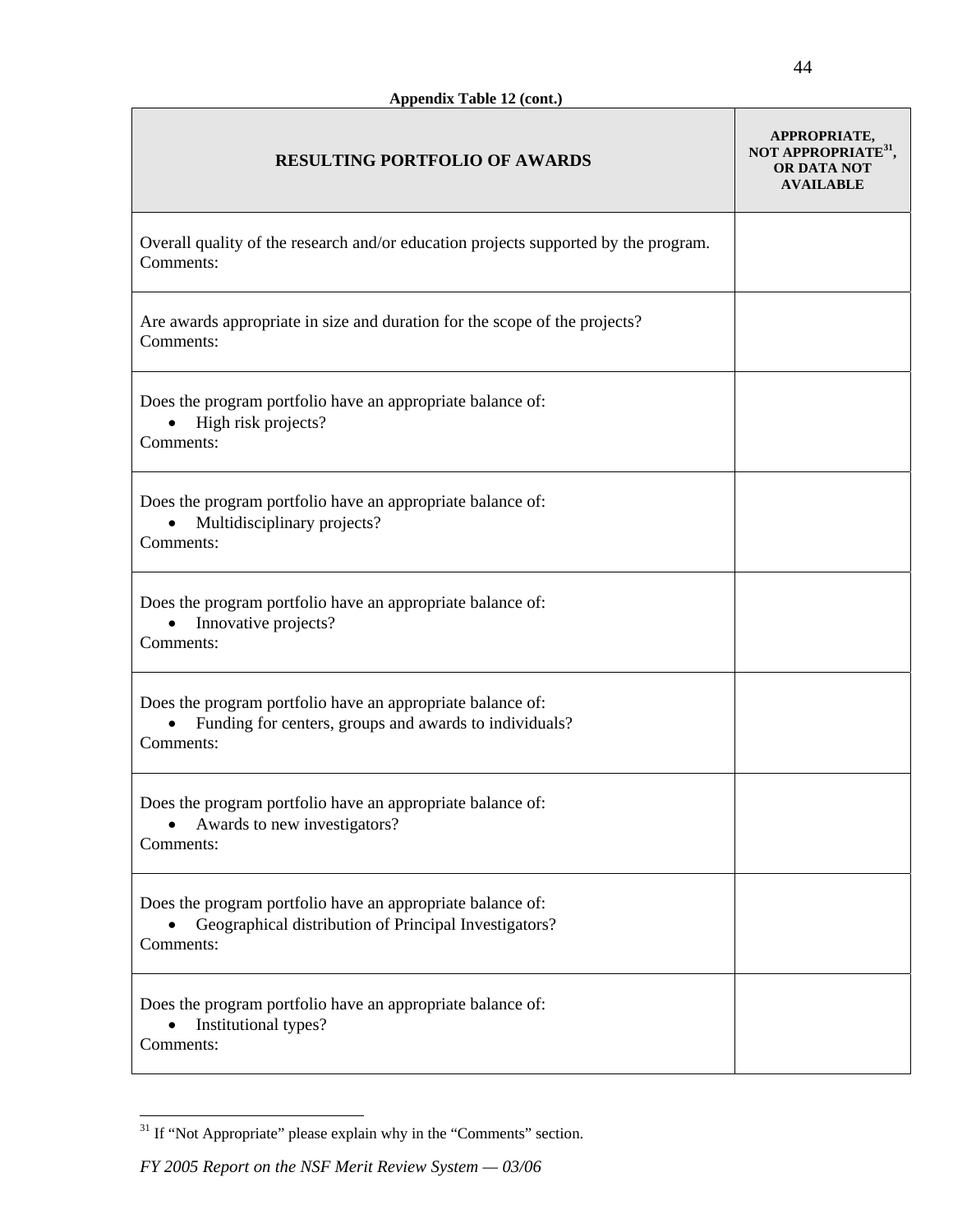$\mathbf{r}$ 

| Does the program portfolio have an appropriate balance of:<br>Projects that integrate research and education?<br>Comments:                                                |  |
|---------------------------------------------------------------------------------------------------------------------------------------------------------------------------|--|
| Does the program portfolio have an appropriate balance:<br>Across disciplines and subdisciplines of the activity and of emerging<br>opportunities?<br>Comments:           |  |
| Does the program portfolio have appropriate participation of underrepresented<br>groups?<br>Comments:                                                                     |  |
| Is the program relevant to national priorities, agency mission, relevant fields and<br>other customer needs? Include citations of relevant external reports.<br>Comments: |  |
| Discuss any concerns identified that are relevant to the quality of the projects or the balance of the portfolio.                                                         |  |

## **A.5 Management of the program under review.** Please comment on:

| Management of the program.<br>Comments:                                                                                                        |
|------------------------------------------------------------------------------------------------------------------------------------------------|
| Responsiveness of the program to emerging research and education trends.<br>Comments:                                                          |
| Program planning and prioritization process (internal and external) that guided the development of the<br>portfolio under review.<br>Comments: |
| Additional concerns relevant to the management of the program.                                                                                 |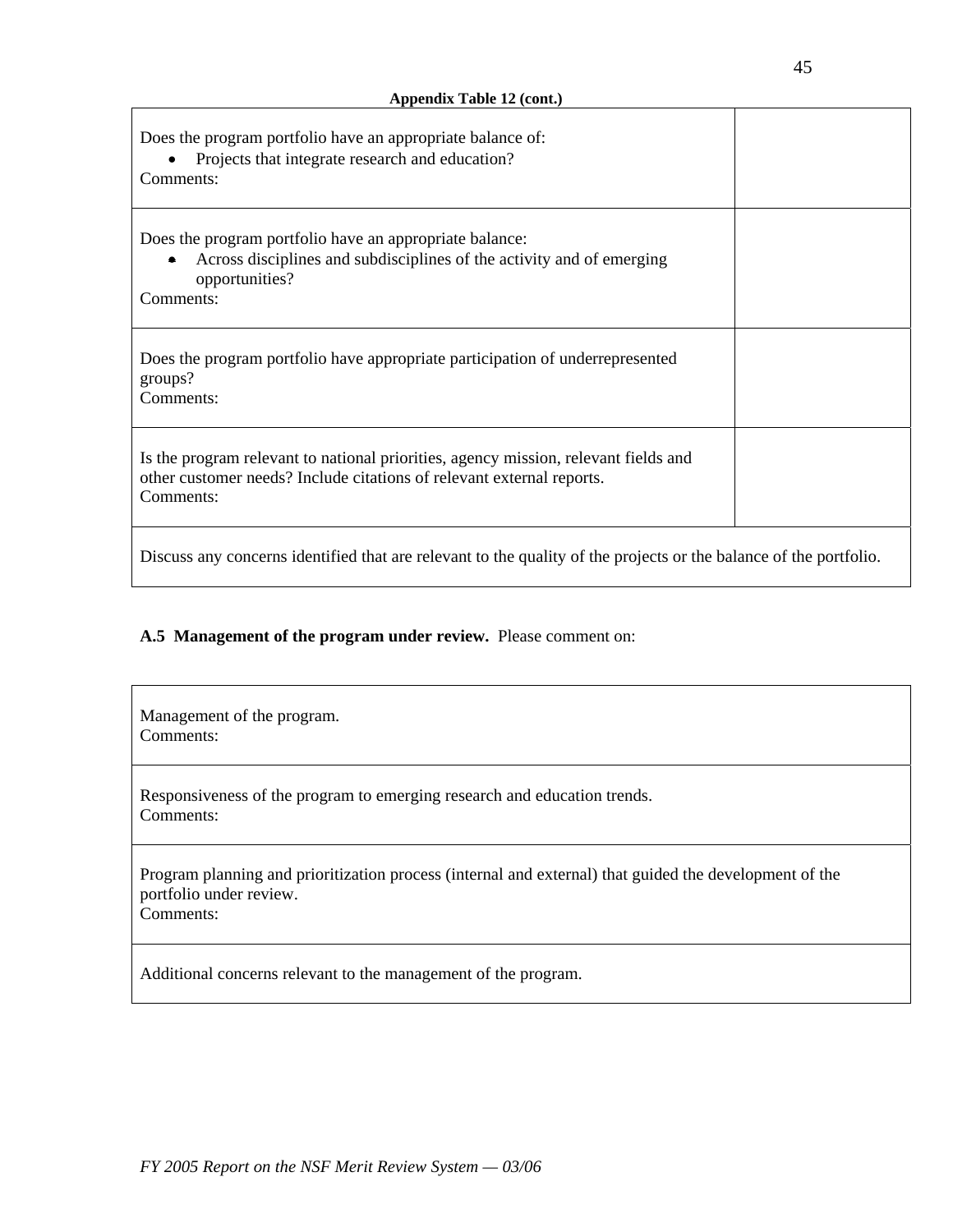#### **PART B. RESULTS OF NSF INVESTMENTS**

NSF investments produce results that appear over time. The answers to the first three (People, Ideas and Tools) questions in this section are to be based on the COV's study of award results, which are direct and indirect accomplishments of projects supported by the program. These projects may be currently active or closed out during the previous three fiscal years. The COV review may also include consideration of significant impacts and advances that have developed since the previous COV review and are demonstrably linked to NSF investments, regardless of when the investments were made. Incremental progress made on results reported in prior fiscal years may also be considered.

The following questions are developed using the NSF outcome goals in the NSF Strategic Plan. The COV should look carefully at and comment on (1) noteworthy achievements of the year based on NSF awards; (2) the ways in which funded projects have collectively affected progress toward NSF's mission and strategic outcomes; and (3) expectations for future performance based on the current set of awards. NSF asks the COV to provide comments on the degree to which past investments in research and education have contributed to NSF's progress towards its annual strategic outcome goals and to its mission:

- To promote the progress of science.
- To advance national health, prosperity, and welfare.
- To secure the national defense.
- And for other purposes.

Excellence in managing NSF underpins all of the agency's activities. For the response to the Outcome Goal for Organizational Excellence, the COV should comment, where appropriate, on NSF providing an agile, innovative organization. Critical indicators in this area include (1) operation of a credible, efficient merit review system; (2) utilizing and sustaining broad access to new and emerging technologies for business application; (3) developing a diverse, capable, motivated staff that operates with efficiency and integrity; and (4) developing and using performance assessment tools and measures to provide an environment of continuous improvement in NSF's intellectual investments as well as its management effectiveness.

#### **B. Please provide comments on the activity as it relates to NSF's Strategic Outcome Goals. Provide examples of outcomes (nuggets) as appropriate. Examples should reference the NSF award number, the Principal Investigator(s) names, and their institutions.**

**B.1 OUTCOME GOAL for PEOPLE: Developing "a diverse, competitive and globally engaged workforce of scientists, engineers, technologists and well-prepared citizens."** 

Comments:

**B.2 OUTCOME GOAL for IDEAS: Enabling "discovery across the frontier of science and engineering, connected to learning, innovation, and service to society."** 

Comments: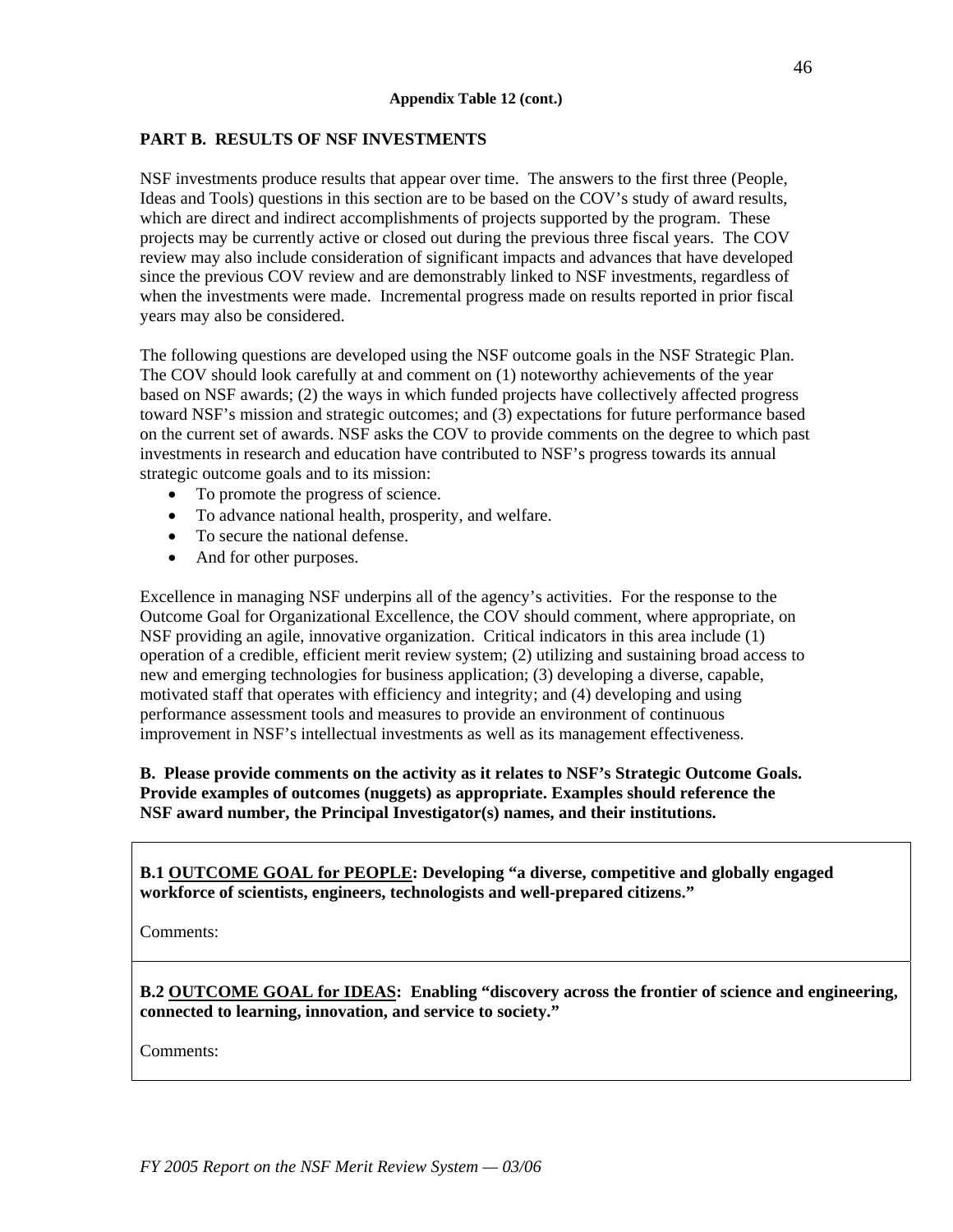**B.3 OUTCOME GOAL for TOOLS: Providing "broadly accessible, state-of-the-art S&E facilities, tools and other infrastructure that enable discovery, learning and innovation."** 

Comments:

**B.4 OUTCOME GOAL for ORGANIZATIONAL EXCELLENCE: Providing "an agile, innovative organization that fulfills its mission through leadership in state-of-the-art business practices."** 

Comments:

## **PART C. OTHER TOPICS**

**C.1 Please comment on any program areas in need of improvement or gaps (if any) within program areas.** 

**C.2 Please provide comments as appropriate on the program's performance in meeting program-specific goals and objectives that are not covered by the above questions.** 

**C.3 Please identify agency-wide issues that should be addressed by NSF to help improve the program's performance.** 

**C.4 Please provide comments on any other issues the COV feels are relevant.** 

**C.5 NSF would appreciate your comments on how to improve the COV review process, format and report template.** 

**SIGNATURE BLOCK:** 

\_\_\_\_\_\_\_\_\_\_\_\_\_\_\_\_\_\_

For the [Replace with Name of COV] [Name of Chair of COV] Chair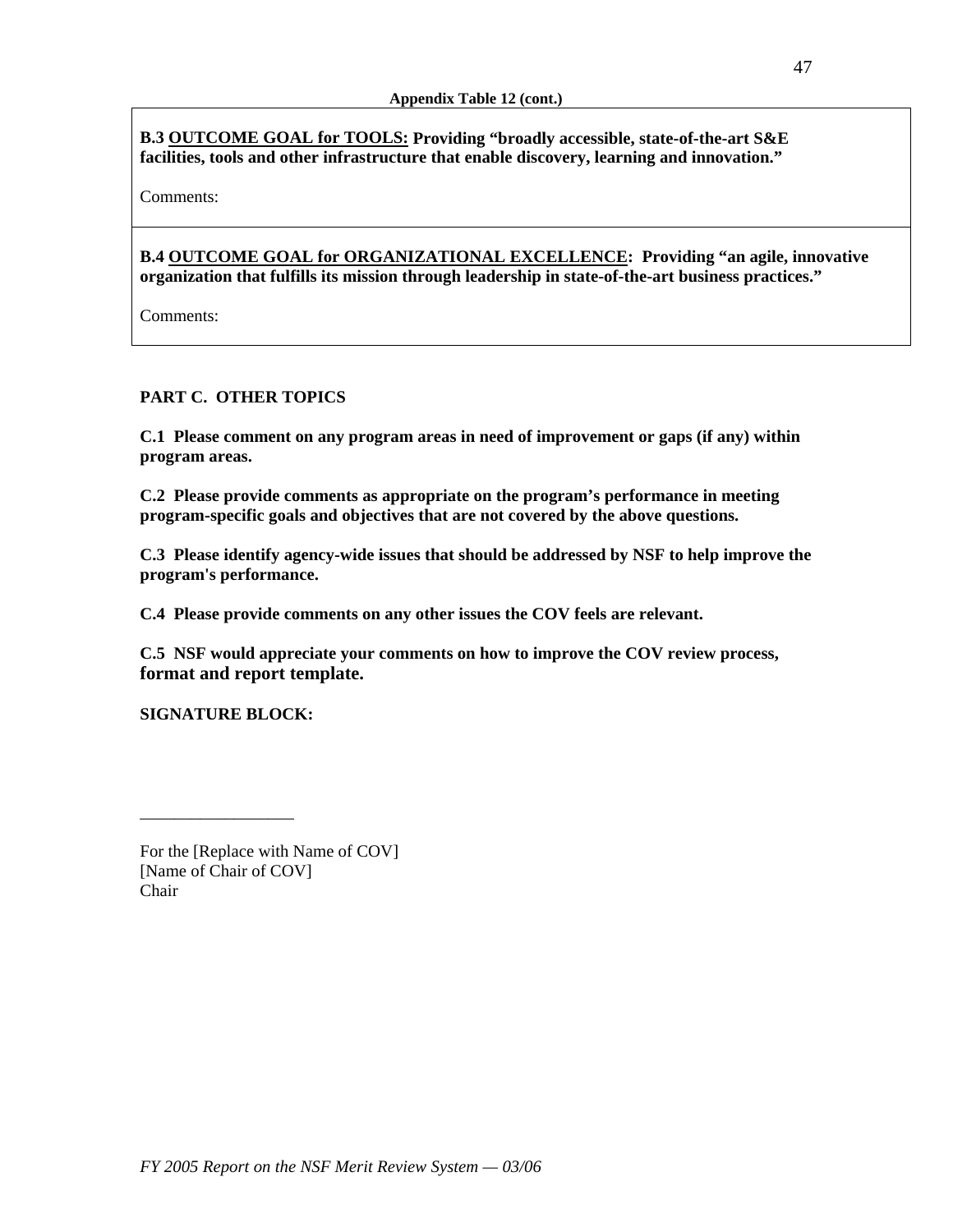## **Appendix Table 13**

## **Committee of Visitors Meetings By Directorate**

| $\overline{C}$ ( $\overline{C}$ ) incedings neig quring $\overline{r}$ is 2005 are ingimigrited in bold) |         |             |
|----------------------------------------------------------------------------------------------------------|---------|-------------|
| <b>DIRECTORATE</b>                                                                                       | Fiscal  | Fiscal      |
| Division                                                                                                 | Year of | Year of     |
| Program or Cluster                                                                                       | Most    | <b>Next</b> |
|                                                                                                          | Recent  | COV         |
|                                                                                                          | COV     |             |
| <b>BIOLOGICAL SCIENCES</b>                                                                               |         |             |
|                                                                                                          |         |             |
| <b>Biological Infrastructure</b>                                                                         | 2004    | 2007        |
| Research Resources (includes former Instrument-Related Activities)                                       | 2004    | 2007        |
| Human Resources (includes former Training Cluster)                                                       | 2004    | 2007        |
| <b>Plant Genome Research Program</b>                                                                     | 2004    | 2007        |
|                                                                                                          |         |             |
| <b>Environmental Biology</b>                                                                             | 2003    | 2006        |
| Ecological Biology (Ecol. Studies held COV in 2002)                                                      | 2002    | 2006        |
| Ecosystem Science (Thematic Review held COV in 2001)                                                     | 2001    | 2006        |
| Population and Evolutionary Processes (Systematic and Population Biology                                 |         |             |
| held COV in 2000)                                                                                        | 2000    | 2006        |
| Systematic Biology and Biodiversity Inventories                                                          |         | 2006        |
|                                                                                                          |         |             |
| Integrative Organismal Biology (formerly Int. Biology and Neuroscience)                                  | 2005    | 2008        |
| <b>Behavioral Systems</b>                                                                                | 2005    | 2008        |
| <b>Developmental Systems</b>                                                                             | 2005    | 2008        |
| <b>Environmental and Structural Systems</b>                                                              | 2005    | 2008        |
| <b>Functional and Regulatory Systems</b>                                                                 | 2005    | 2008        |
|                                                                                                          |         |             |
| <b>Molecular and Cellular Biosciences</b>                                                                | 2005    | 2008        |
| <b>Biomolecular Systems (formerly Biomolecular Structure and Function</b>                                | 2005    | 2008        |
| and Biomolecular Processes)                                                                              | 2005    | 2008        |
| <b>Cellular Systems (formerly Cell Biology)</b>                                                          | 2005    | 2008        |
| <b>Genes and Genome Systems (formerly Genetics)</b>                                                      | 2005    | 2008        |
|                                                                                                          |         |             |
| Emerging Frontiers (new in '03)                                                                          | N/A     | 2006        |
|                                                                                                          |         |             |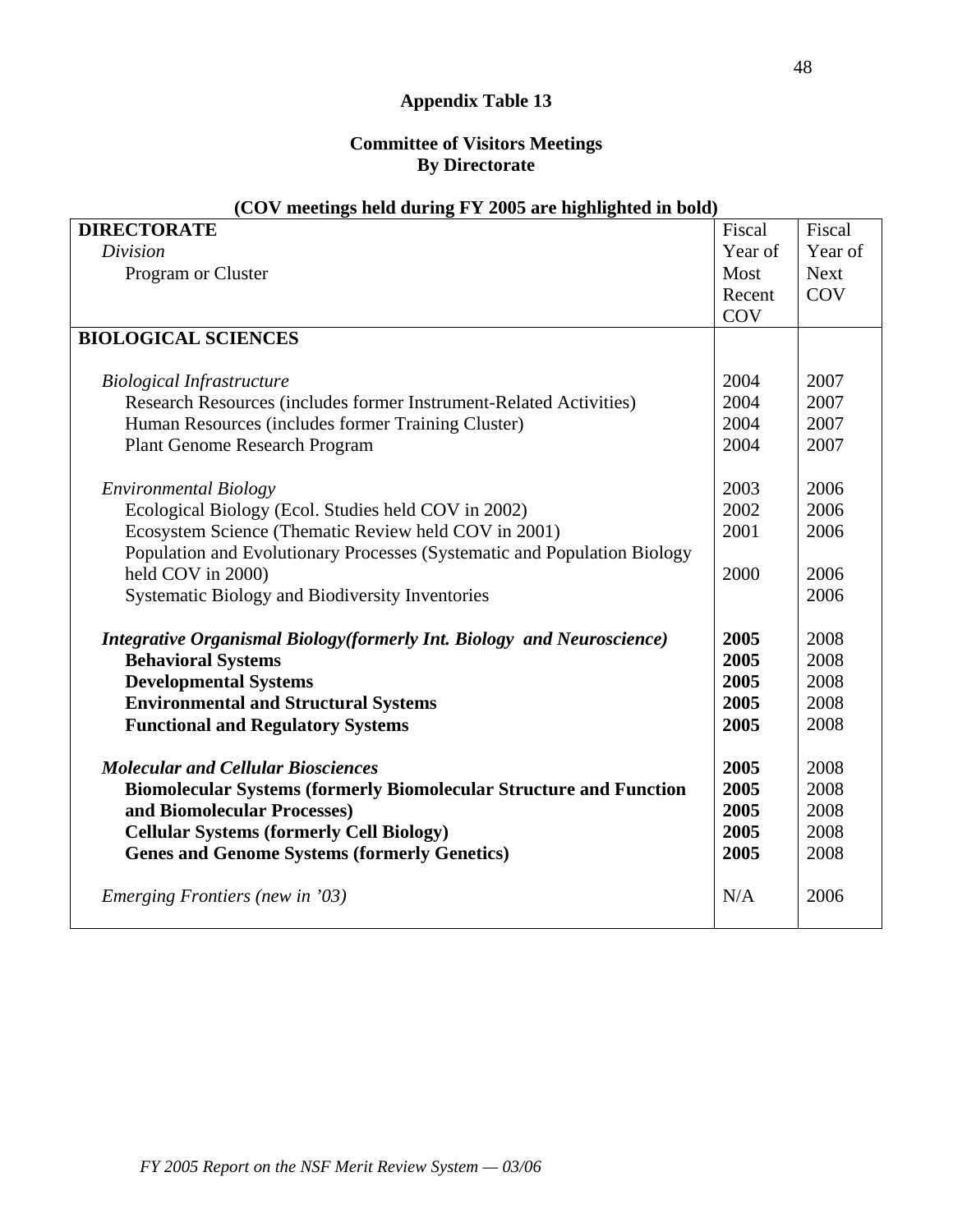| Appendix Table 13 (cont.)                                                      |      |      |  |
|--------------------------------------------------------------------------------|------|------|--|
| <b>COMPUTER AND INFORMATION SCIENCE AND ENGINEERING</b>                        |      |      |  |
|                                                                                |      |      |  |
| Please note that CISE programs and divisions were reorganized in FY 2003. COVs |      |      |  |
| for IIS, ANIR, and CCR were held in FY 2003.                                   |      |      |  |
|                                                                                |      |      |  |
| Computing & Communication Foundations (CCF)                                    |      | 2006 |  |
| Emerging Models & Technologies for Computation                                 |      | 2006 |  |
| Formal & Mathematical Foundations                                              |      | 2006 |  |
| Foundations of Computing Processes & Artifacts                                 |      | 2006 |  |
|                                                                                |      |      |  |
| Computer & Network Systems (CNS)                                               |      | 2006 |  |
| <b>Computer Systems</b>                                                        |      | 2006 |  |
| <b>Computing Research Infrastructure</b>                                       |      | 2006 |  |
| Education & Workforce                                                          |      | 2006 |  |
| <b>Network Systems</b>                                                         |      | 2006 |  |
|                                                                                |      |      |  |
| Information & Intelligent Systems (IIS)                                        |      | 2006 |  |
| Data, Inference & Understanding                                                |      | 2006 |  |
| Science & Engineering Informatics                                              |      | 2006 |  |
| <b>Systems in Context</b>                                                      |      |      |  |
|                                                                                |      |      |  |
| <b>Shared Cyberinfrastructure (SCI)</b>                                        | 2005 | 2008 |  |
|                                                                                |      |      |  |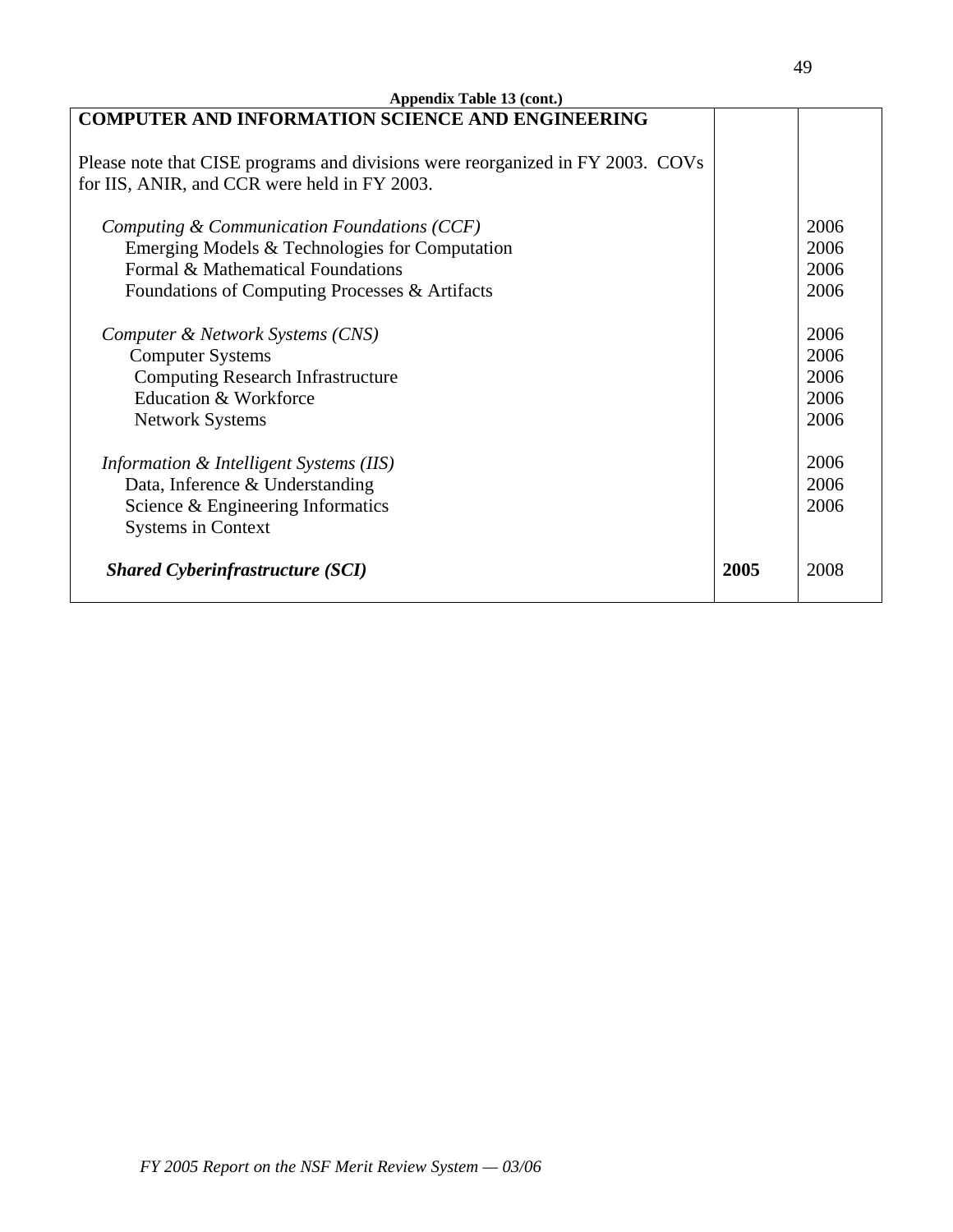| Appendix Table 13 (cont.)                                                |      |      |  |
|--------------------------------------------------------------------------|------|------|--|
| <b>EDUCATION AND HUMAN RESOURCES</b>                                     |      |      |  |
|                                                                          |      |      |  |
| Educational Systemic Reform (discontinued)                               |      |      |  |
| <b>Statewide Systemic Initiatives</b>                                    | 2004 |      |  |
| Urban Systemic Initiatives                                               | 2004 |      |  |
| <b>Rural Systemic Initiatives</b>                                        | 2004 |      |  |
|                                                                          |      |      |  |
| <b>Office of Innovation Partnerships</b>                                 |      |      |  |
| <b>EPSCoR</b>                                                            | 2005 | 2008 |  |
|                                                                          |      |      |  |
| <b>EDUCATION AND HUMAN RESOURCES (continued)</b>                         |      |      |  |
| Elementary, Secondary and Informal Education                             |      |      |  |
| <b>Informal Science Education</b>                                        | 2005 | 2008 |  |
| Teacher Enhancement (now Teacher Professional Continuum)                 | 2003 | 2006 |  |
| <b>Instructional Materials Development</b>                               | 2005 | 2008 |  |
| Centers for Learning and Teaching (new in '01)                           | 2004 | 2007 |  |
| <b>Undergraduate Education</b>                                           |      |      |  |
| Teacher Preparation (subsumed under Teacher Professional Continuum)      |      |      |  |
| <b>Advanced Technological Education</b>                                  | 2003 | 2006 |  |
| NSF Computer, Science, Engineering and Mathematics                       |      |      |  |
| Scholarships (new in '01)                                                | 2003 | 2006 |  |
| <b>Distinguished Teaching Scholars (new in '02)</b>                      | 2005 | 2008 |  |
| Scholarship for Service (new in '01)                                     | 2004 | 2007 |  |
| <b>National SMETE Digital Library (new in '01)</b>                       | 2005 | 2008 |  |
| Course, Curriculum, and Laboratory Improvement                           | 2003 | 2006 |  |
| The STEM Talent Expansion Program (STEP) (new in '02)                    | 2006 | 2009 |  |
|                                                                          |      |      |  |
| <b>Graduate Education</b>                                                |      |      |  |
| <b>Graduate Research Fellowships</b>                                     | 2003 | 2006 |  |
| NATO Post doctorate Fellowships (program discontinued)                   | 2004 |      |  |
| IGERT (new in '97)                                                       | 2005 | 2008 |  |
| GK-12 Fellows (new in '99)                                               | 2005 | 2008 |  |
|                                                                          |      |      |  |
| Human Resource Development                                               |      |      |  |
| The Louis Stokes Alliances for Minority Participation                    | 2005 | 2008 |  |
| <b>Centers for Research Excellence in Science and Technology (CREST)</b> | 2005 | 2008 |  |
| Programs for Gender Equity (PGE)                                         | 2003 | 2006 |  |
| Programs for Persons with Disabilities (PPD)                             | 2003 | 2006 |  |
| Alliances for Graduate Education and the Professoriate (AGEP)            | 2005 | 2008 |  |
| Tribal Colleges Program (TCP) (new in '01)                               | 2004 | 2007 |  |
| Historically Black Colleges and Universities (HBCU)                      | 2005 | 2008 |  |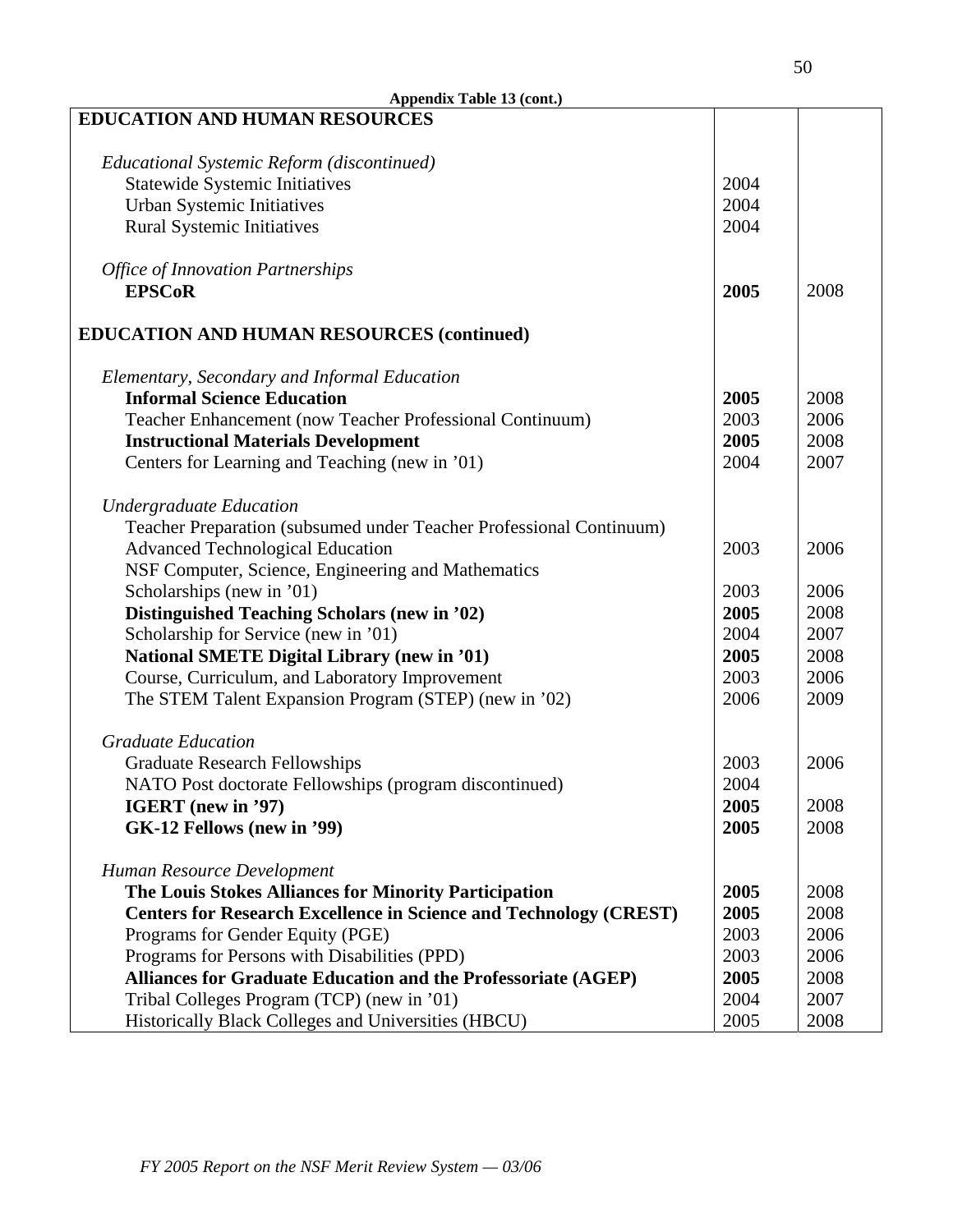| Appendix Table 13 (cont.) |  |  |
|---------------------------|--|--|
|                           |  |  |

| Research, Evaluation & Communications<br><b>REPP/ROLE</b> (new in '96) | 2005 | 2008 |
|------------------------------------------------------------------------|------|------|
| Evaluation                                                             | 2003 | 2006 |
| Interagency Education Research Initiative (IERI) (new in '01)          | 2005 | 2008 |
| Other                                                                  |      |      |
| H-IB VISA K-12                                                         | 2005 |      |
| Math and Science Partnership (MSP) (new in '02)                        | 2005 |      |

| <b>ENGINEERING</b>                                                                                                      |                      |                      |
|-------------------------------------------------------------------------------------------------------------------------|----------------------|----------------------|
| <b>Bioengineering and Environmental Systems</b><br><b>Biochemical Engineering &amp; Technology</b>                      | 2005<br>2005<br>2005 | 2008<br>2008<br>2008 |
| Biomedical Engineering & Research to Aid Persons with Disabilities<br><b>Environmental Engineering &amp; Technology</b> | 2005                 | 2008                 |
|                                                                                                                         |                      |                      |
| Civil and Mechanical Systems                                                                                            | 2004                 | 2007                 |
| Dynamic System Modeling, Sensing and Control                                                                            | 2004                 | 2007                 |
| Geotechnical and GeoHazard Systems                                                                                      | 2004                 | 2007                 |
| <b>Infrastructure and Information Systems</b>                                                                           | 2004                 | 2007                 |
| Solid Mechanics and Materials Engineering                                                                               | 2004                 | 2007                 |
| <b>Structural Systems and Engineering</b>                                                                               | 2004                 | 2007                 |
| Network for Earthquake Engineering Simulation                                                                           | 2004                 | 2007                 |
| <b>Chemical and Transport Systems</b>                                                                                   |                      | 2006                 |
| <b>Chemical Reaction Processes</b>                                                                                      | 2003                 | 2006                 |
| <b>Interfacial, Transport and Separation Processes</b>                                                                  | 2003                 | 2006                 |
| <b>Fluid and Particle Processes</b>                                                                                     | 2003                 | 2006                 |
| <b>Thermal Systems</b>                                                                                                  | 2003                 | 2006                 |
| Design, Manufacture and Industrial Innovation                                                                           |                      |                      |
| -Engineering Decision Systems Programs (new in '02)                                                                     | 2003                 | 2006                 |
| <b>Engineering Design</b>                                                                                               | 2003                 | 2006                 |
| Manufacturing Enterprise Systems (new in '02)                                                                           | 2003                 | 2006                 |
| Service Enterprise Systems (new in '02)                                                                                 | 2003                 | 2006                 |
| <b>Operations Research</b>                                                                                              | 2003                 | 2006                 |
|                                                                                                                         |                      |                      |
| -Manufacturing Processes and Equipment Systems                                                                          | 2003                 | 2006                 |
| Materials Processing and Manufacturing                                                                                  | 2003                 | 2006                 |
| Manufacturing Machines and Equipment                                                                                    | 2003                 | 2006                 |
| Nanomanufacturing (new in '02)                                                                                          | 2003                 | 2006                 |

51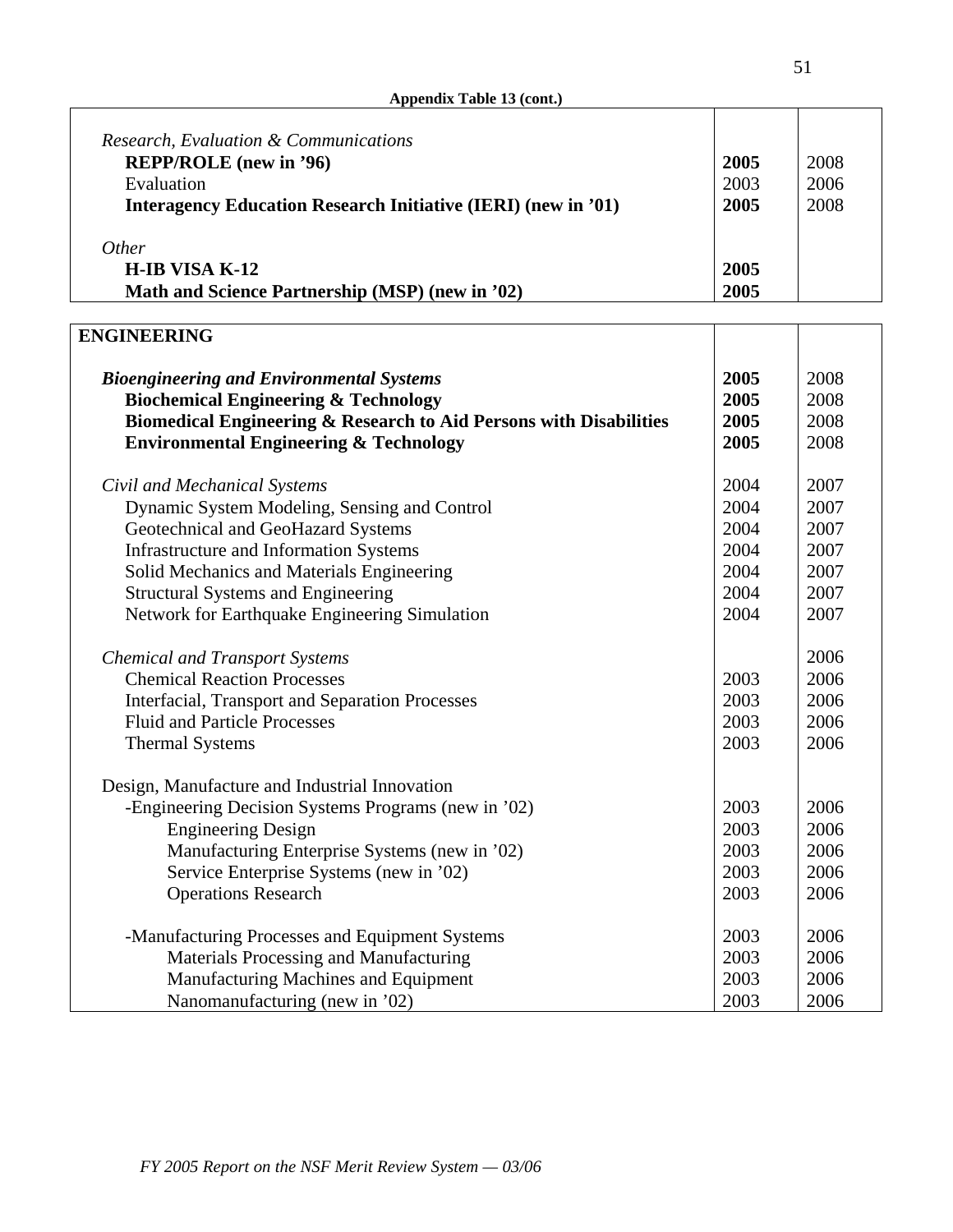| Appendix Table 13 (cont.)                                |      |      |
|----------------------------------------------------------|------|------|
| -Small Business                                          |      |      |
| <b>Small Business Innovation Research (SBIR)</b>         | 2004 | 2007 |
| <b>Small Business Technology Transfer</b>                | 2004 | 2007 |
| -Crosscutting                                            |      |      |
| Grant Opportunities for Academic Liaison w/ Industry     | 2003 | 2006 |
| Innovation and Organizational Change                     | 2003 | 2006 |
| <b>Electrical and Communications Systems</b>             |      |      |
| <b>Electronics, Photonics and Device Technologies</b>    | 2005 | 2008 |
| <b>Control, Networks, and Computational Intelligence</b> | 2005 | 2008 |
| Integrative Systems (new in '02)                         | 2005 | 2008 |
|                                                          |      |      |
| <b>Engineering, Education and Centers</b>                |      |      |
| <b>Engineering Education</b>                             | 2004 | 2007 |
| <b>Engineering Research Centers</b>                      | 2004 | 2007 |
| <b>Industry/University Cooperative Research Centers</b>  | 2004 | 2007 |
| Partnerships for Innovation (new in '01)                 | 2004 | 2007 |
|                                                          |      |      |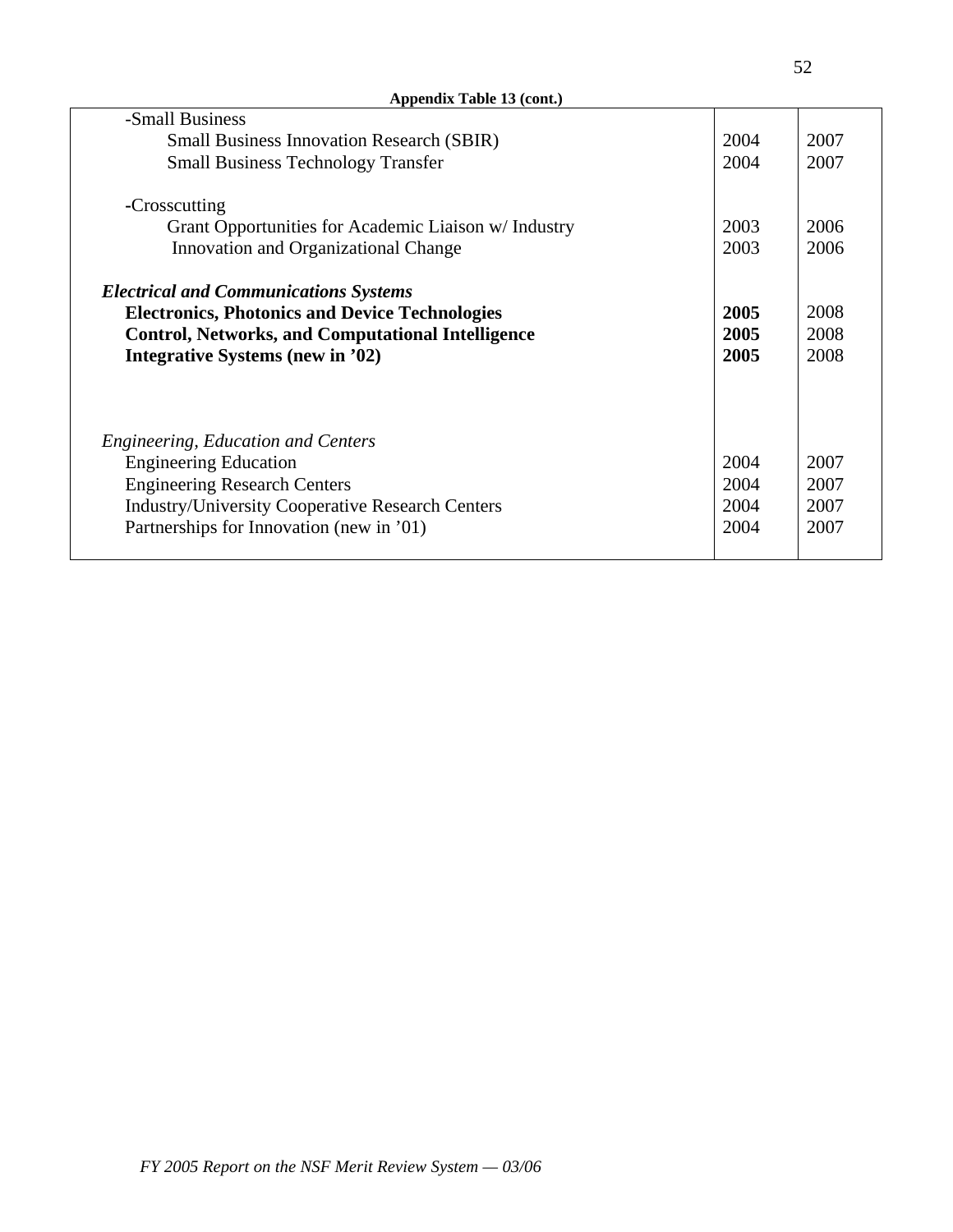| <b>GEOSCIENCES</b>                                         |      |      |
|------------------------------------------------------------|------|------|
| Atmospheric Sciences                                       |      |      |
| -Lower Atmosphere Research Section                         |      |      |
| <b>Atmospheric Chemistry</b>                               | 2004 | 2007 |
| <b>Climate Dynamics</b>                                    | 2004 | 2007 |
| Mesoscale Dynamic Meteorology                              | 2004 | 2007 |
| Large-scale Dynamic Meteorology                            | 2004 | 2007 |
| <b>Physical Meteorology</b>                                | 2004 | 2007 |
| Paleoclimate                                               | 2004 | 2007 |
|                                                            |      |      |
| -Upper Atmosphere Research Section                         |      |      |
| <b>Magnetospheric Physics</b>                              | 2005 | 2008 |
| <b>Aeronomy</b>                                            | 2005 | 2008 |
| <b>Upper Atmospheric Research Facilities</b>               | 2005 | 2008 |
| <b>Solar Terrestrial Research</b>                          | 2005 | 2008 |
|                                                            |      |      |
| -UCAR and Lower Atmospheric Facilities Oversight Section   |      |      |
| Lower Atmospheric Observing Facilities                     | 2003 | 2006 |
| <b>UNIDATA</b>                                             | 2003 | 2006 |
| <b>NCAR/UCAR</b>                                           | 2003 | 2006 |
| <b>Earth Sciences</b>                                      |      |      |
| <b>Instrumentation and Facilities</b>                      | 2004 | 2007 |
|                                                            |      |      |
| -Research Support                                          |      |      |
| <b>Tectonics</b>                                           | 2005 | 2008 |
| <b>Geology and Paleontology</b>                            | 2005 | 2008 |
| <b>Hydrological Sciences</b>                               | 2005 | 2008 |
| <b>Petrology and Geochemistry</b>                          | 2005 | 2008 |
| <b>Geophysics</b>                                          | 2005 | 2008 |
| <b>Continental Dynamics</b>                                | 2005 | 2008 |
|                                                            |      |      |
| Ocean Sciences                                             |      |      |
| -Integrative Programs Section                              |      |      |
| <b>Oceanographic Technical Services</b>                    | 2005 | 2008 |
| <b>Ship Operations</b>                                     | 2005 | 2008 |
| <b>Oceanographic Instrumentation</b>                       | 2005 | 2008 |
| Ship Acquisitions and Upgrades (new in '02)                | 2005 | 2008 |
| <b>Shipboard Scientific Support Equipment (new in '02)</b> | 2005 | 2008 |
| Oceanographic Tech and Interdisciplinary Coordination      | 2003 | 2006 |
| Ocean Science Education and Human Resources                | 2003 | 2006 |
| -Marine Geosciences Section                                |      |      |
| Marine Geology and Geophysics                              | 2003 | 2006 |
| Ocean Drilling                                             | 2003 | 2006 |
|                                                            |      |      |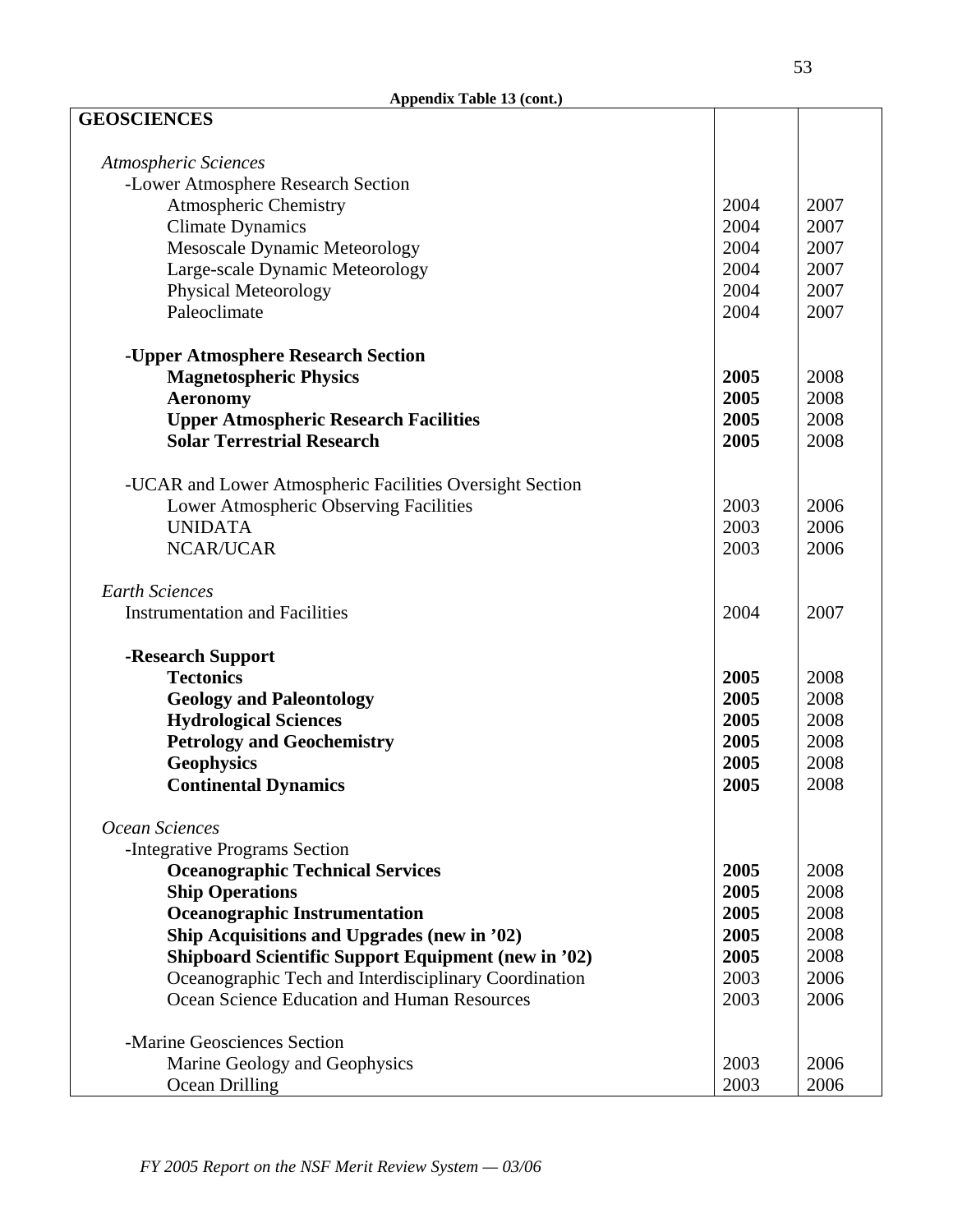**Appendix Table 13 (cont.)**

| -Ocean Section                                             |      |      |
|------------------------------------------------------------|------|------|
| <b>Chemical Oceanography</b>                               | 2003 | 2006 |
| Physical Oceanography                                      | 2003 | 2006 |
| <b>Biological Oceanography</b>                             | 2003 | 2006 |
|                                                            |      |      |
| Other Programs                                             |      |      |
| Global Learning and Observation to Benefit the Environment | 2003 | 2006 |
| Opportunities to Enhance Diversity in the Geosciences      | 2003 | 2006 |
| <b>Geoscience Education</b>                                | 2003 | 2006 |

| MATHEMATICAL AND PHYSICAL SCIENCES                                                         |      |      |
|--------------------------------------------------------------------------------------------|------|------|
| <b>Astronomical Sciences</b>                                                               | 2005 | 2008 |
| <b>Planetary Astronomy</b>                                                                 | 2005 | 2008 |
| <b>Stellar Astronomy and Astrophysics</b>                                                  | 2005 | 2008 |
| <b>Galactic Astronomy</b>                                                                  | 2005 | 2008 |
| <b>Education, Human Resources and Special Programs</b>                                     | 2005 | 2008 |
| <b>Advanced Technologies and Instrumentation</b>                                           | 2005 | 2008 |
| <b>Electromagnetic Spectrum Management</b>                                                 | 2005 | 2008 |
| <b>Extragalactic Astronomy and Cosmology</b>                                               | 2005 | 2008 |
|                                                                                            |      |      |
| -Facilities Cluster                                                                        |      |      |
| <b>Gemini Observatory</b>                                                                  | 2005 | 2008 |
| <b>National Radio Astronomy Observatory (NRAO)</b>                                         | 2005 | 2008 |
| <b>National Optical Astronomy Observatories (NOAO)</b>                                     | 2005 | 2008 |
| <b>National Solar Observatory (NSO)</b>                                                    | 2005 | 2008 |
| <b>National Astronomy and Ionosphere Center (NAIC)</b>                                     | 2005 | 2008 |
| <b>Atacama Large Millimeter Array (ALMA)</b>                                               | 2005 | 2008 |
|                                                                                            |      |      |
|                                                                                            | 2004 | 2007 |
| Chemistry                                                                                  | 2004 | 2007 |
| Analytical & Surface Chemistry<br><b>Chemistry Research Instrumentation and Facilities</b> | 2004 | 2007 |
| Collaborative Research in Chemistry                                                        | 2004 | 2007 |
| Inorganic, Bioinorganic and Organometallic Chemistry                                       | 2004 | 2007 |
| Organic & Macromolecular Chemistry                                                         | 2004 | 2007 |
| <b>Physical Chemistry</b>                                                                  | 2004 | 2007 |
| Undergraduate Research Centers (pilot program, new in '04)                                 |      | 2007 |
|                                                                                            |      |      |
| <b>Materials Research</b>                                                                  | 2005 | 2008 |
| -Base Science Cluster                                                                      |      |      |
| <b>Condensed Matter Physics</b>                                                            | 2005 | 2008 |
| <b>Solid-State Chemistry</b>                                                               | 2005 | 2008 |
| <b>Polymers</b>                                                                            | 2005 | 2008 |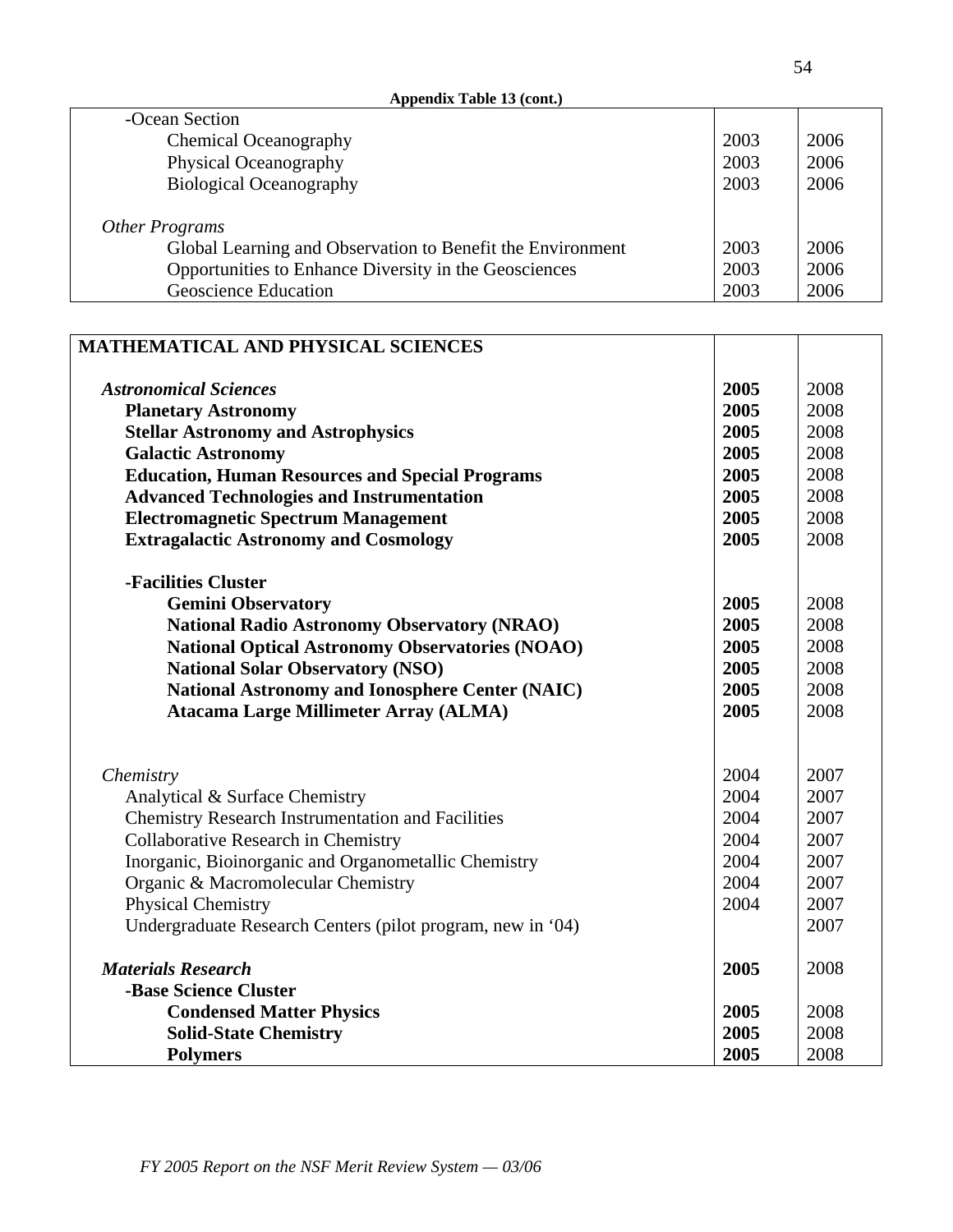| Appendix Table 13 (cont.)                                 |      |      |
|-----------------------------------------------------------|------|------|
| -Advanced Materials and Processing Cluster                |      |      |
| <b>Metals</b>                                             | 2005 | 2008 |
| <b>Ceramics</b>                                           | 2005 | 2008 |
| <b>Electronic Materials</b>                               | 2005 | 2008 |
| -Materials Research and Technology Enabling Cluster       |      |      |
| <b>Materials Theory</b>                                   | 2005 | 2008 |
| <b>Instrumentation for Materials Research</b>             | 2005 | 2008 |
| <b>National Facilities</b>                                | 2005 | 2008 |
| <b>Materials Research Science and Engineering Centers</b> | 2005 | 2008 |
| -Office of Special Programs (new in '03)                  | N/A  | 2008 |
| <b>Mathematical Sciences</b>                              | 2004 | 2007 |
| <b>Applied Mathematics</b>                                | 2004 | 2007 |
| Geometric Analysis, Topology and Foundations              | 2004 | 2007 |
| <b>Computational Mathematics</b>                          | 2004 | 2007 |
| Infrastructure                                            | 2004 | 2007 |
| Analysis                                                  | 2004 | 2007 |
| Algebra, Number Theory, and Combinatorics                 |      | 2007 |
| <b>Statistics and Probability</b>                         |      | 2007 |
| Mathematical Biology (new in '04)                         |      | 2007 |
| Physics                                                   |      |      |
| Atomic, Molecular, Optical and Plasma Physics             | 2003 | 2006 |
| <b>Elementary Particle Physics</b>                        | 2003 | 2006 |
| <b>Theoretical Physics</b>                                | 2003 | 2006 |
| Particle and Nuclear Astrophysics (new in '00)            | 2003 | 2006 |
| <b>Nuclear Physics</b>                                    | 2003 | 2006 |
| Biological Physics (new in '03)                           |      | 2006 |
| Physics at the Information Frontier (new in '03)          |      | 2006 |
| Physics Frontier Centers (new in '02)                     |      | 2006 |
| Education and Interdisciplinary Research (new in '00)     | 2003 | 2006 |
| <b>Gravitational Physics</b>                              | 2003 | 2006 |
| Office of MultidisciplinaryResearch                       | 2003 | 2006 |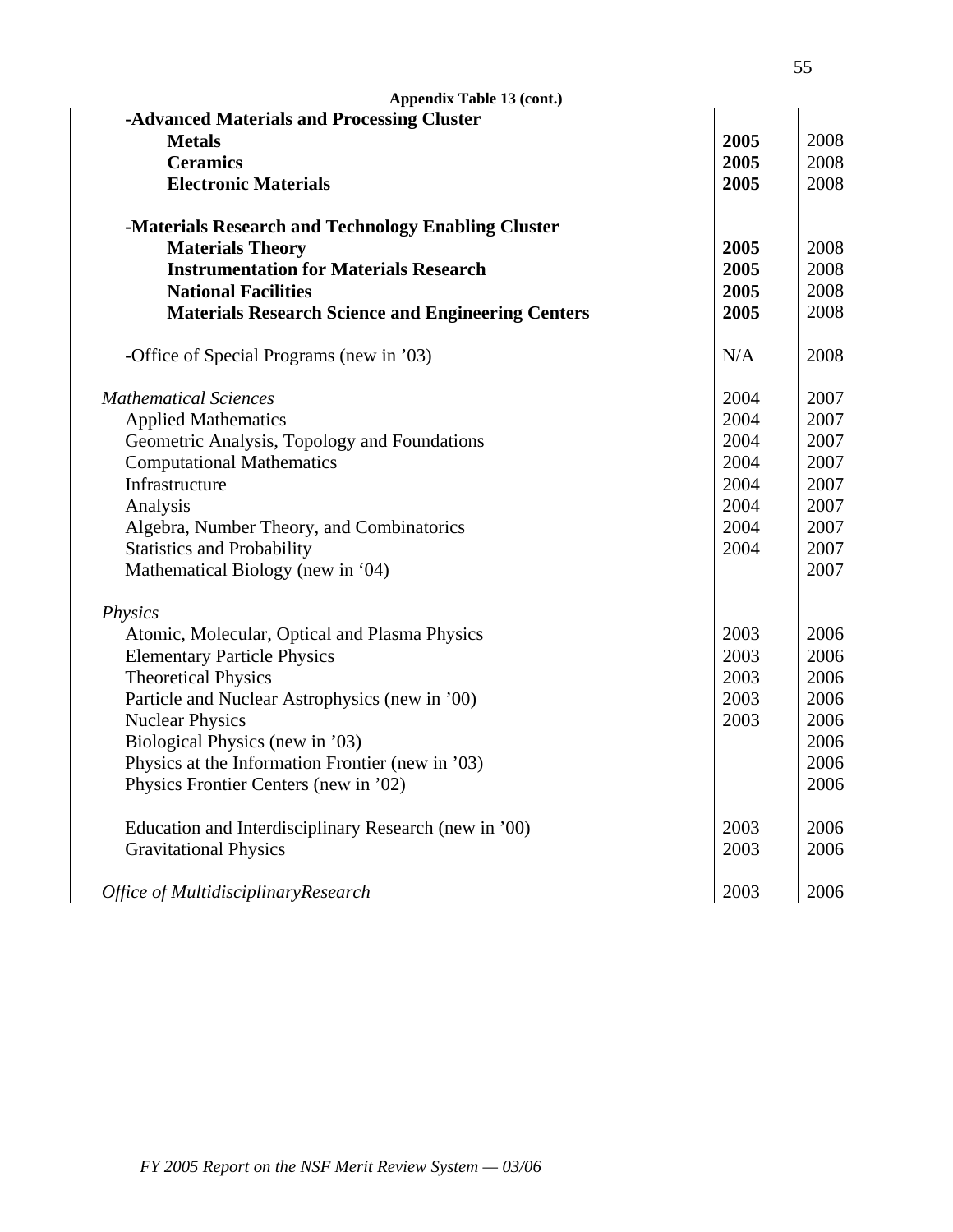| Appendix Table 13 (cont.)                                      |      |      |  |
|----------------------------------------------------------------|------|------|--|
| SOCIAL, BEHAVIORAL, AND ECONOMIC SCIENCES                      |      |      |  |
|                                                                |      |      |  |
| Science Resource Statistics (SRS)                              |      |      |  |
| All programs                                                   |      | 2006 |  |
|                                                                |      |      |  |
| <b>Behavioral and Cognitive Sciences (BCS)</b>                 |      |      |  |
| <b>Cultural Anthropology</b>                                   | 2003 | 2006 |  |
| Linguistics                                                    | 2003 | 2006 |  |
| <b>Social Psychology</b>                                       | 2003 | 2006 |  |
| <b>Physical Anthropology</b>                                   | 2003 | 2006 |  |
| Geography and Regional Sciences                                | 2003 | 2006 |  |
| Cognitive Neuroscience (new in '01)                            | 2003 | 2006 |  |
| Developmental and Learning Sciences (formally Child Learning & | 2003 | 2006 |  |
| Development)                                                   |      |      |  |
| Perception, Action, and Cognition (formally Human Cognition &  | 2003 | 2006 |  |
| Perception)                                                    |      |      |  |
| Archaeology                                                    | 2003 | 2006 |  |
| Archaeometry (formally part of Archaeology)                    | 2003 | 2006 |  |
| Environmental Social and Behavioral Science (new in '99)       | 2003 | 2006 |  |
| Social and Economic Sciences (SES)                             |      |      |  |
| Decision, Risk, and Management Sciences                        |      | 2007 |  |
| <b>Political Science</b>                                       |      | 2007 |  |
| Law and Social Science                                         |      | 2007 |  |
| Innovation and Organizational Change                           |      | 2007 |  |
| Methodology, Measurement and Statistics                        |      | 2007 |  |
| <b>Science and Technology Studies</b>                          | 2004 | 2007 |  |
| Societal Dimensions of Engineering, Science, and Technology    | 2004 | 2007 |  |
| Economics                                                      | 2004 | 2007 |  |
| Sociology                                                      | 2004 | 2007 |  |
|                                                                |      |      |  |
| <b>ADVANCE</b> (Cross-Directorate Program, new in FY01/FY02)   | 2005 | 2008 |  |
| Science of Learning Centers (new in FY03/FY04)                 |      | 2007 |  |
| Human and Social Dynamics (new in FY04)                        |      | 2008 |  |
|                                                                |      |      |  |
|                                                                |      |      |  |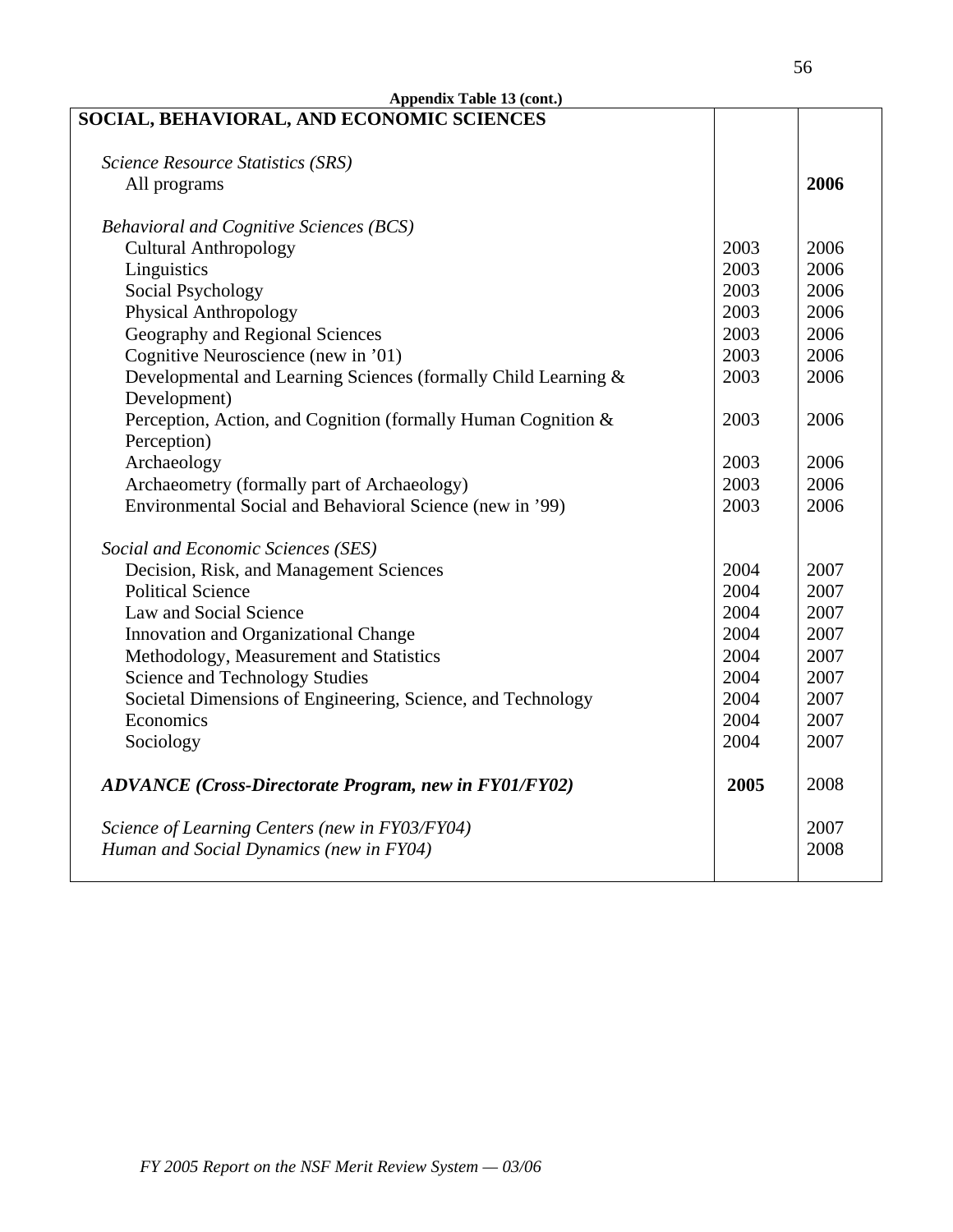| Appendix Table 13 (cont.)                    |      |      |
|----------------------------------------------|------|------|
| <b>OFFICE OF POLAR PROGRAMS</b>              |      |      |
| <b>Polar Research Support</b>                | 2004 | 2007 |
| <i>Antarctic Sciences</i>                    | 2003 | 2006 |
| Antarctic Aeronomy and Astrophysics          | 2003 | 2006 |
| Antarctic Biology and Medicine               | 2003 | 2006 |
| Antarctic Geology and Geophysics             | 2003 | 2006 |
| <b>Antarctic Glaciology</b>                  | 2003 | 2006 |
| Antarctic Ocean and Climate Systems          |      | 2006 |
| <b>Arctic Sciences</b>                       |      |      |
| <b>Arctic Research Support and Logistics</b> | 2003 | 2006 |
| <b>Arctic System Sciences</b>                | 2003 | 2006 |
| <b>Arctic Natural Sciences</b>               | 2003 | 2006 |
| <b>Arctic Social Sciences</b>                | 2003 | 2006 |
|                                              |      |      |

| <b>OFFICE OF INTEGRATIVE ACTIVITIES</b>                                             |               |               |
|-------------------------------------------------------------------------------------|---------------|---------------|
| <b>Major Research Instrumentation (MRI)</b><br>Science and Technology Centers (STC) | 2005<br>1996* | 2008<br>2007* |
| *External Evaluations                                                               |               |               |

| OFFICE OF INTERNATIONAL SCIENCE & ENGINEERING                  | 2005 | 2008    |
|----------------------------------------------------------------|------|---------|
|                                                                |      |         |
| NSF PRIORITY AREAS AND CROSSCUTTING PROGRAMS                   |      |         |
|                                                                |      |         |
| Nanoscale Science and Engineering Priority Area                | 2004 | 2007    |
| Biocompexity in the Environment                                | 2004 | 2007    |
| <b>CAREER</b>                                                  | 2001 | $2006*$ |
| Information Technology Research (new in '00; no longer active) | 2005 |         |
|                                                                |      |         |
| <i>*</i> External Evaluations                                  |      |         |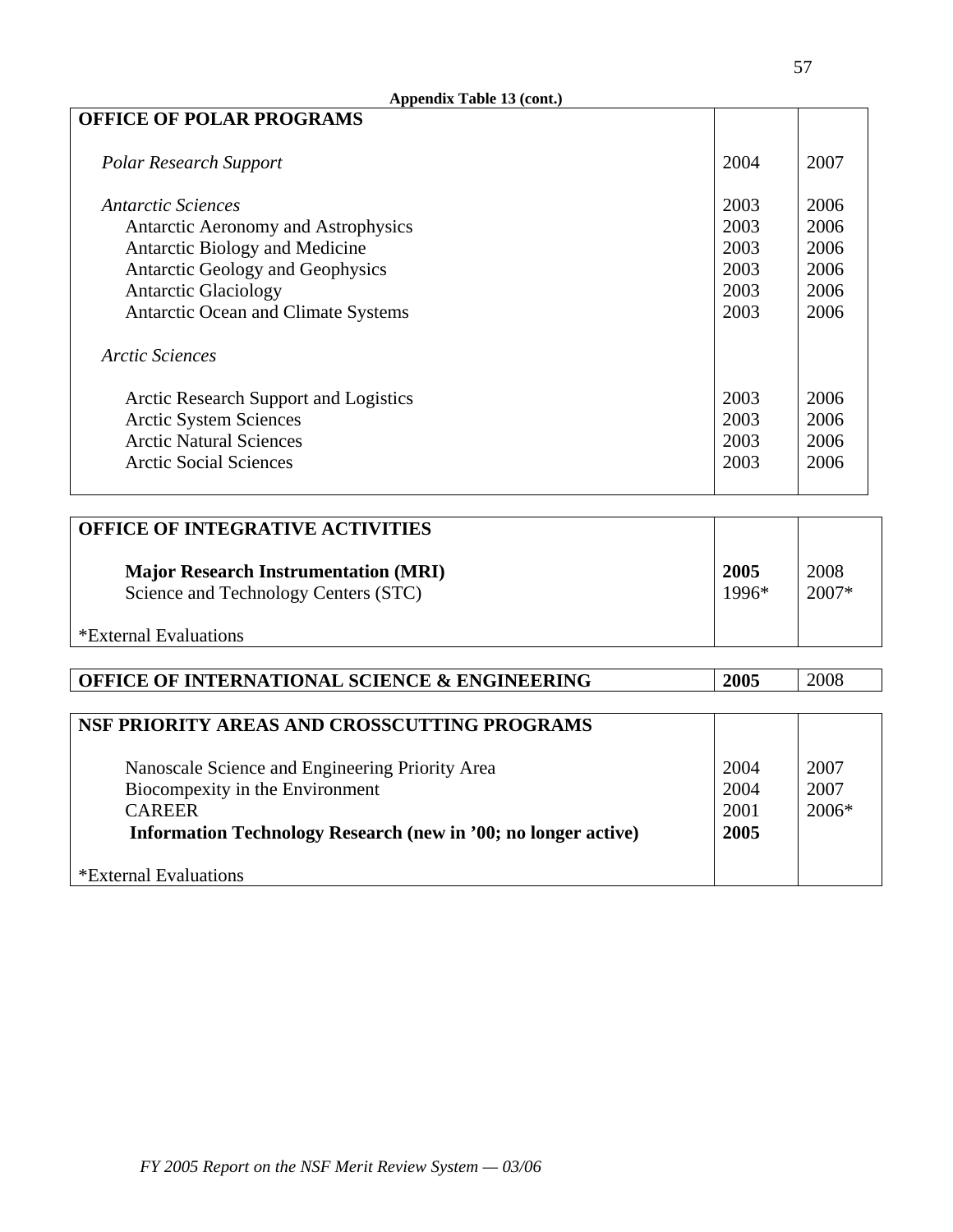|             |                                | <b>Fiscal Year</b> |                 |                     |
|-------------|--------------------------------|--------------------|-----------------|---------------------|
|             |                                | 2003               | 2004            | 2005                |
| <b>NSF</b>  | Proposals                      | 435                | 640             | 504                 |
|             | Awards                         | 344                | 382             | 387                 |
|             | Total \$                       | \$23,424,191       | \$29,493,932    | \$26,980,122        |
|             | % of Obligations               | 0.4%               | 0.5%            | 0.5%                |
|             | Average \$                     | \$68,094           | \$77,209        | \$69,716            |
| <b>BIO</b>  | Proposals                      | 52                 | 65              | 55                  |
|             | Awards                         | 48                 | 52              | 38                  |
|             | Total \$                       | \$3,417,138        | \$5,392,558     | \$3,020,321         |
|             | % of Obligations               | 0.6%               | 0.9%            | 0.5%                |
|             | Average \$                     | \$71,190           | \$103,703       | \$79,482            |
| <b>CISE</b> | Proposals                      | 59                 | 51              | 82                  |
|             | Awards                         | 51                 | 48              | 71                  |
|             | Total \$                       | \$3,934,783        | \$3,170,389     | \$6,678,905         |
|             | % of Obligations               | 0.8%               | 0.6%            | 1.4%                |
|             | Average \$                     | \$78,133           | \$87,814        | \$94,069            |
| <b>EHR</b>  | Proposals                      | 6                  | 17              | 15                  |
|             | Awards                         | 5                  | 16              | 11                  |
|             | Total \$                       | \$418,335          | \$2,092,916     | \$1,498,645         |
|             | % of Obligations               | 0.1%               | 0.2%            | 0.2%                |
|             | Average \$                     | \$83,667           | \$130,807       | \$136,240           |
| <b>ENG</b>  | Proposals                      | 128                | 127             | 176                 |
|             | Awards                         | 110                | 119             | 126                 |
|             | Total \$                       | \$7,522,161        | \$8,147,351     | \$6,708,778         |
|             | % of Obligations               | 1.3%               | 1.4%            | 1.1%                |
|             | Average \$                     | \$68,383           | \$68,465        | \$53,244            |
| <b>GEO</b>  | Proposals                      | 62                 | 68              | 62                  |
|             | Awards                         | 60                 | 64              | 59                  |
|             | Total \$                       | \$2,915,587        | \$3,508,457     | \$3,414,557<br>0.5% |
|             | % of Obligations<br>Average \$ | 0.4%               | 0.4%            |                     |
| <b>MPS</b>  | Proposals                      | \$48,593<br>97     | \$54,820<br>272 | \$57,874<br>21      |
|             | Awards                         | 43                 | 45              | 18                  |
|             | Total \$                       | \$3,820,670        | \$4,423,294     | \$1,663,544         |
|             | % of Obligations               | 0.3%               | 0.4%            | 0.1%                |
|             | Average \$                     | \$88,853           | \$98,295        | \$92,419            |
| OCI         | Proposals                      | 0                  | 0               | 11                  |
|             | Awards                         | 0                  | 0               | 11                  |
|             | Total \$                       | \$50,000           | \$1,044,683     | \$1,458,472         |
|             | % of Obligations               | 0.0%               | 0.8%            | 1.2%                |
|             | Average \$                     | N/A                | N/A             | \$132,588           |
| <b>OISE</b> | Proposals                      | 0                  | 0               |                     |
|             | Awards                         | U                  | U               | U                   |
|             | Total \$                       | \$59,326           | \$62,200        | \$102,000           |
|             | % of Obligations               | 0.1%               | 0.2%            | 0.2%                |
|             | Average \$                     | N/A                | N/A             | N/A                 |
| <b>OPP</b>  | Proposals                      | 14                 | 18              | 24                  |
|             | Awards                         | 13                 | 16              | 24                  |
|             | Total \$                       | \$681,087          | \$695,961       | \$1,197,306         |
|             | % of Obligations               | 0.2%               | 0.2%            | 0.3%                |
|             | Average \$                     | \$52,391           | \$43,498        | \$49,888            |
| <b>SBE</b>  | Proposals                      | 17                 | 22              | 58                  |
|             | Awards                         | 14                 | 22              | 29                  |
|             | Total \$                       | \$605,104          | \$820,999       | \$1,237,594         |
|             | % of Obligations               | 0.4%               | 0.4%            | 0.6%                |
|             | Average \$                     | \$47,459           | \$37,318        | \$42,676            |

## **Appendix Table 14 Small Grants for Exploratory Research (SGER) Funding Trends by Directorate, FY 2003 – 2005**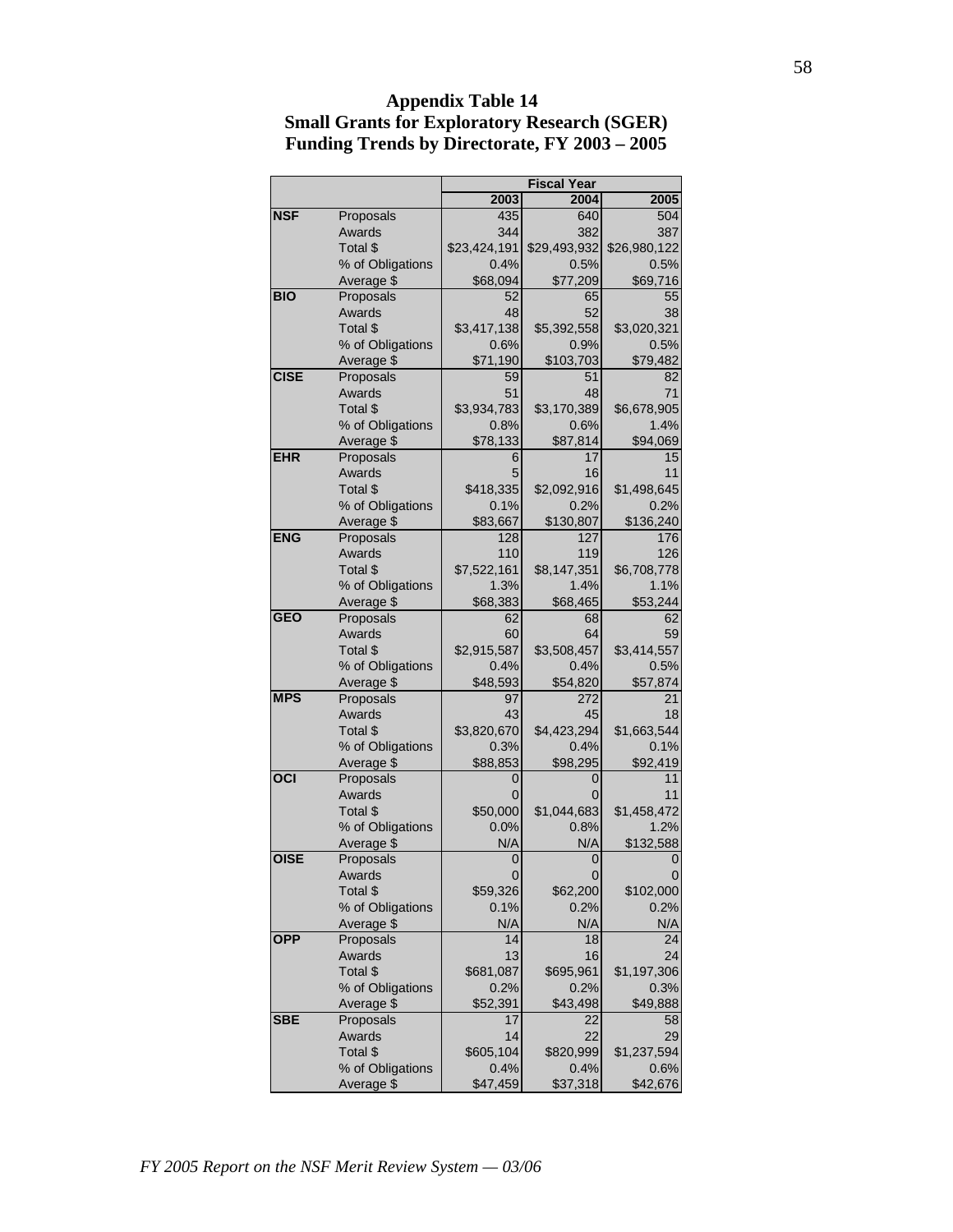**Appendix Table 15 National Science Foundation Organization Chart**